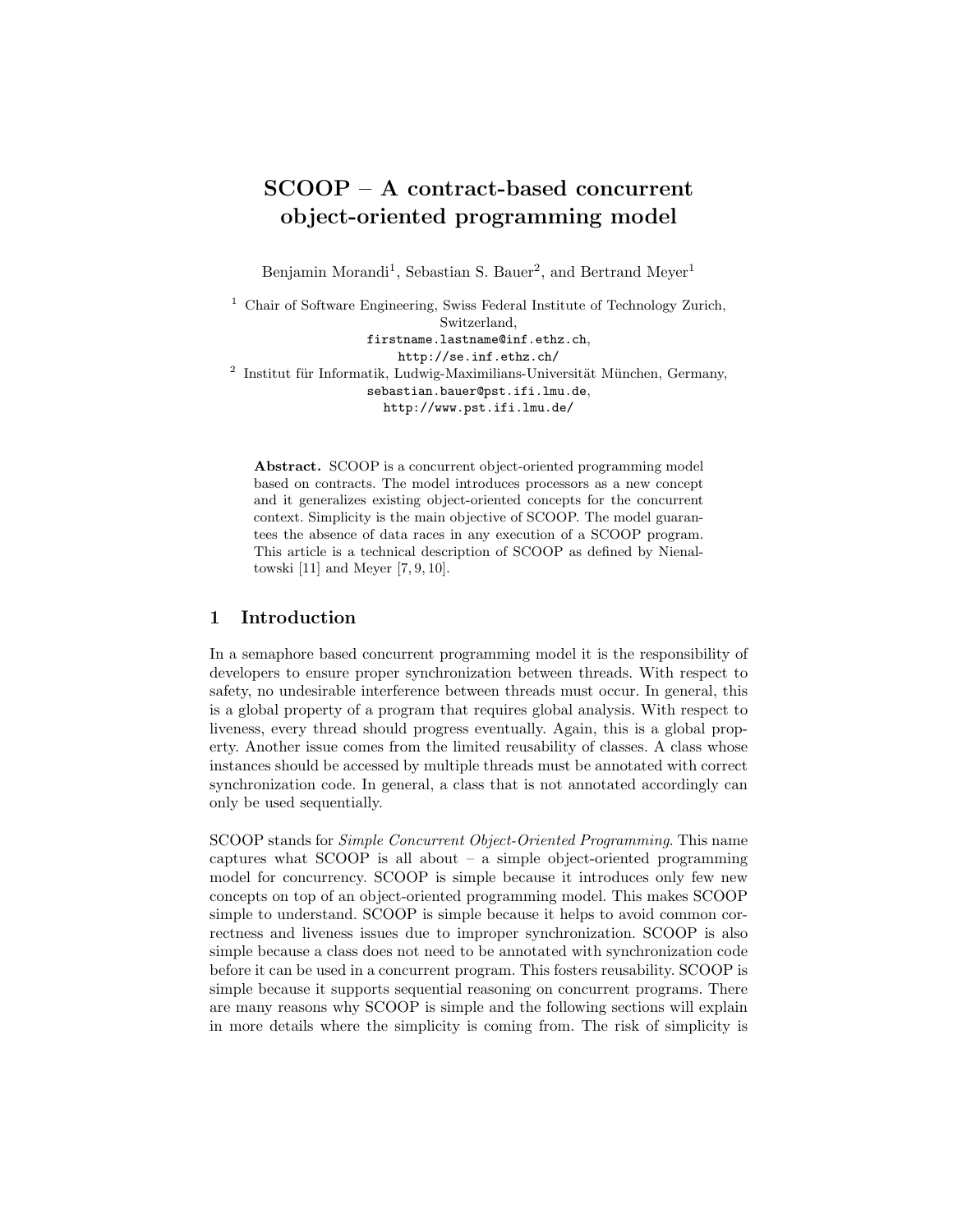the loss of expressiveness on account of too many restrictions. SCOOP preserves object-oriented expressivity because it generalizes existing object-oriented concepts in the concurrent context. Sequential programs are treated as a subset of a concurrent programs. As presented here, SCOOP builds on Eiffel [4]; however, it is possible to extend other object-oriented programming models with SCOOP. The key requirements of such an programming model are the presence of contracts and a static type system.

SCOOP has gone through several iterations of refinement. The initial model was proposed by Meyer [7, 9, 10]. Nienaltowski worked on consistency and usability of the model. The following sections provide a concise description of the SCOOP model as presented by Nienaltowski in his PhD dissertation [11]. The next section shows an introductory example to give a brief overview on SCOOP. The remaining sections cover the details. Sections 3, 5 and 6 describe the essence of the computational model. Sections 4, 8, 9, and 10 define the type system. Section 7 describes the impact of SCOOP on contracts and sections 11, 12, and 13 discuss advanced object-oriented mechanisms. We conclude with section 14 on limitations and future work.

# 2 Example

This section introduces an implementation of a producer-consumer scenario written in SCOOP. The concepts introduced in this example will be explained in depth in the following sections.

A producer-consumer application consists of a number of producers and a number of consumers. Both producers and consumers have access to a shared fixedsize buffer. Producers store elements in the buffer and consumers retrieve elements from the buffer. A producer must not be allowed to add elements to the buffer if it is full. A consumer must not be allowed to remove elements from an empty buffer. The access to the buffer must be restricted to one actor at a time.



```
1 class PRODUCER[G]
3 inherit
    PROCESS
5
  create
 7 make
9 feature {NONE} −− Initialization
    make (a\_buffer: separate BOUNDED_QUEUE[G])11 −− Create a producer with 'a buffer'.
```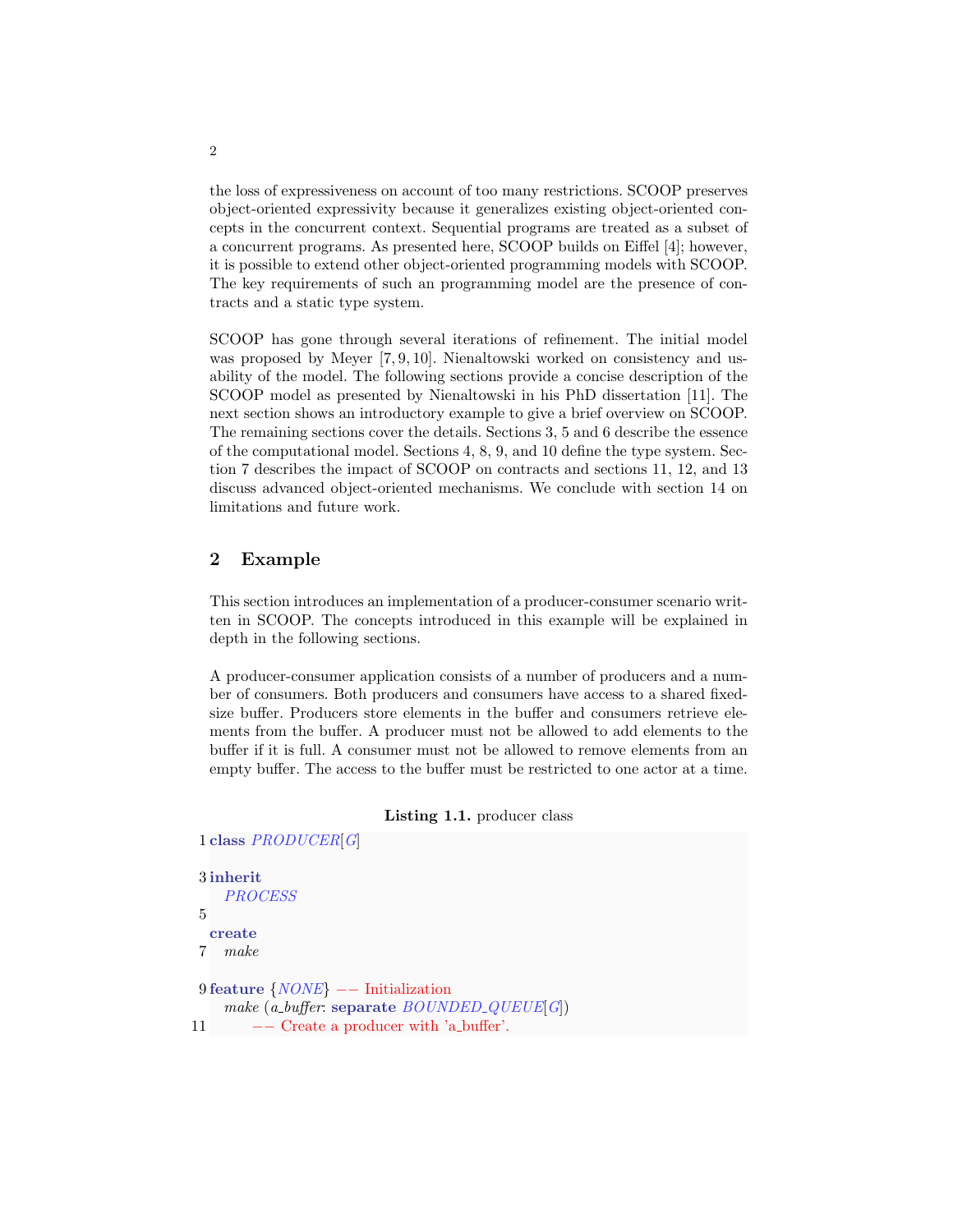```
do
13 buffer := a_bufferensure
15 buffer = a_bufferend
17
  feature −− Basic operations
19 step
        −− Produce an element and store it in 'buffer'.
21 local
        l element: G
23 do
        l-element := ...
25 store (buffer, l_element)
      end
27
  feature \{NONE\} -- Implementation
29 buffer: separate BOUNDED_QUEUE[G]
       −− The buffer.
31
    store (a buffer: separate BOUNDED QUEUE[G]; a element: G)
33 −− Store 'a_element' in 'a_buffer'.
      require
35 a buffer is not full: not a buffer.is full
      do
37 a buffer.put (a element)
      ensure
39 a_{\text{-}element\_is_{\text{-}}added: a_{\text{-}}buffer.count = old a_{\text{-}}buffer.count + 1end
41 end
```
### Listing 1.2. consumer class

```
1 class CONSUMER[G]
3 inherit
    PROCESS
5
  create
7 make
9 feature {NONE} −− Initialization
   make (a_buffer: separate BOUNDED_QUEUE[G])
11 −− Create a consumer with 'a buffer'.
     do
```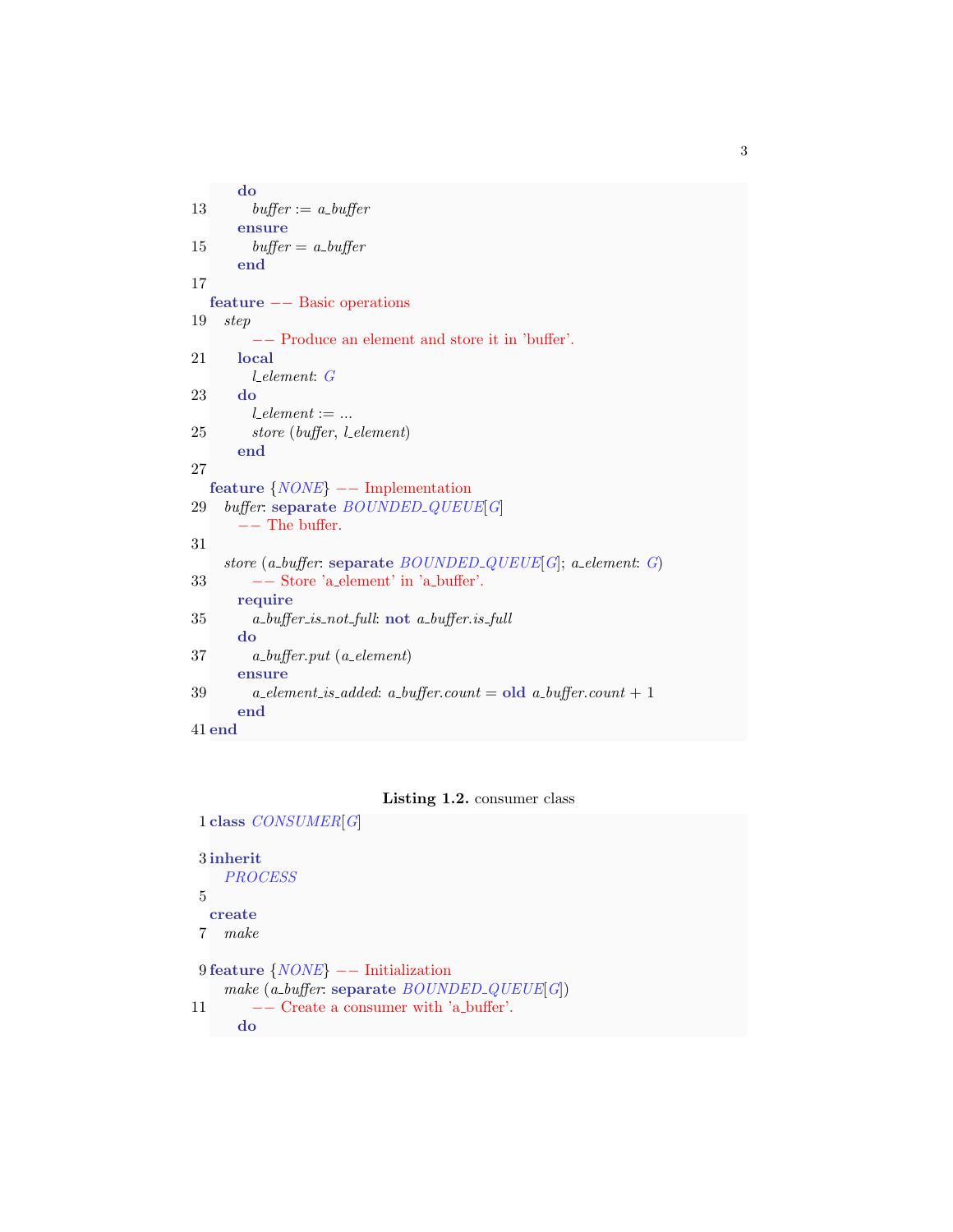```
4
13 buffer := a_bufferensure
15 buffer = a_bufferend
17
  feature −− Basic operations
19 step
       −− Consume an element from 'buffer'.
21 local
      l element: G
23 do
      retrieve (buffer)
25 l-element := last-element
      ...
27 end
29 feature {NONE} −− Implementation
    buffer: separate BOUNDED_QUEUE[G]31 \quad -\quad The buffer.
33 retrieve (a buffer: separate BOUNDED_QUEUE[G])
        −− Retrieve an element from 'a buffer' and store it in 'last element'.
35 require
        a buffer is not empty: not a buffer.is empty
37 do
        last\_element := a\_buffer.item39 a buffer.remove
      ensure
41 last_element_is_set: last_element = old a_buffer.item
        a_b buffer_is_decreased: a_b buffer.count = old a_b buffer.count - 1
43 end
45 last element: G
  end
```
Producers and consumers repeatedly perform a sequence of actions. Producers store elements into the buffer and consumers retrieve elements from the buffer. Producers and consumers can therefore be modeled as processes. Both of the classes inherit from a class **PROCESS**, which is not shown here. The class PROCESS offers a deferred feature step, which gets called over and over again as soon as the feature live is called. Therefore the main activities of producers and consumers are enclosed by their respective implementations of step.

Both producers and consumers operate on a shared buffer attached to buffer . The type separate  $BOUNDED$  QUEUE G of these two features is of interest.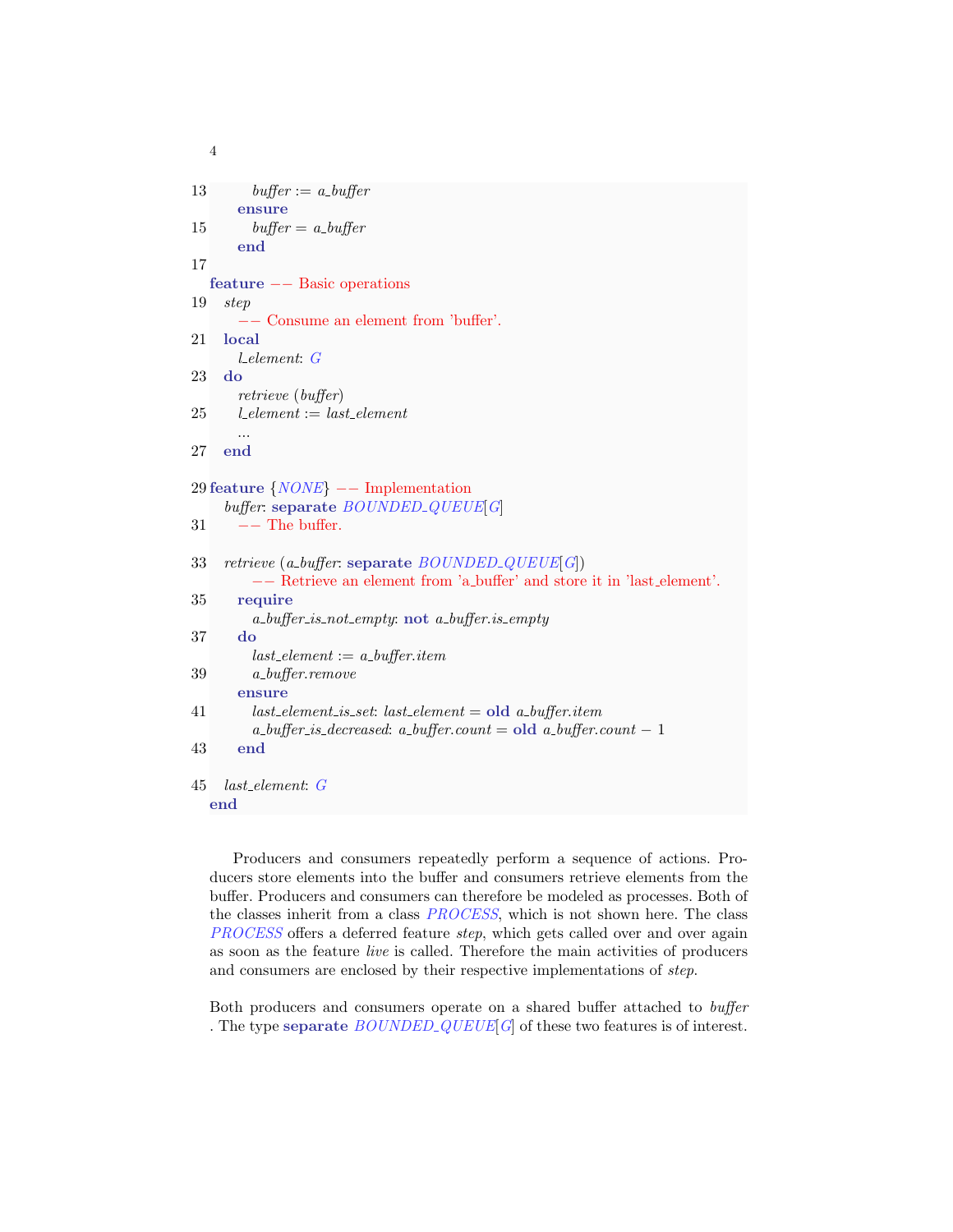The class type  $BOUNDED_QUEUE[G]$  specifies the nature of the buffer: It is a bounded queue with elements of a type  $G$ . The keyword separate is a SCOOP specific addition to the type system. In SCOOP every object is associated to a processor that is responsible for the sequential execution of instructions on that object. One object can only be associated to one processor, but one processor can be responsible for multiple objects. The separate keyword defines that the object attached to the entity of such a type can potentially be handled by a different processor than the processor of the current object. In the absence of this keyword the object must be handled by same processor as the current object. If two objects are on different processors then the two processors can execute features on these objects in parallel. In this example, we want to achieve this for the buffer. Features on the buffer should be executed in parallel to the features on producers and consumers. Thus the buffer needs to be on its own processor. This is reflected in the type of the buffer.

The problem description asks for mutual exclusion on the buffer. In SCOOP locks are granted on the granularity level of processors. Locking a processor means exclusive access to all the objects handled by the processor. Prior to its execution, every feature automatically requests the locks on all the processors of the attached formal arguments. The feature cannot be executed until all the requested locks got granted. In the producer and consumer classes it is therefore necessary to enclose the calls to the buffer in features taking the buffer as an attached formal argument in order to satisfy the exclusivity requirement. For this purpose, the producer class has a feature store that takes the buffer and the element as formal arguments. A call to store gets delayed until the producer acquired the lock on the buffer. Note that the lock on the element is already given because the missing separate keyword in the type of the element implies that the element and the producer are on the same processor. Next to the locks there is another constraint that must be satisfied before store can be executed. The feature has a precondition asking for the buffer not to be full, as specified. As the buffer is shared among different producers and consumers, the responsibility to satisfy the precondition is also shared among the different producers and consumers. The precondition therefore turns into a wait condition as store needs to wait for the precondition to be satisfied. In summary, store can only be executed when the precondition is satisfied and the necessary locks are acquired. A similar argument is true for the feature retrieve of the consumer. In the next section, we start with an elaboration on the computational model of SCOOP.

### 3 Processors, objects, and the scheduler

Processors and objects are the basic computational units in SCOOP. A processor is an autonomous thread of control capable of executing features on objects. Every processor is responsible for a set of objects. In this context, a processor is called the handler of the associated objects. Every object is assigned to exactly one processor that is the authority of feature executions on this object. If a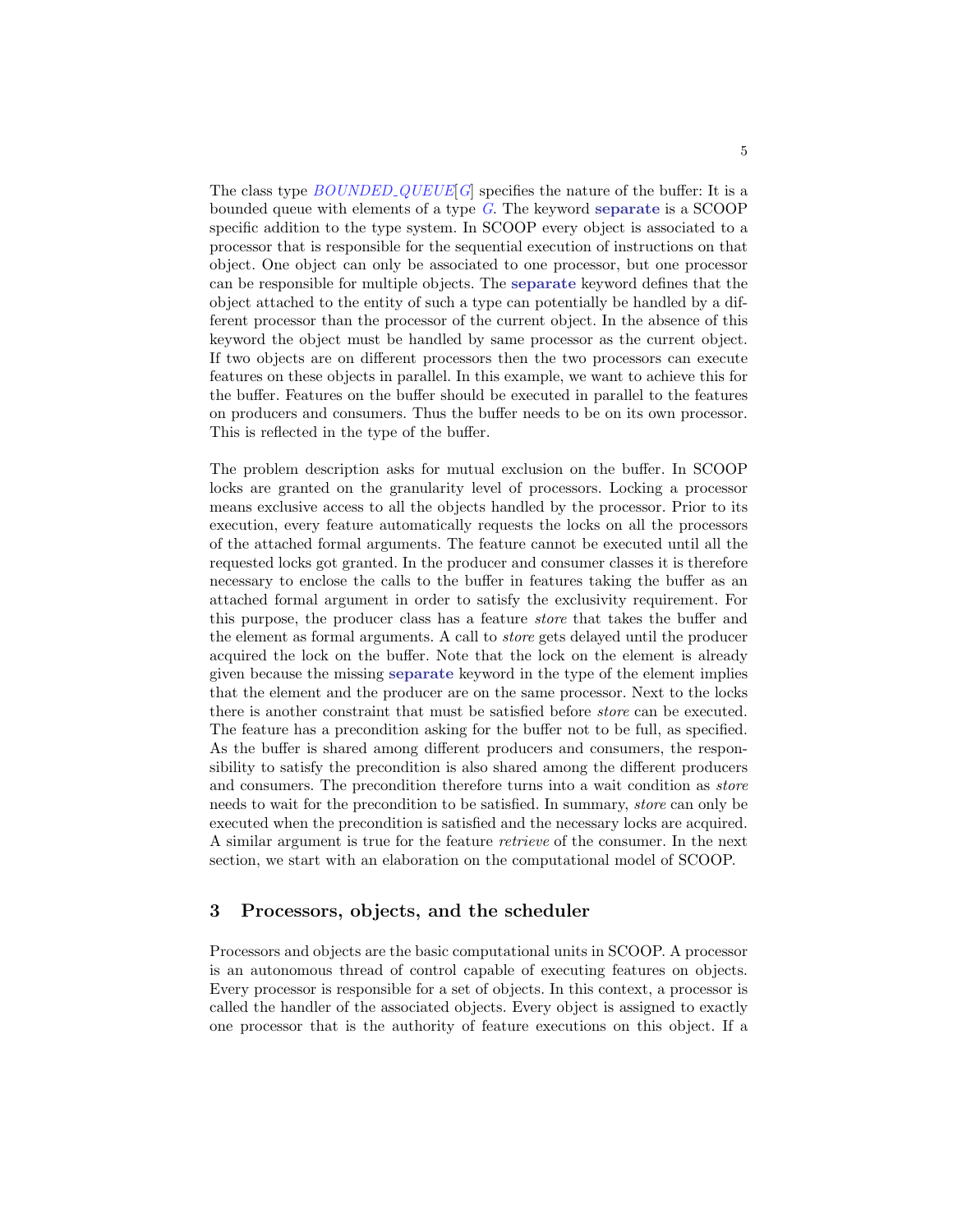processor q wants to call a feature on a target handled by a different processor  $p$ then  $q$  needs to send a feature request to processor  $p$ . This is where the request queue of processor  $p$  comes into place. The request queue keeps track of features to be executed on behalf of other processors. Processor  $q$  can add a request to this queue and processor  $p$  will execute the request as soon as it executed all previous requests in the request queue. Processor  $p$  uses its call stack is used to execute the feature request at the beginning of the request queue. Before processor  $q$  can add a request, it must have a lock on processor p's request queue. Otherwise another processor could intervene. Once processor  $q$  is done with the request queue of processor  $p$  it can add an unlock operation to the end of the request queue. This will make sure that the request queue lock of  $p$  will be released after all the previous feature requests have been executed. Similarly, processor  $p$  must have a lock on its call stack to add features to it. To simplify this, every processor starts with a lock on its own call stack. Section 5 on the semantics of feature calls and feature applications will explain the interaction between processors in more details. In conclusion, a processor and its object form a sequential system. The overall concurrent system can be seen as a collection of interacting sequential systems. A sequential system can be seen as a particular case of a concurrent system with only one processor.

Definition 1 (Processor). A processor is an autonomous thread of control capable of supporting the sequential execution of instructions on one or more objects. Every processor has the following elements:

- Handled objects: It keeps track of the handled objects.
- Request queue: It keeps track of features to be executed on objects handled by the processor. Requests in the request queue are serviced in the order of their arrival.
- Call stack: It is used for the application of features.
- Locks: It contains all the locks held by the processor, as defined in definition 2.

Definition 2 (Processor locks). For every processor there exists a lock on the request queue and a lock on the call stack. A lock on the request queue grants permission to add a feature request to the end of the request queue. A lock on the call stack grants permission to add a feature request to the top of the call stack. Initially every processor has a lock on its own call stack and its request queue is not locked.

Definition 3 (Processor loop). A processor loops through the following sequence of actions:

- 1. Idle wait: If both the call stack and the request queue are empty then wait for new requests to be enqueued.
- 2. Request scheduling: If the call stack is empty but the request queue is not empty then dequeue an item and push it onto the call stack.
- 3. Request processing: If there is an item on the call stack then pop the item from the call stack and process it.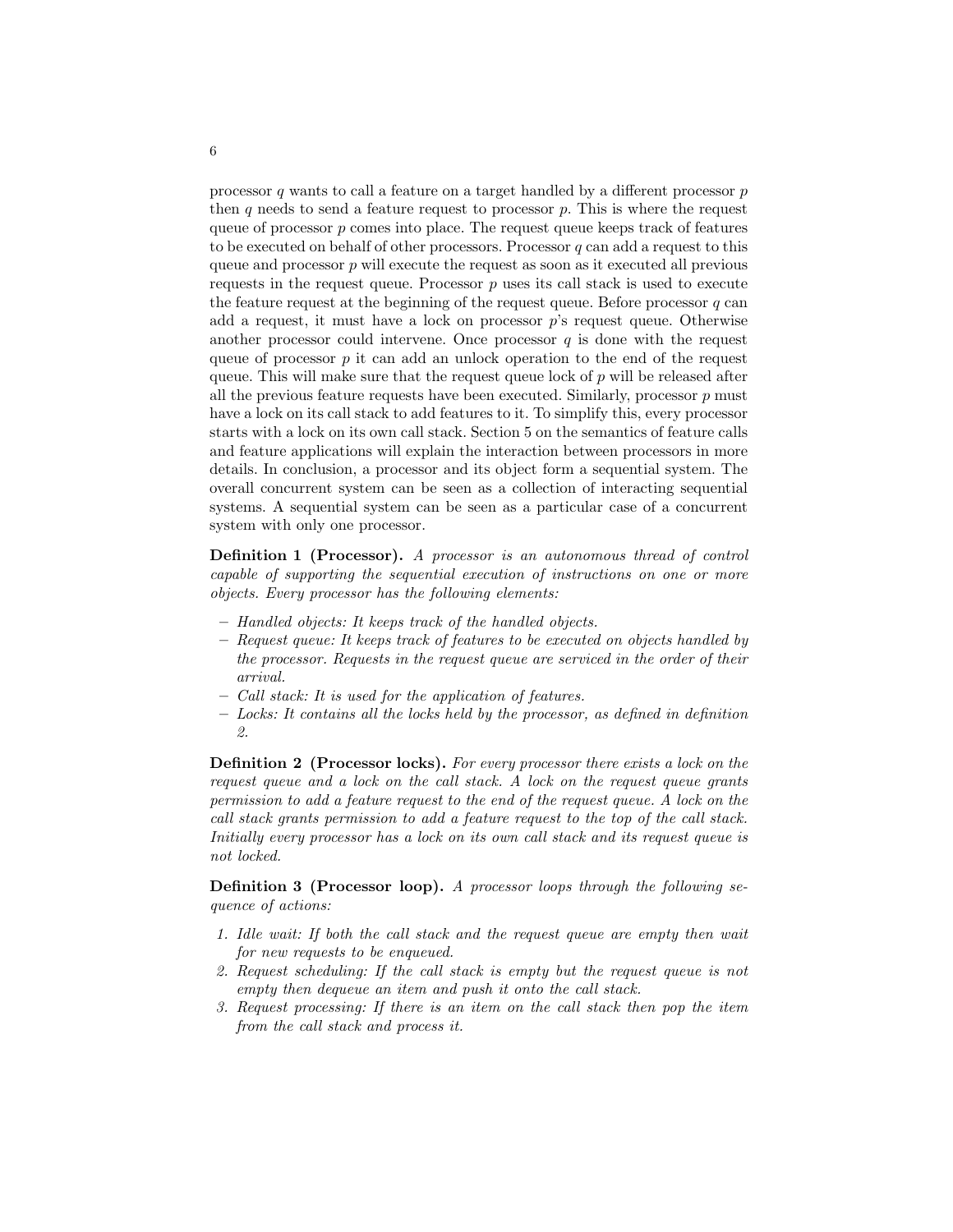- If the item is a feature request then apply the feature.
- If the items is an unlock operation then unlock the request queue of the processor.

In the standard case, every processor keeps the lock on its own call stack. A processor needs this lock to dequeue items from the request queue and put them on the call stack, as described in definition 3. Normally, only the request queue is used for the communication between different processors. Section 5 will show how this can be different. In the following we will introduce an abstraction under the assumption that every processor keeps its call stack lock. In this abstraction we call the request queue lock on a processor  $p$  simply the lock on p. As long as the call stack lock on a processor  $p$  is in possession of  $p$ , a request queue lock on  $p$  in possession of a processor  $q$  means that processor  $p$  will be executing new feature requests in the request queue exclusively on behalf of q. This means that a request queue lock grants exclusive access to all the objects handled by p. Transferring this insight to our abstractions, a lock on processor  $p$  denotes exclusive access to the objects handled by  $p$ . We used the abstraction in the beginning of the article, as it is easier to begin with. In the remaining sections we will not make use of this abstraction anymore.

As stated earlier, there is only one processor that can execute features on a particular object. As a consequence, any execution of a SCOOP program is free ob low-level data races that occur when multiple processors access an attribute of an object at the same time and there is at least one write access. Proposition 1 expresses this fact.

### Proposition 1. A SCOOP system is free of low-level data races.

As mentioned, a request queue can only be accessed by a processor that is in possession of the corresponding request queue lock. The execution of a feature requires access to request queues of other processors. Therefore it is necessary to obtain request queue locks prior to the execution of a feature so that these request queues can be accessed during the execution. There might be more than one processor whose current feature request requires a particular lock. This is where the scheduler comes into place. The scheduler is the arbiter for feature requests. More details on this will be given in section 5. The model permits a number of possible scheduling algorithms. Scheduling algorithms differ in their level of fairness and their performance. In this article we do not focus on a particular instance. More information on particular scheduling algorithms can be found in Nienaltowski's dissertation [11].

# Definition 4 (Scheduler). The scheduler is responsible for scheduling feature applications.

Processors bring a new dimension to feature calls because feature calls can either happen within one processor or from one processor to another. Thus feature calls can be separate or non-separate depending on the location of the client and the target object.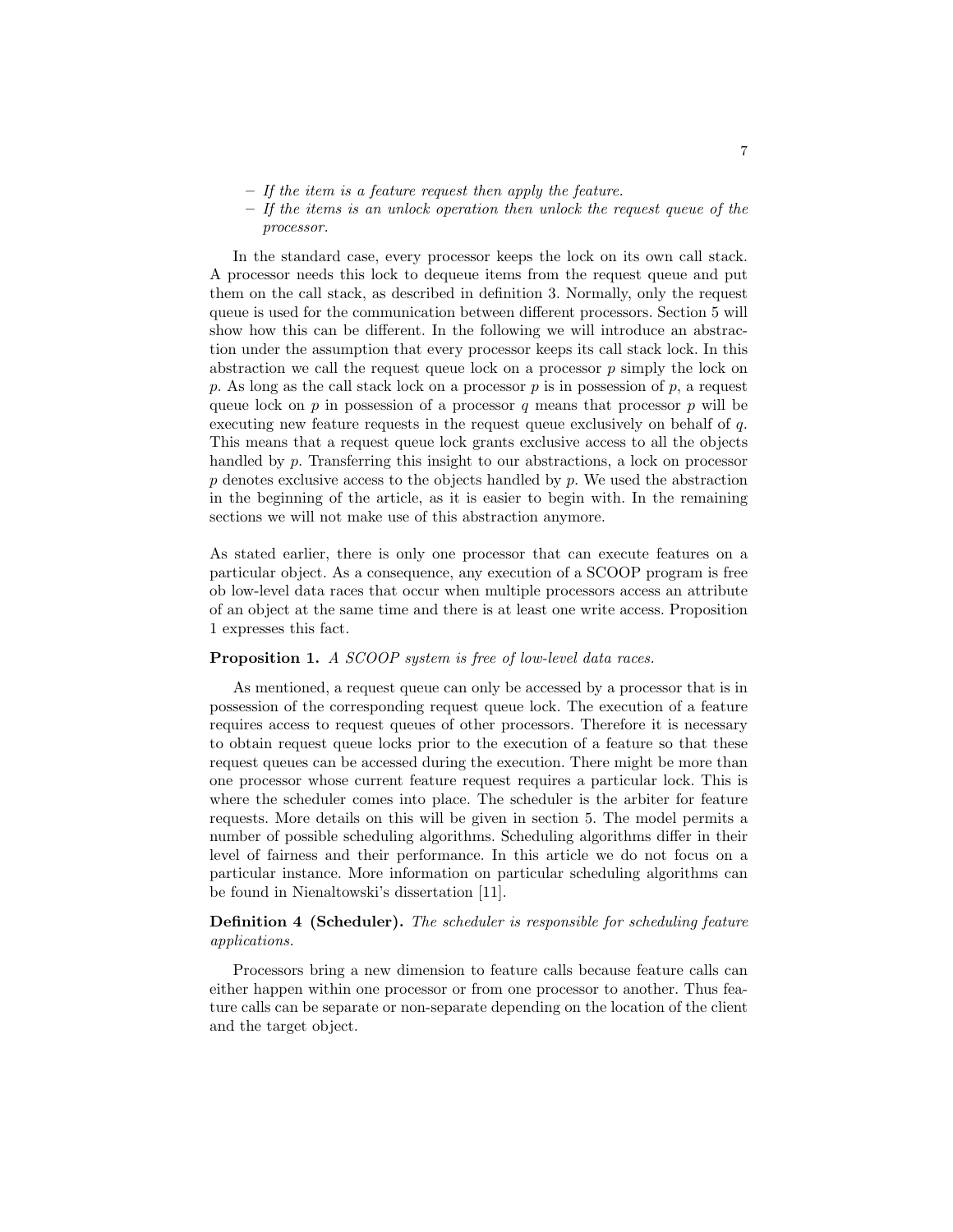Definition 5 (Separateness). Objects that are handled by different processors are separate from each other. All the objects on the same processor are nonseparate from each other. A feature call is separate if and only if the target and the client objects are separate. A references to a separate object is called a separate reference.

# 4 Types

### 4.1 Definition

In SCOOP two objects are either separate or non-separate with respect to each other. The separateness depends on the location of the two objects. Throughout the following sections, the relative location of one object to another object will be of importance. Thus there needs to be a way of computing this information. SCOOP uses a refinement of the Eiffel type system to keep track of the relative locations. The Eiffel type system is based on detachable tags and classes. The detachable tag defines whether an entity is allowed to be void or not. In SCOOP the detachable tag has an additional meaning. Section 5 will show that only objects attached to attached entities will be locked. In order to argue about separateness the type system must accommodate the locality of objects in addition to the existing type components. The following definitions refine the definitions in section 8.11 of the Eiffel ECMA standard [4].

**Definition 6 (Type).** A type is represented as a triple  $T = (d, p, C)$  with the following components:

- $-$  The component d is the detachable tag as described by definition 7.
- $-$  The component p is the processor tag as described by definition 8.
- $-$  The component C is the class type.

A type is always relative to the instance of the class where the type is declared. An actual generic parameter is always relative to the instance of the class where the corresponding formal generic parameter is declared.

Definition 7 (Detachable tag). The detachable tag d captures detachability and selective locking.

- An entity can be of attached type, formally written as  $d = !$ . Entities of an attached type are statically guaranteed to be non-void. Only request queues of processors handling arguments of attachable type get locked.
- $An$  entity can be of detachable type, formally written as  $d = ?$ . Entities of detachable type can be void. Request queues of processors handling arguments of detachable type do not get locked.

Definition 8 (Processor tag). The processor tag p captures the locality of objects accessed by an entity of type T.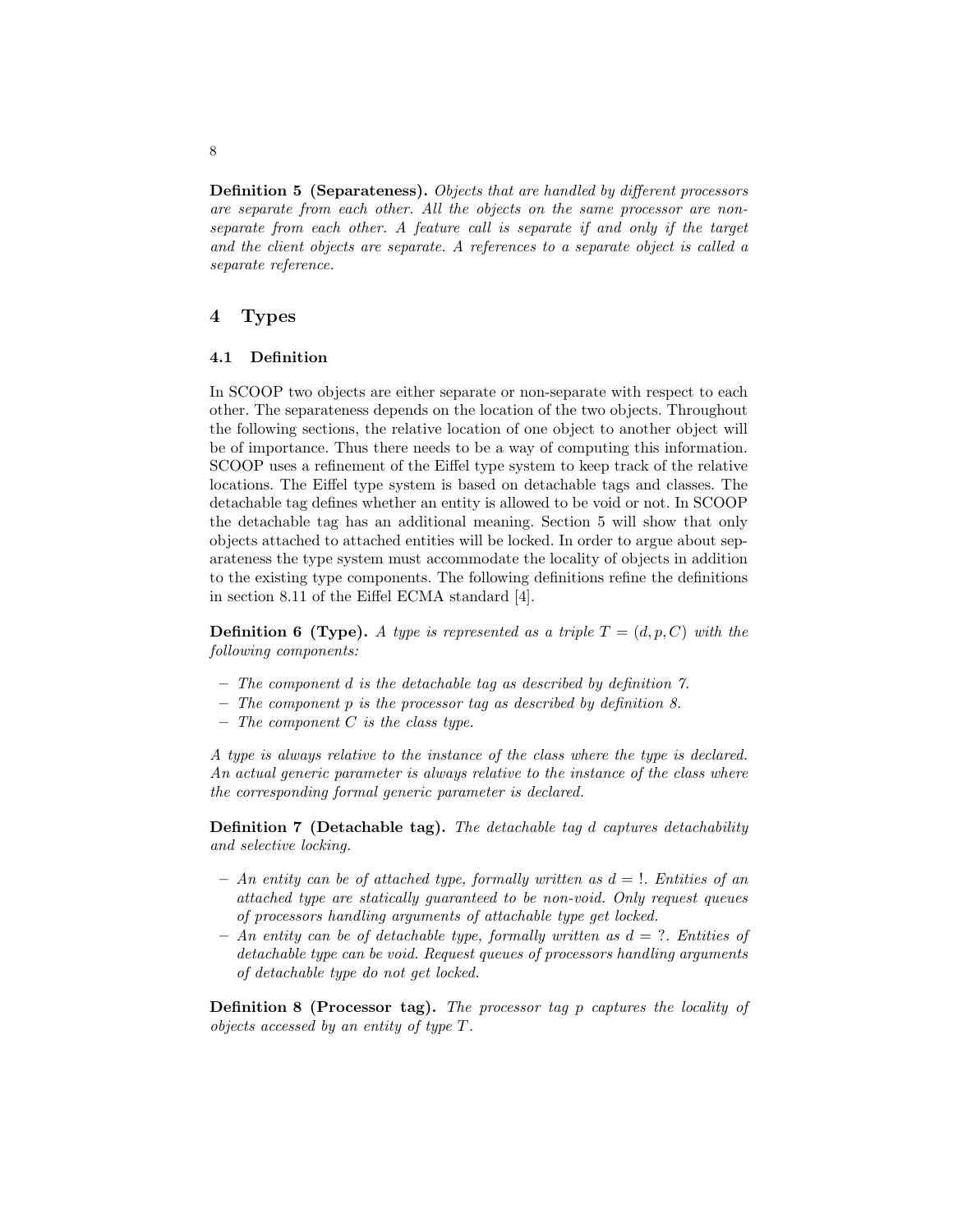- The processor tag p can be separate, formally written as  $p = \top$ . The object attached to the entity of type  $T$  is potentially handled by a different processor than the current processor.
- The processor tag p can be explicit, formally written as  $p = \alpha$ . The object attached to the entity of type T is handled by the processor specified by  $\alpha$ . Definition 9 shows how a processor can be specified explicitly.
- The processor tag p can be non-separate, formally written as  $p = \bullet$ . The object attached to the entity of type  $T$  is handled by the current processor.
- $−$  The processor tag p can denote no processor, formally written as  $p = ⊥$ . It is used to type the void reference.

Note the difference between a separate type and a separate object. A separate object is on a different processor. An entity of a separate type stores a potentially separate object.

Definition 9 (Explicit processor specification). A processor can be specified explicitly either in an unqualified or a qualified way. An unqualified explicit processor specification is based on a processor attribute p. The processor attribute p must have the type  $(!, \bullet, PROCESSOR)$  and it must be declared in the same class as the explicit processor specification or in one of the ancestors. The processor denoted by this explicit processor specification is the processor stored in p. A qualified explicit processor specification relies on an entity e occurring in the same class as the explicit processor specification or in one of the ancestors. The entity e must be a non-writable entity of attached type and the type of e must not have a qualified explicit processor tag. The processor denoted by this explicit processor specification is the same processor as the one of the object referenced by e.

Explicit processor tags support precise reasoning about object locality. Entities declared with the same processor tag represent objects handled by the same processor. The type system takes advantage of this information to support safe attachments and safe feature calls. A qualified explicit processor specification can only be defined on a non-writable entity of attached type to facilitate static type checking. Possibly void or writable entities would require an analysis of the runtime behavior. This would make static type checking unfeasible. The type of the entity e must not have a qualified explicit processor tag itself. This restriction prevents dependency cycles among processor tags.

### 4.2 Syntax

SCOOP extends the Eiffel type syntax to incorporate the enhanced type definition.

#### Definition 10 (Type syntax).

 $t \vee v \vee e \triangleq$  $\int d\,e\,t\,a\,c\,h\,a\,b\,l\,e_-\,t\,a\,q$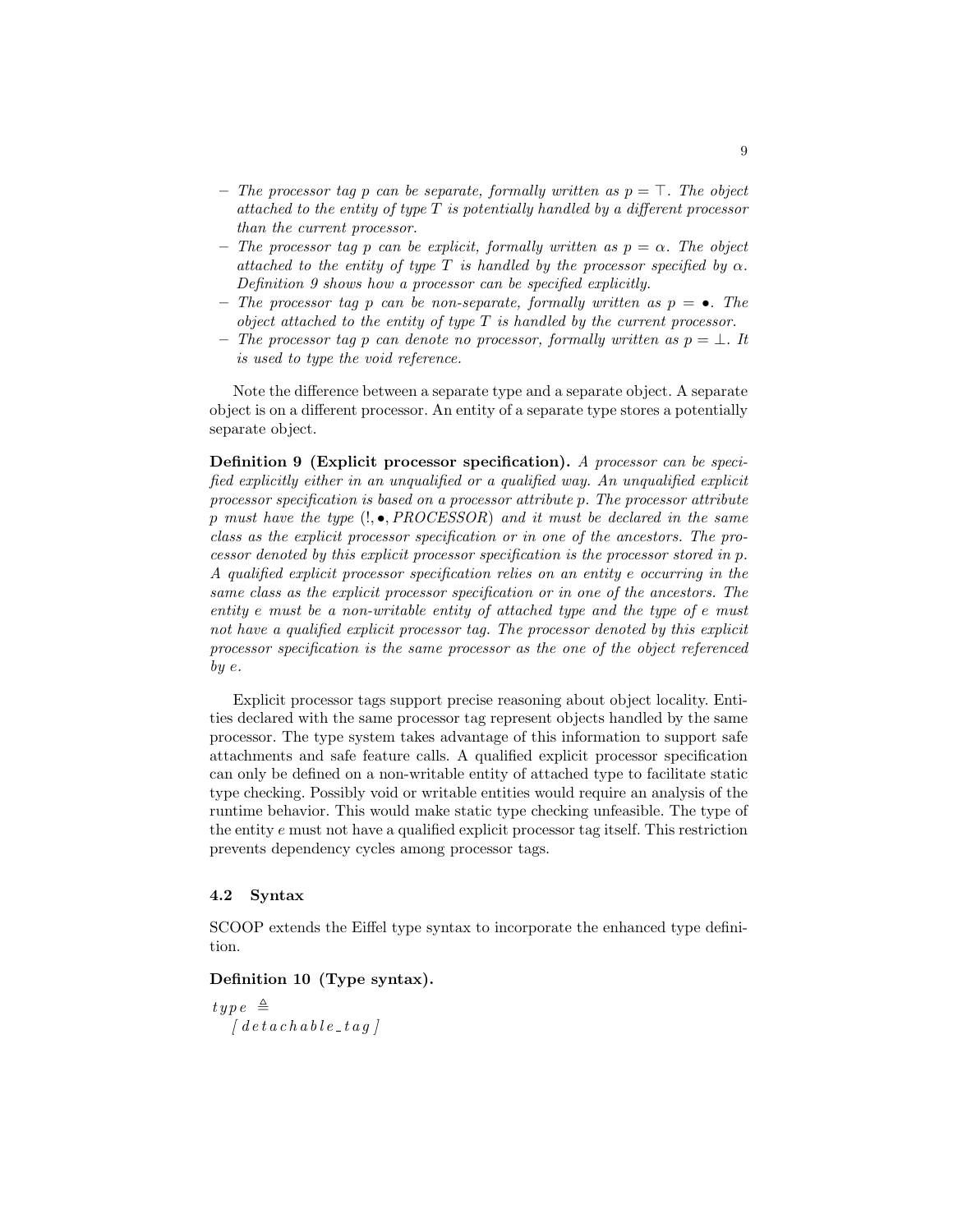```
[separate] \{ \begin{subarray}{c} \in {split}}class_name [ actual\_generics ]
d \, e \, t \, a \, c \, h \, a \, b \, l \, e_- \, t \, a \, g \, \triangleqattached | detachable
e x p li c i t, p r o c e s s o r, s p e c if i c a t i o n, \triangleqqu \, a \, life \, d\_explic \, it\_process \, or \, \_spe \, c \, if \, i \, c \, a \, t \, i \, on \, \Boxu \, n \, q \, u \, a \, l \, if \, i \, e \, d \, e \, x \, p \, l \, i \, c \, i \, t \, . p \, r \, o \, c \, e \, s \, s \, o \, r \, . s \, p \, e \, c \, if \, i \, c \, a \, t \, i \, o \, nqualified\_explicit\_proc\,ess or\_specific\,ation\ \triangleq"\lt" entity_name "." handler ">"
u n q u a l i f i e d_{\texttt{S}} e x p l i c i t_{\texttt{S}} p r o c e s s o r_{\texttt{S}} s p e c i f i c a t i o n_{\texttt{S}} \triangleq"\lt" entity-name">"
```
The absence of both the attached and detachable keyword implies an attached type.

The SCOOP syntax change is minimal and ensures backward compatibility to plain Eiffel programs. Definition 10 anticipates a change in the syntax of the detachable tag which is not yet part of the Eiffel ECMA standard [4].

Example 1 (Type syntax). Listing 1.3 shows a couple of attributes along with their types. The comments attached to the attributes explain what is meant by the syntax.

Listing 1.3. type syntax example

|    | a: BOOK                                                 | $-- (!, \bullet, BOOK)$        |
|----|---------------------------------------------------------|--------------------------------|
|    | 2 $b$ : separate $BOOK$                                 | $-- (!, \top, BOOK)$           |
|    | c: separate $\langle p \rangle$ BOOK                    | $--(!, p, BOOK)$               |
|    | 4 d: attached BOOK                                      | $--(!,\bullet, \textit{BOOK})$ |
|    | $e$ : attached separate $BOOK$                          | $-- (!, \top, BOOK)$           |
|    | 6 f: attached separate $\langle a.handler \rangle$ BOOK | $---(!, a.handler, BOOK)$      |
|    | $q$ : detachable $BOOK$                                 | $-- (?, \bullet, BOOK)$        |
|    | 8 h: detachable separate BOOK                           | $-- (?, \top, BOOK)$           |
|    | <i>i</i> : detachable separate $\langle p \rangle$ BOOK | $--(?, p, BOOK)$               |
| 10 |                                                         |                                |
|    | p: PROCESSOR                                            |                                |

### 4.3 Explicit and implicit types

Every entity has an explicit type. It is the type as written in the code. Thanks to the qualified explicit processor specifications, every attached and non-writable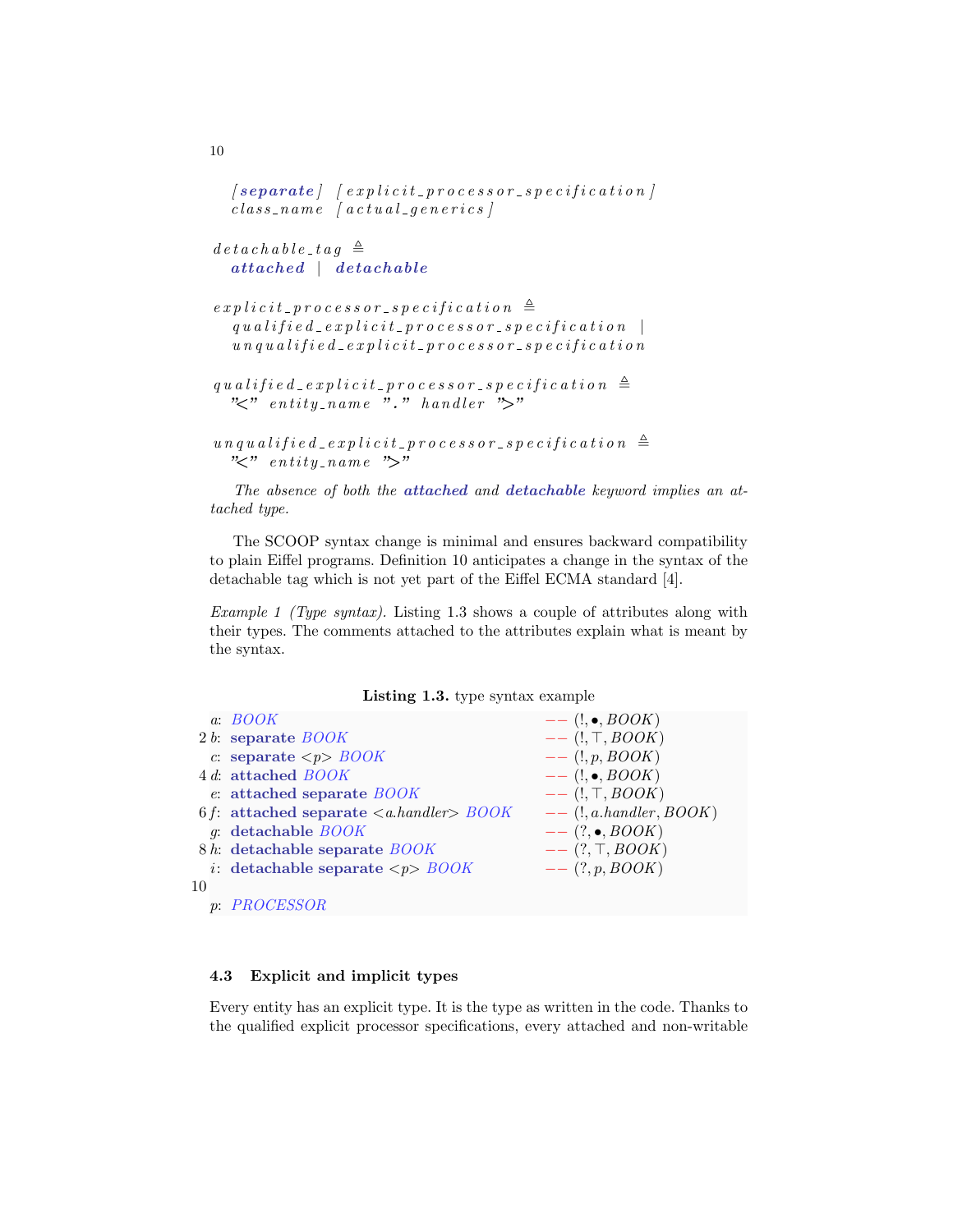entity also has an implicit type. This is stated in definition 11. Current is one of these attached and non-writable entities and consequently it has an implicit type. The explicit type of Current is shown in definition 12. Definition 13 justifies the processor tag  $\perp$ . It is used to define the type of the void reference. Hereby, the standard Eiffel class NONE is used as the class type, because it is at the bottom of the class hierarchy.

**Definition 11 (Implicit type).** An attached non-writable entity e of type  $(!, p, C)$  also has an implicit type  $(!, e. handler, C).$ 

Definition 12 (Explicit type of the current object). In the context of a class C, the current object has the type  $(l, \bullet, C)$ .

Definition 13 (Explicit type of the void reference). The void reference has the type  $(?, \bot, NONE)$ .

### 4.4 Expanded types

Every object is either of reference type or of expanded type. Instances of classes annotated with the keyword expanded are objects of expanded type. Other objects are of reference type. The difference between the two categories affects the semantics of attachment. An attachment of an object of a reference type to an entity stores the reference to the object in the entity. An attachment of an object of expanded type copies the object and attaches it to the entity. Section 7.4 of the Eiffel ECMA standard [4] explains this in more details. Due to the copy semantics, an expanded object is never attached to more than one entity and thus expanded objects do not get aliased. One can think of expanded objects to be part of the object to which they are attached. Thus expanded objects are defined to be non-separate. Furthermore, an entity of expanded type never contains the void reference. Thus an expanded type is always an attached type. This leads to the validity definition 14 for expanded types. Syntactically this rule prohibits the use of separate annotations and the question mark as the detachable tag.

Definition 14 (Expanded type validity). A type  $T$  based on an expanded class E is valid if an only if it is attached and non-separate, i.e.  $T = (!, \bullet, E)$ .

#### 4.5 Formal generic parameters

Formal generic parameters are type parameters for generic classes. A generic derivation must be used to get a type from a generic class. In a generic derivation each formal generic parameter must be substituted by a type, which is the actual generic parameter. Optionally, every formal generic parameter can have a constraint on the actual generic parameter used in the generic derivation. Such a constraint allows the generic class to make assumptions on a formal generic parameter. An implicit generic constraint is used if no explicit constraint is given. In the presence of the new type system the implicit constraint as described in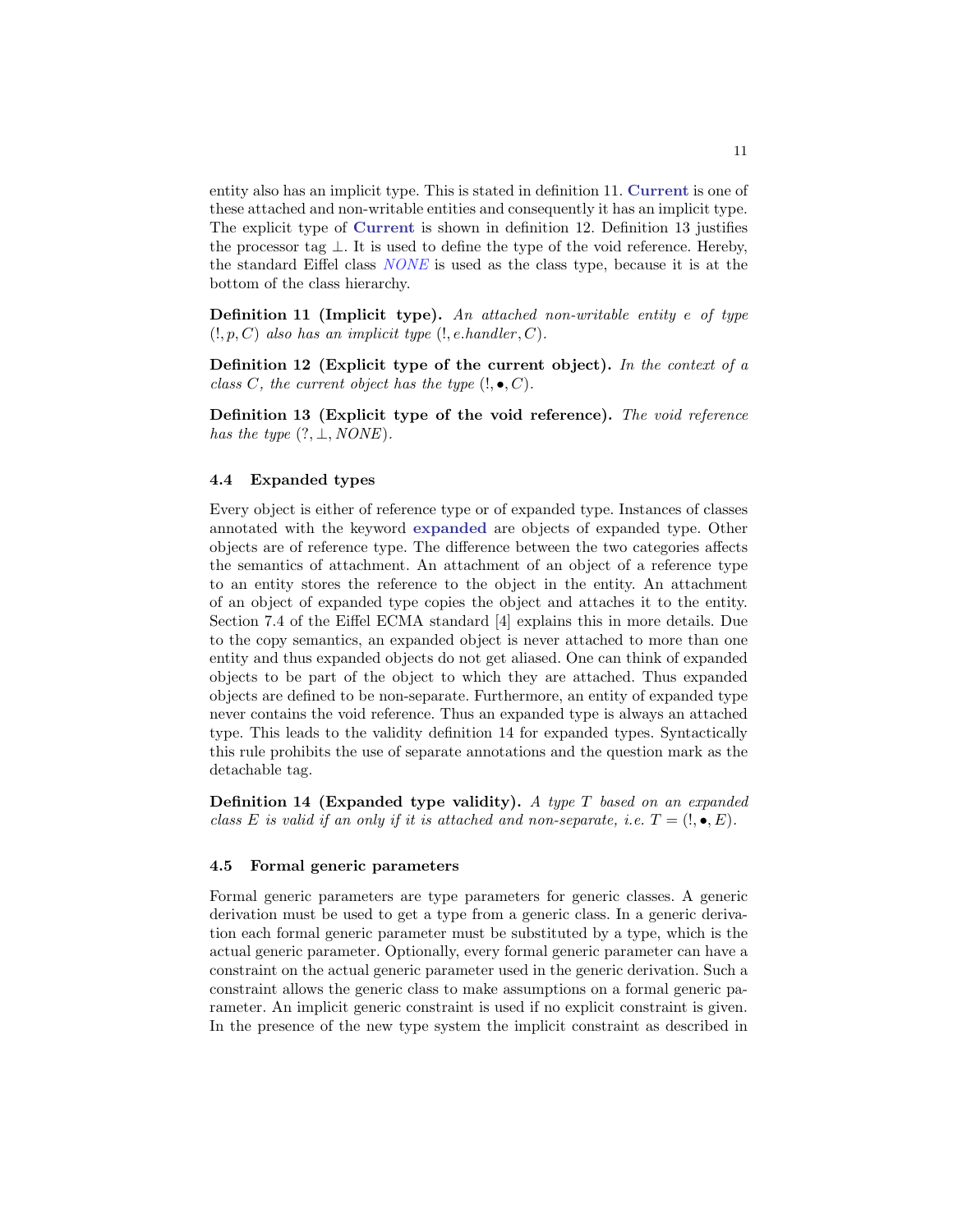section 8.12.7 of the Eiffel ECMA standard  $|4|$  must be generalized. For compatibility with the existing rule the implicit constraint must be attached and have the class type  $ANY$ . The class  $ANY$  is the root class in the Eiffel class hierarchy. An implicit type should be as general as possible. The separate processor tag is most general and thus definition 15 makes use of it.

Definition 15 (Implicit formal generic parameter constraint). The constraint of a formal generic parameter is the explicit constraint if present. Otherwise the implicit constraint is  $(!, \top, \text{ANY}).$ 

### 4.6 Soundness

SCOOP extends the Eiffel type system with information about object locality. This information can be used to determine whether an object is separate or non-separate. To be sound, the type system must ensure that this information is accurate at all times for all entities. In conjunction with the justifications of the rules and mechanisms, the following sections provide arguments on why the type system is sound. One component of soundness is the absence of traitors as defined in definition 16. However, the absence of traitors does not imply full soundness. Soundness must also be guaranteed for types with explicit processor specifications.

Definition 16 (Traitor). A traitor is an entity declared as non-separate but pointing to a separate object.

We defer a full soundness proof to later work as described in section 14.

### 5 Feature call and feature application

A processor  $p$  can call features on objects that are either handled by  $p$  or by another processor  $q$ . A non-separate call is executed by  $p$  itself. For a separate call, processor  $p$  needs to ask processor  $q$  to execute the feature. In this section we will take a closer look at the steps involved in a feature call and in the subsequent execution, which we call the feature application. As we will see, a separate call can be asynchronous, but a non-separate call is always synchronous. Every feature call happens in the context of a feature application. For this reason we will start with the description of the feature application and then describe the feature call. In the end we will present an example to illustrate once again how the two concepts work together. In terms of contracts, this section only describes the runtime aspects of contracts. A more detailed picture will be given in section 7. The definitions presented in this section generalize the definitions in section 8.23 of the Eiffel ECMA standard [4].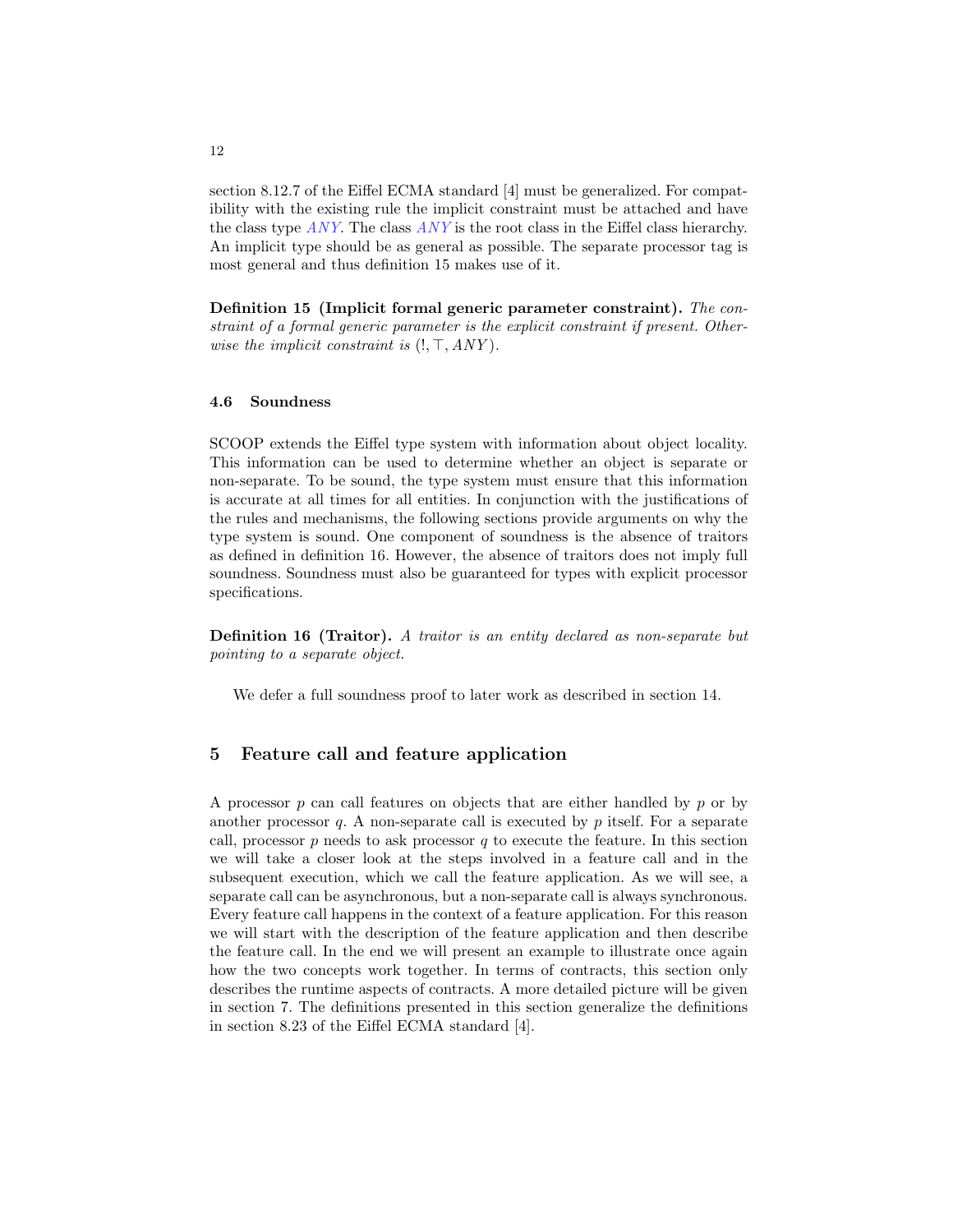#### 5.1 Feature application

We start in a situation where a processor  $p$  wants to apply a feature request  $f$ on a target x. The execution of f will require a number of request queue locks. Furthermore, the precondition of f must be satisfied before f can be executed. These two prerequisites are established in the synchronization step. This step involves the scheduler. Processor  $p$  will wait until the scheduler gives the green light and then execute f. After the execution, the postcondition must be checked. If  $f$  is a query then the result must be returned. Finally the obtained request queue locks must be released. Definition 17 captures these steps.

Definition 17 (Feature application). The application of feature f on target x, requested by a client processor  $p_c$ , results in the following sequence of actions performed by the supplier processor  $p_x$ :

- 1. Synchronization: Involve the scheduler to wait until the following synchronization conditions are satisfied atomically:
	- All the request queues of processors that handle arguments of an attached type in f are locked on behalf of  $p_x$ .
	- The precondition of f holds.
- 2. Execution
	- $-$  If f is a routine then run its body.
	- If f is an attribute then evaluate it.
- 3. Postcondition evaluation: Every query in the postcondition must be evaluated by its target handler. The result must be combined by  $p_x$  if it is involved in the postcondition. Otherwise any involved processor may be used.
- 4. Result returning: If f is a query then return the result to  $p_c$ . Results of expanded type need to be imported by the client handler  $p_c$ .
- 5. Lock releasing: Add an unlock operation to the end of each request queue that has been locked in the synchronization step.

Synchronization Before a feature can be applied there are some synchronization constraints to be fulfilled. First, the supplier processor must have atomically acquired all the required request queue locks. The formal argument list of  $f$  indicates which request queues must be locked. If a formal argument is declared as attached then the corresponding request queue gets locked. If a formal argument is declared as detachable then the corresponding request queue does not get locked. Note that the feature call rule in definition 22 will show that  $p_x$  could already have some locks through a chain of lock passing operations. It is not necessary to reacquire these locks. The selective locking mechanism has advantages over an eager locking mechanism where all the request queues get locked. The likelihood of deadlocks is decreased thanks to fewer locks. Selective locking supports a precise specification of resources needed by a routine and it makes it possible to pass an argument without locking the corresponding request queue. There is a reason why the detachable tag is used to encode selective locking. Assuming a formal argument would be detached then it is not clear how locking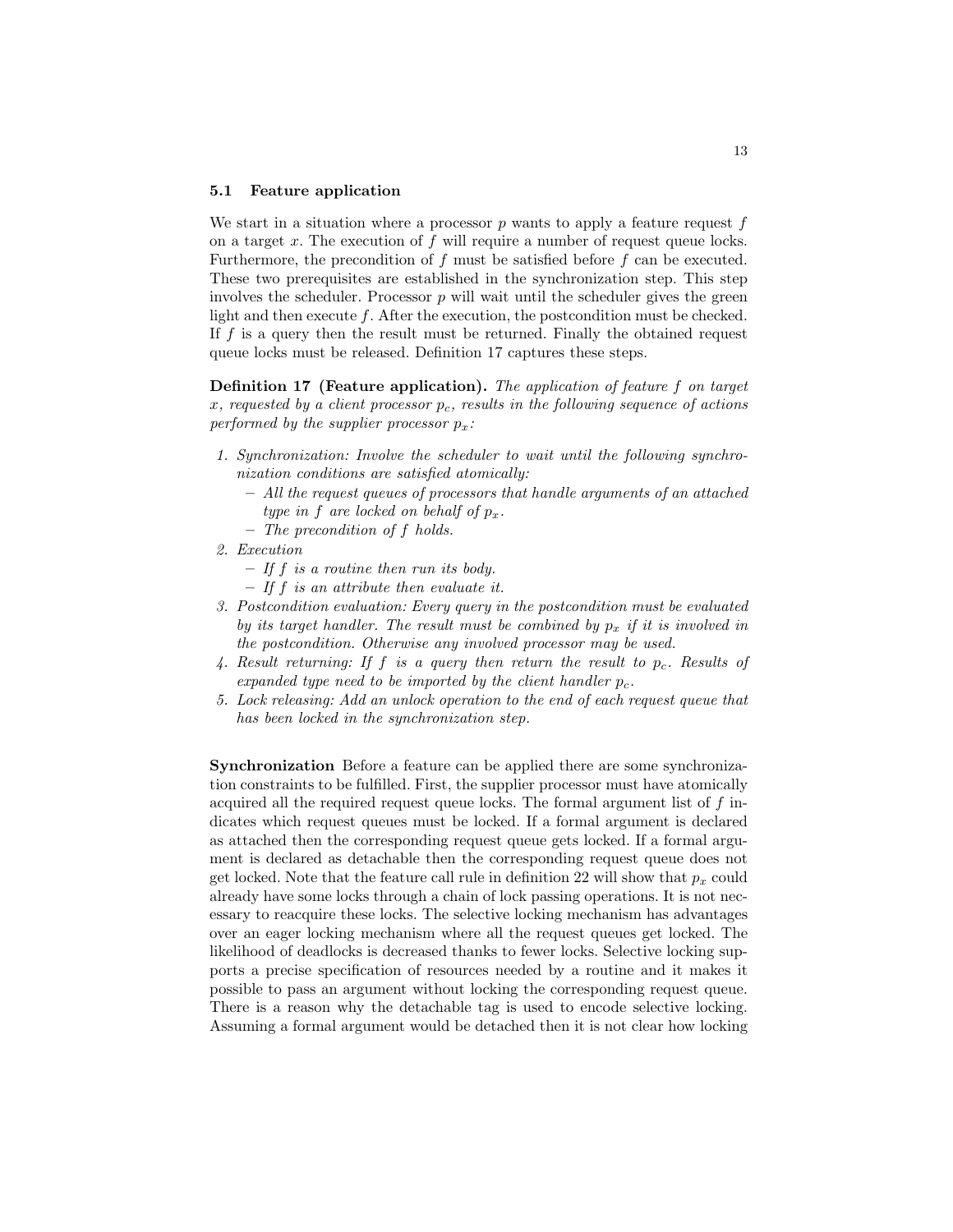should be defined on a detached formal argument. Thus it makes sense to restrict locking to attached formal arguments. This leads to the generalized semantics of the detachable tag. As a second synchronization constraint, the precondition of  $f$ must hold. Note that if  $f$  is a routine that was called in qualified way and not as a creation procedure then the invariant is part of the precondition, as described in section 8.9.26 of the Eiffel ECMA standard [4]. A violated precondition clause can either cause an exception or it can lead to waiting. Section 7 will show that only unsatisfied controlled precondition clauses cause an exception.

Locking before executing ensures that processor  $p_x$  can access the locked request queues without interference caused by other processors. Thus processor  $p_x$ can make separate calls without interference as long as all calls are on objects handled by the corresponding processors. There is the assumption that each call stack lock of the argument processors is either in possession of its own processor or in possession of  $p_x$ . We will see later why this assumption is always given as we take a look at lock passing. Non-separate calls can also be executed without interference. As we will see, a non-separate call is handled over the call stack of  $p_x$  and does not involve the request queue of  $p_x$ . A new feature request is simply added to the top of the call stack. No other processor can interfere in this process. In conclusion, there are a number of safe targets which we call controlled. For safety reasons we only allow these targets in feature calls. Definitions 18 and 19 capture this restriction in terms of the type system.

**Definition 18 (Controlled expression).** An expression exp of type  $T_{exp}$  =  $(d, p, C)$  is controlled if and only if exp is attached, i.e.  $d = !$ , and exp satisfies at least one of the following conditions:

- The expression exp is non separate, i.e.  $p = \bullet$ .
- The expression exp appears in a routine r that has an attached formal argument farg with the same handler as  $exp$ , *i.e.*  $p = \frac{farg.hand}{er}$ .

The second condition of definition 18 is satisfied if and only if at least one of the following conditions is true:

- The expression  $exp$  appears as an attached formal argument of r.
- The expression  $exp$  has a qualified explicit processor specification farg.handler and  $farg$  is an attached formal argument of  $r$ .
- The expression  $exp$  has an unqualified explicit processor specification  $p$ , and some attached formal argument of  $r$  has  $p$  as its unqualified explicit processor specification.

**Definition 19 (Valid target).** Call exp.  $f(\overline{a})$  appearing in class C is valid if and only if the following conditions hold:

- The expression exp is controlled.
- $-$  The expression exp's base class has a feature f exported to C, and the actual arguments  $\overline{a}$  conform in number and type to the formal arguments of f.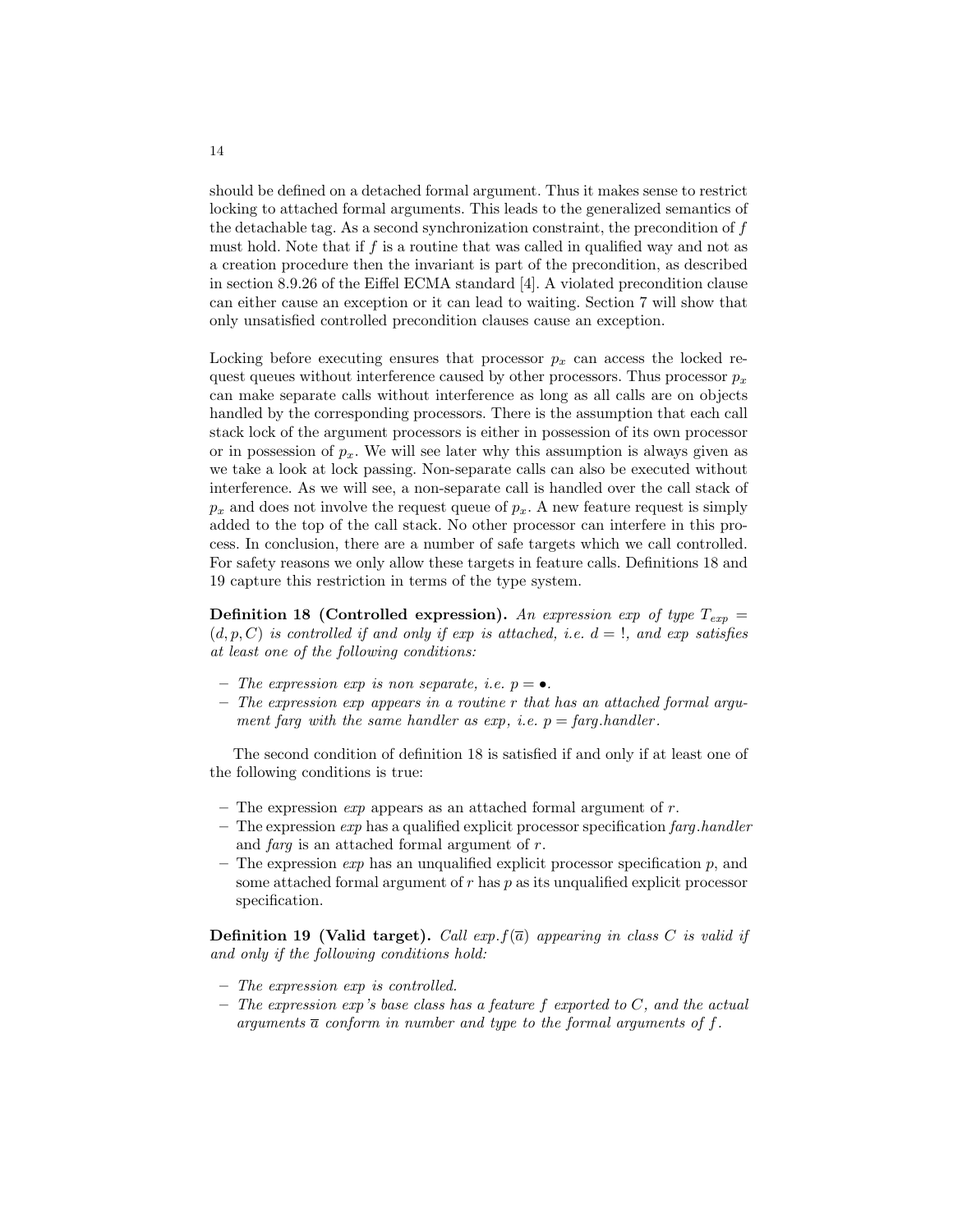Definitions 18 and 19 apply to invariants, preconditions, postconditions and the routine bodies of a class. In case of an invariant, there is no enclosing routine. Thus an invariant can only contain non-separate calls. As a further consequence of definition 19. calls on void targets are prohibited. The call validity rule in definition 19 replaces the validity rule in section 8.23.9 of the Eiffel ECMA standard [4]. With this approach some safe feature calls are rejected. Such a situation can occur if there is a feature call on a uncontrolled separate expression to which a non-separate object is attached. In section 11 we will refer to this object as a false traitor.

Example 2 (Valid targets). Listing 1.4 shows a feature *print book*. This feature makes a copy of the book and notifies the author of the book.

### Listing 1.4. printer class

```
class PRINTER feature
2 print book (a book: separate BOOK)
        −− Print 'a book'.
 4 do
        a book.copy
6 a book.author.notify
      end
8 end
10 class BOOK feature
    author: AUTHOR -- The author of this book.
12 initial_price: INTEGER −− The price as initially recommended.
    is_clean: BOOLEAN -- Is this book clean?
14
    copy
16 \qquad -- \text{Copy this book.}do
18 ...
      ensure
20 this book is not clean: not is clean
      end
22
    clean
24 - Clean this book.
      require
26 this_book_is_not_clean: not is_clean
      do
28 ...
      ensure
30 this book is clean: is clean
      end
```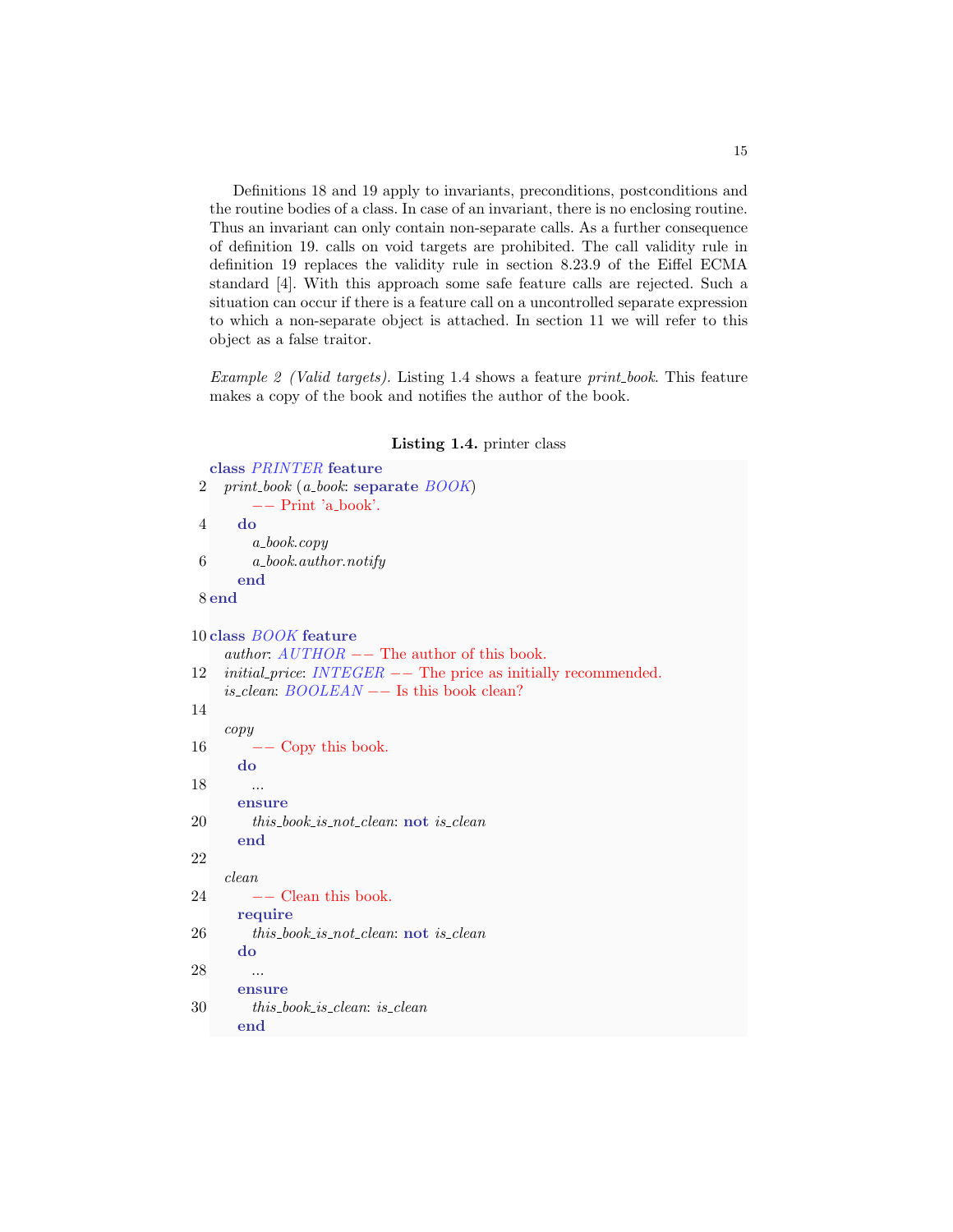#### 32 end

The author is accessible through a non-separate attribute in the book class. Therefore the author and its book are on the same processor. In this example we want to see whether the two calls  $a_{\text{-}} \text{book}$  and  $a_{\text{-}} \text{book}$  author.notify are valid according to definition 19. For this, we have to apply definition 18 to the two expressions a *book* and a *book.author*. The expression a *book* is an attached formal argument and therefore it is controlled. The explicit type of a book is  $(!, \top, BOOK)$ . Judging from this, a book is attached. In addition, a book is nonwritable because it is a formal argument. We can therefore use definition 11 to derive the implicit type  $(!, a_{\textit{-book} }. \textit{handler}, \textit{BOOK}).$  We will now use this implicit type to derive the type of the expression a *book.author*. We noted that the author and the book must be on the same processor. This means that we can use the book's processor tag for the author. The result type combiner in definition 27 will state this more clearly. With the implicit type of  $a_{\text{-}}$  book the type of the expression a book.author becomes  $(!, a \text{-}book.handler, AUTHOR)$ . In conclusion the expression a book.author has a qualified explicit processor tag that is related to the attached formal argument a book. Therefore the expression is controlled. We can conclude that all targets are valid.

We already argued that any execution of a SCOOP program is free of lowlevel data races. Next to low-level data races there are high-level data races. They occur if multiple processors access a set of objects in a non-atomic way, i.e. in an interleaved manner, and there is at least one write access. As a consequence of the synchronization step in the feature application rule in definition 17 and the valid call rule in definition 19, a SCOOP system is free of high-level data races by design as stated by proposition 2.

#### Proposition 2. A SCOOP system is free of high-level data races.

Postcondition evaluation The postcondition of the feature must be executed and checked. Note that if f is a routine that was called in qualified way or if  $f$ was called as a creation procedure then the invariant is part of this postcondition, as described in section 8.9.26 of the Eiffel ECMA standard [4]. There is one obvious way to evaluate the postcondition. Every processor that handles one or more targets in the postcondition evaluates its share of the postcondition while processor  $p_x$  is waiting for the results to come back. Once all the results have been gathered, processor  $p_x$  can determine whether the postcondition holds or not. However, this approach introduces sequentiality because  $p_x$  must wait for the query evaluations to finish. It turns out that  $p_x$  does not need to wait if none of its objects is used as a target in the postcondition. Any involved processor will do.

In any case, processor  $p_x$  gets the guarantee that the postcondition will be satisfied eventually. More precisely, it will be satisfied when the execution of the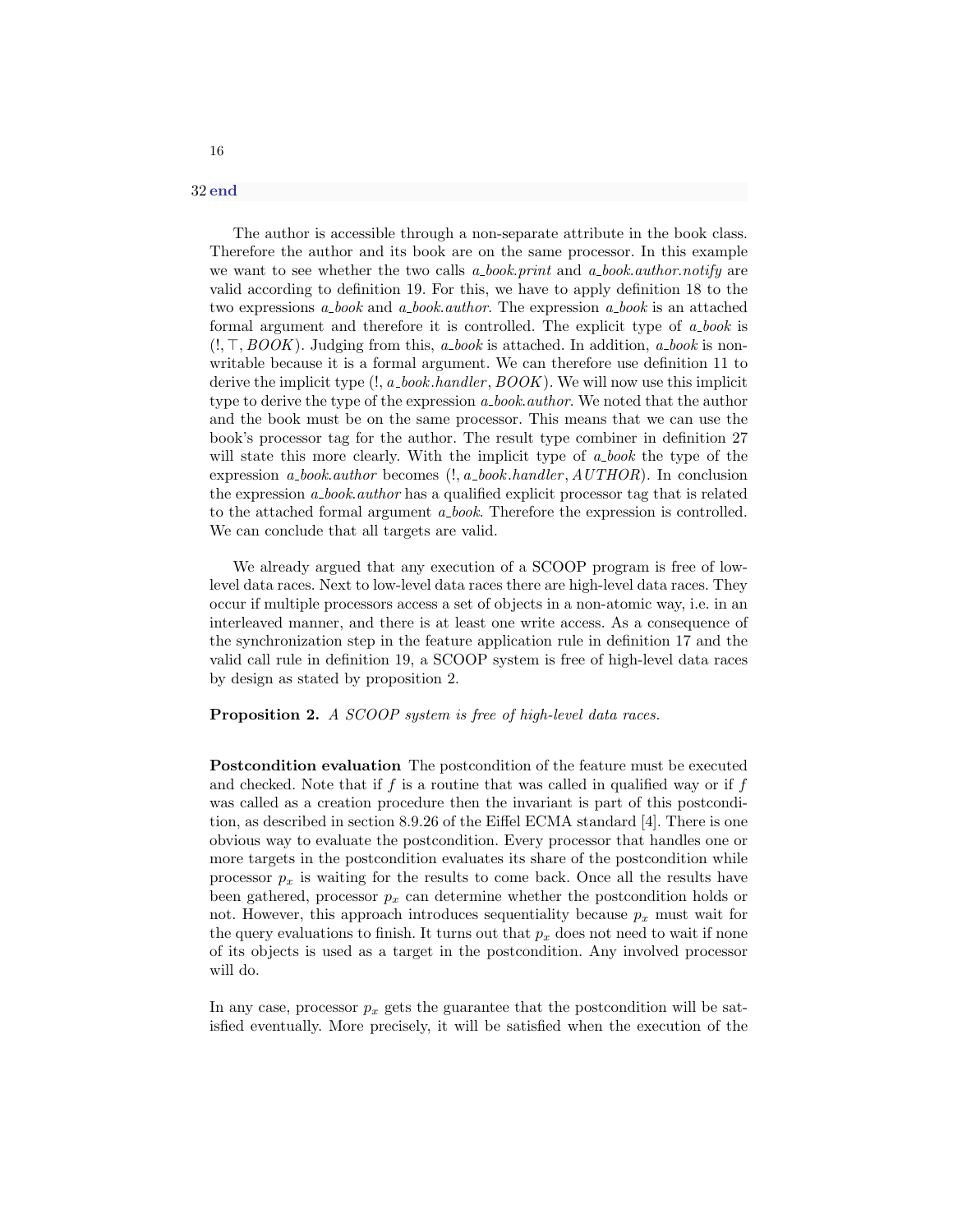features called within f terminated. The last set of feature requests on any postcondition target will be the ones coming from the postcondition evaluation. Thus the postcondition gets evaluated at the right time just after all the feature called within  $f$  have terminated. Further feature request on the postcondition targets, issued after the execution of  $f$ , will only be applied after the postcondition has been evaluated. The postcondition might not hold right after the execution of  $f$ ; but it will will hold when it becomes relevant, just before other feature request can be issued on the postcondition targets.

A postcondition evaluation can result in a violated postcondition. Such a state will trigger an exception in the supplier processor.

Result returning We consider a situation where f returns an expanded object. The copy semantics of expanded objects could mislead to return a shallow copy from  $p_x$  to  $p_c$ . This is not a good idea. If the result object on  $p_x$  has an attached non-separate entity then the copied object on  $p_c$  has a non-separate entity to which a separate object on  $p_x$  is attached. We would have introduced a traitor. We introduce the import operation as defined in definition 20 to return an expanded object without this issue.

Definition 20 (Import operation). The import operation executed by a processor p and applied to an object o on a different processor q involves the following sequence of actions:

- 1. Make a copy of  $o$  called  $o'$ .
- 2. Make a copy of all the non-copied objects that are reachable from o through non-separate references.
- 3. For every non-separate once function f of every copied object the following actions must be done:
	- (a) If f is fresh on  $p$  and non-fresh on  $q$  then  $f$  must be marked as non-fresh on p and the value of f on q must be used as the value of f on p.
	- (b) If  $f$  is fresh on  $p$  and fresh on  $q$  then  $f$  remains fresh on  $p$ .
	- (c) If f is non-fresh on p then f remains non-fresh on p and the result of f on p remains the same.
- 4. For every once procedure f of every copied object the following actions must be done:
	- (a) If f is fresh on  $p$  and non-fresh on  $q$  then  $f$  must be marked as non-fresh on p.
	- (b) If f is non-fresh on p then f remains non-fresh on p.
- 5. Rewire the copied object structure in such a way that it mirrors the original object structure. Separate entities do not need to be altered in the copied object structure as they can still point to the original separate objects.
- 6. Put the copied object structure on p.

Objects reachable through separate references do not need to be copied as their entities are already equipped with the right type with respect to  $p$ . Once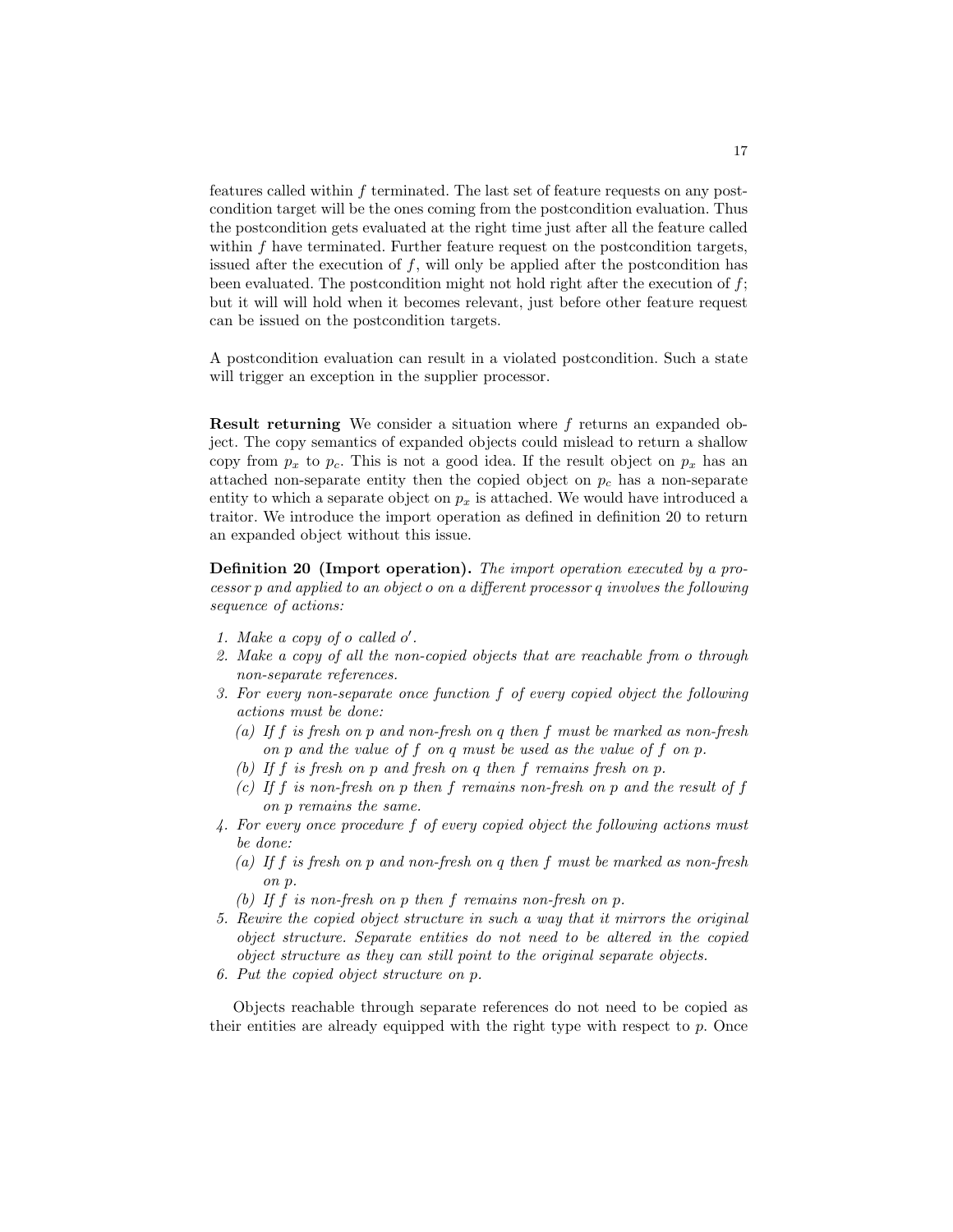functions with a non-separate result type complicate the import operation a bit. As it will be formulated later in definition 37, such a function  $f$  must be evaluated at most once on a given processor  $p$  and all the objects on  $p$  with  $f$ must share the result. We need to be careful in a situation where we import an object with a function  $f$  that has already been evaluated on processor  $q$  and on processor p. We cannot have two different values for the same once function on the same processor. Definition 20 takes care of issues of this kind. Similarly, it takes care of once procedures; they have a once per processor semantics as well. The terminology on freshness has been taken from section 8.23.20 of the ECMA standard [4]. A once routine is called fresh on a particular processor if and only if it has never been executed on any object handled by this processor. Otherwise the once routine is called non-fresh.

*Example 3 (Import operation)*. Figure 1 shows the objects  $o$ ,  $a$ ,  $b$  and  $c$  forming an object structure. The objects  $o$  and  $a$  are on the same processor. The objects b and c are on separate processors. The result of the import operation applied to the object  $o$  by a processor p different than the handler of  $o$  is shown in the lower half of figure 1. Objects  $o$  results in a copied object  $o'$  on  $p$ . Because object a is non-separate with respect to  $o$ , processor  $p$  receives a copied object  $a'$  as well. The objects  $b$  and  $c$  do not need to be copied. They can be shared by both object structures as they were separate.



Fig. 1. import operation example object diagram

The import operation computes the non-separate version of an object structure. It potentially results in a copied object structure that contains both copied and original objects. This can be an issue in case one of the copied objects has an invariant over the identities of objects as example 4 shows.

Example 4 (Invariant violation as a result of the import operation). Imagine two objects x and y on one processor and another object z on another processor. Object x has a separate reference a to z and a non-separate reference b to y.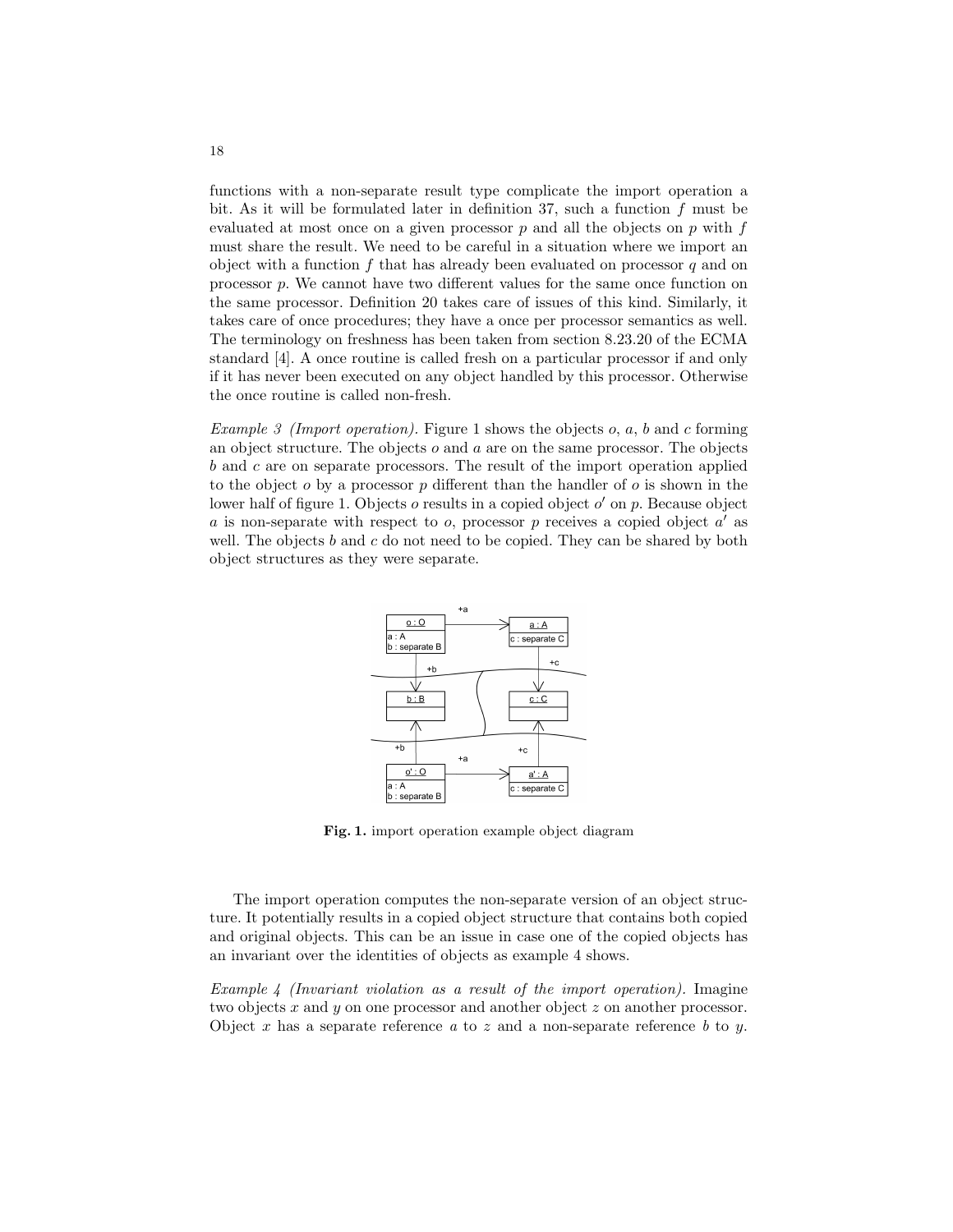Object z has a separate reference c to y. Object x has an invariant with a query  $a.c = b$ . An import operation on x executed by a third processor will result in two new objects  $x'$  and  $y'$  on the third processor. The reference a of object  $x'$  will point to the original z. The reference  $b$  of object  $x'$  will point to the new object y'. Now object  $x'$  is inconsistent, because a.c and b identify different objects, namely  $y$  and  $y'$ .

The deep import operation is a variant of the import operation that does not mix the copied and the original objects. The drawback of the deep import operation is the increased overhead.

Definition 21 (Deep import operation). The deep import operation executed by a processor p and applied to an object o on a different processor involves the following sequence of actions:

- 1. Make a copy of  $o$  called  $o'$ .
- 2. Make a copy ons' of all the non-copied objects that are reachable from  $o$ through non-separate references.
- 3. Make a copy os' of all the non-copied objects that are reachable from o through separate references.
- 4. For every non-separate once function f of every copied object the following actions must be done:
	- (a) If f is fresh on p and non-fresh on q then f must be marked as non-fresh on  $p$  and the value of  $f$  on  $q$  must be used as the value of  $f$  on  $p$ .
	- (b) If f is fresh on p and fresh on q then f remains fresh on p.
	- (c) If f is non-fresh on p then f remains non-fresh on p and the result of f on p remains the same.
- 5. For every once procedure f of every copied object the following actions must be done:
	- (a) If f is fresh on p and non-fresh on q then f must be marked as non-fresh on p.
	- (b) If f is non-fresh on p then f remains non-fresh on p.
- 6. Rewire the copied object structure in such a way that it mirrors the original object structure.
- 7. Put the copied object  $o'$  and the non-separate copied object structure ons' on  $p$ .
- 8. Put each copied object in the separate copied object structure os' on the processor of the respective original object.

*Example 5 (Deep import operation)*. Figure 2 shows the objects  $o$ ,  $a$ ,  $b$  and  $c$ forming an object structure. The objects o and a are on the same processor. The objects  $b$  and  $c$  are on separate processors. The result of the deep import operation applied on the object  $o$  by a processor  $p$  different than the handler of  $\sigma$  is shown on the lower half of the figure. All the objects involved in the object structure got copied.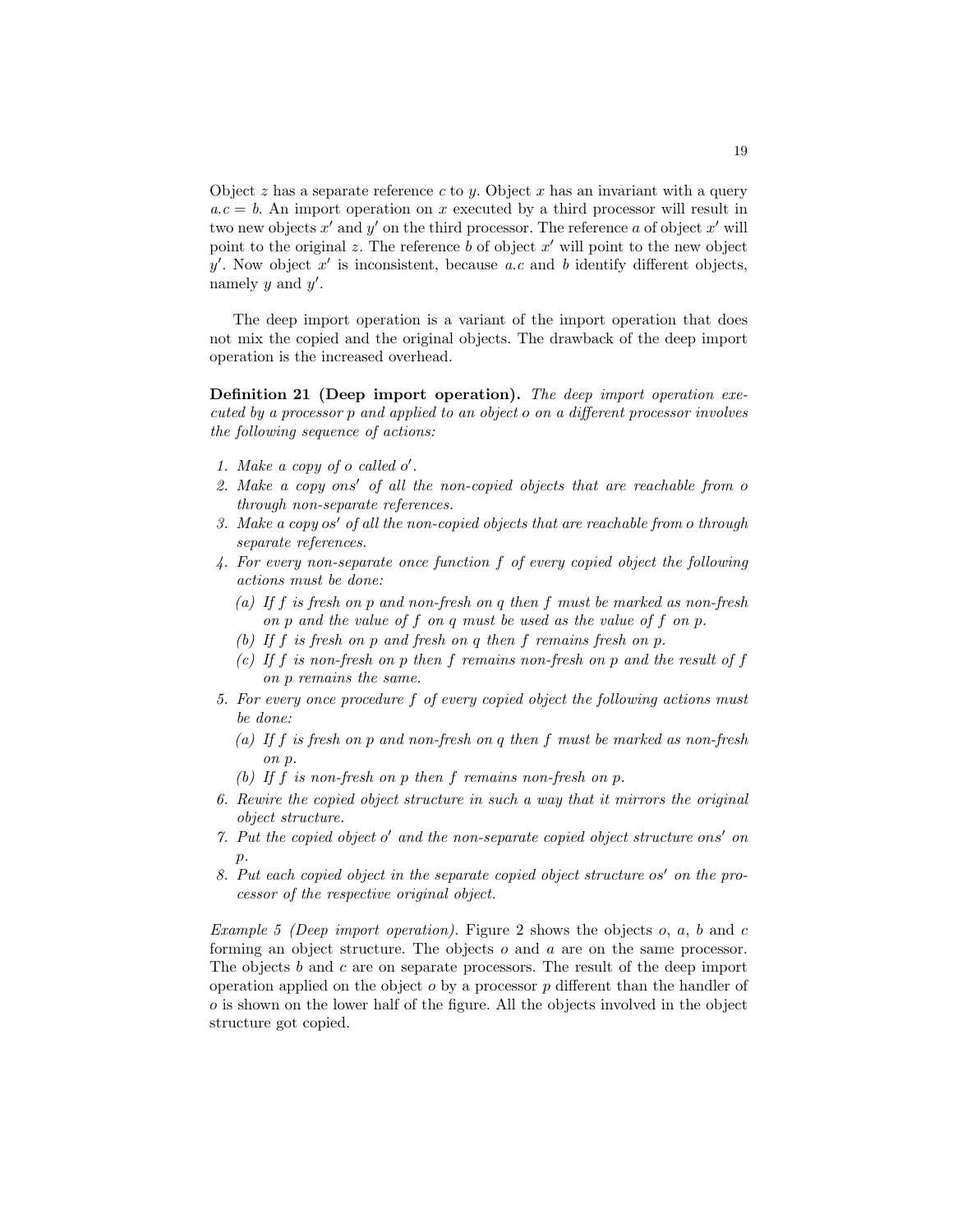

Fig. 2. deep import operation example object diagram

**Lock releasing** After the execution of f, processor  $p_x$  does not require the request queue locks anymore. At this point the request queue locks might still contain feature requests from  $p_x$ . However, there are no more new feature request because the execution of f is over. Therefore  $p_x$  can release the locks. For this, processor  $p_x$  does not wait until all the features requests triggered in the execution of f finished. Instead, it appends an unlock operation to each locked request queue. As a result, different request queues may become unlocked at different times after they are done with all the feature requests. Next to an increase in parallelism, asynchronous unlocking permits safe realization of certain synchronization scenarios that would lead to deadlocks otherwise.

#### 5.2 Feature call

So far we studied the context in which a feature call can occur. A feature call results in the generation of feature request by the client processor on a potentially different supplier processor. The feature request gets executed eventually by the supplier processor. Note the change of roles. A supplier processor becomes a client processor when the supplier processor makes a call.

The calling processor has a number of locks to ensure exclusive access. The client processor might be in possession of some locks that are necessary in the synchronization step of the resulting feature request on the supplier processor. In such a situation, the client processor can temporarily pass its locks to the supplier processor. This step is called lock passing and it happens right after argument passing. Once these two steps completed, the client processor can place its feature request. If the called feature is a query then the client processor must wait for the result. Before the feature call can be completed, the client processor must revoke the passed locks. Definition 22 explains these steps in more details.

**Definition 22 (Feature call).** A feature call  $x.f(\overline{a})$  results in the following sequence of actions performed by the client processor  $p_c$ :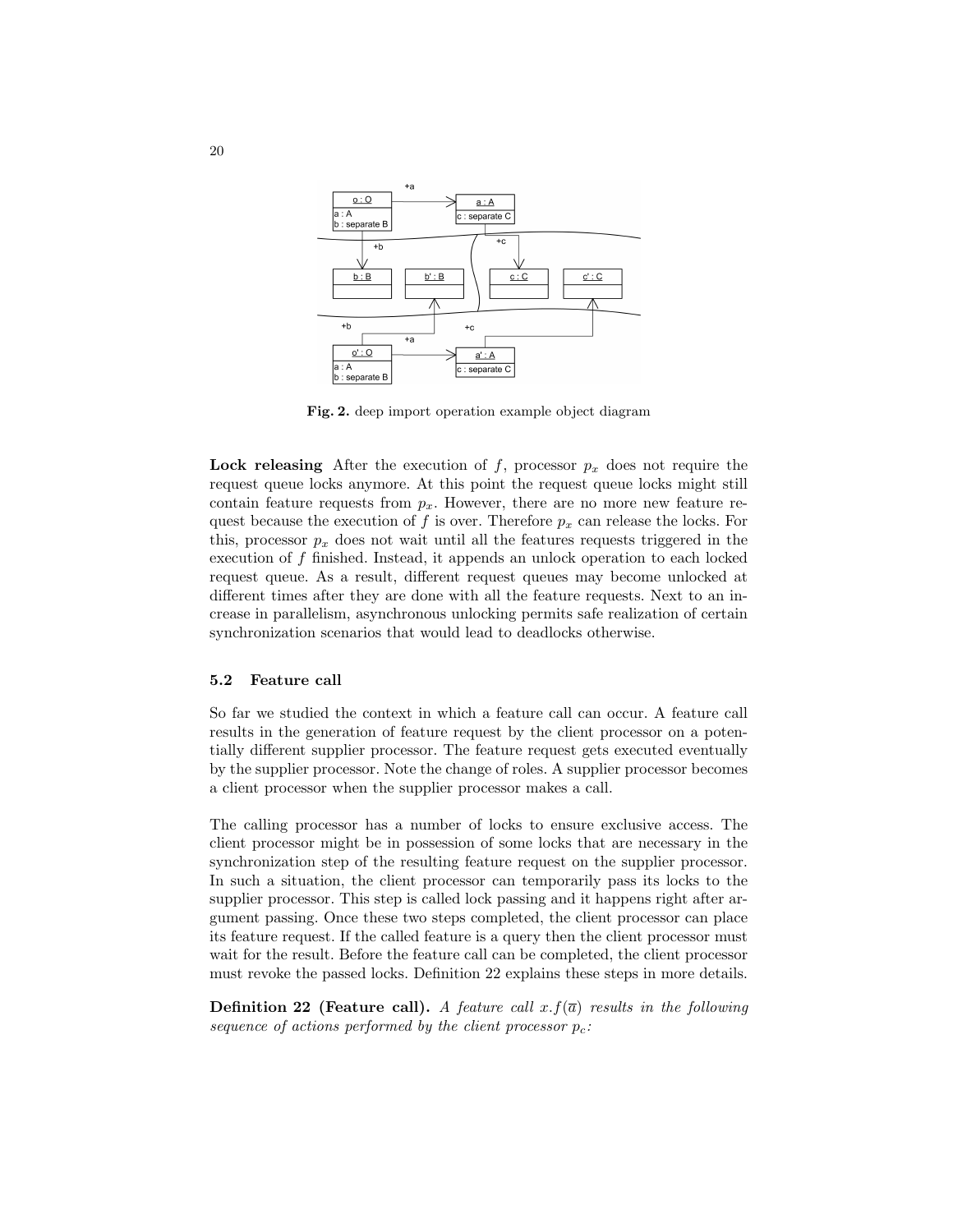- 1. Argument passing:
	- Attach the actual arguments  $\overline{a}$  to the formal arguments of f.
	- Arguments of expanded type need to be imported by the supplier processor  $p_x$ .
- 2. Lock passing:
	- Full lock passing: If any controlled actual argument of a reference type gets attached to an attached formal argument of f then pass all the currently held request queue locks and call stack locks to  $p_x$ .
	- Call stack locks passing: In case there are no such arguments and there is a separate callback, i.e.  $p_x$  already had a request queue lock on  $p_c$  at the moment of the call then pass the call stack locks to  $p_x$ .
- 3. Feature request: Ask  $p_x$  to apply f to x.
	- Schedule f for an immediate execution by  $p_x$  using the call stack of  $p_x$ and wait until it terminates, if any of the following conditions hold:
		- The feature call is non-separate, i.e.  $p_c = p_x$ .
		- The feature call is a separate callback.
	- Otherwise, schedule  $f$  to execute after the previous calls on  $p_x$  using the request queue of  $p_x$ .
- 4. Wait by necessity: If f is a query then wait for its result.
- 5. Lock revocation: If lock passing happened then wait for f to terminate and revoke the locks.

Lock passing, feature request, and lock revocation Deadlock avoidance is the motivation behind lock passing. Without lock passing, it is very easy to get into a deadlock. Suppose that processor  $p_x$  needs a particular lock in the application of feature f. If this lock is in possession of processor  $p_c$  then  $p_x$  cannot proceed until  $p_c$  releases this lock. If f happens to be a query then  $p_c$  has to wait for the result of f while  $p_c$  is holding on to the lock. According to the conditions given by Coffman et al [3] a deadlock occurred. If the client processor  $p_c$  could temporarily pass on the lock to  $p_x$  then  $p_x$  would be able to apply the requested feature, return the result, and let  $p_c$  continue. We call this solution full lock passing.

Full lock passing includes passing the request queue locks and the call stack locks. It happens if any controlled actual argument of a reference type gets attached to an attached formal argument of f. An attached formal argument means that the request queue will be locked in the synchronization step of  $f$ 's application. A controlled actual argument means that  $p_c$  has a request queue lock on the handler of the actual argument. In short,  $p_c$  has a lock required by  $p_x$ . Full lock passing is only relevant for arguments of a reference type. Arguments of expanded type will be copied using the import operation during argument passing.

If full lock passing happens then  $p_c$  passes all its locks to  $p_x$  and not only the locks that triggered the lock passing mechanism. This generous behavior eliminates more potential deadlocks compared to a solution where only a subset of the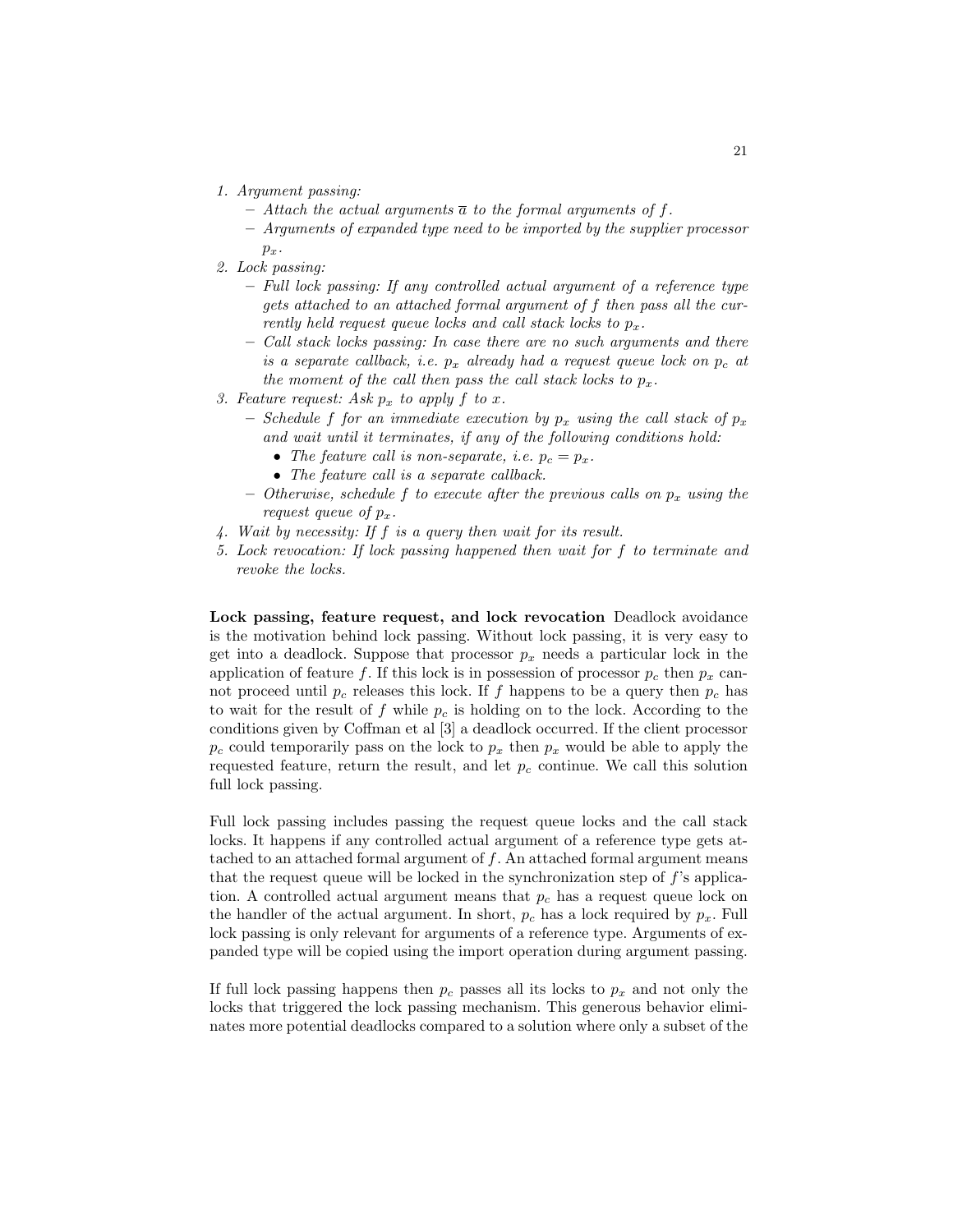locks gets passed. As soon as at least one lock gets passed, processor  $p_c$  cannot proceed until it can revoke the locks after the feature f terminated. Otherwise the atomicity guarantees expressed by proposition 2 could be violated due to two processor who could potentially be working on the same set of objects. As  $p<sub>c</sub>$  has to wait in any case that involves lock passing, it does not hurt to pass all the locks and not just a subset.

A feature call results in a feature request. The client processor  $p_c$  generates a feature request to be handled by the supplier processor  $p_x$ . The feature request could either go to the end of the request queue or on top of the call stack of processor  $p_x$ . If the two processors are the same then the call is non-separate and  $f$  must be applied immediately. This is the sequential case. The request queue is irrelevant for this and only the call stack is involved. There is another, more special case, where feature  $f$  must be applied immediately. A separate callback occurs when the supplier processor  $p_x$  already held a lock on the client processor  $p_c$  at the moment of the feature call to f. This can happen in the following situation: We assume  $p_x$  initiated a chain of feature calls involving full lock passing. At the end of this chain processor  $p_c$  executes the feature call  $x.f(\overline{a})$ . Processor  $p_x$  is responsible for the application of this call. At this point processor  $p_x$  is waiting until its feature call terminates to revoke the locks. We assume the feature call f involves lock passing as well. In this situation  $p_c$  will wait for the feature call  $f$  to terminate. If the feature call  $f$  gets added to the end of the request queue of  $p_x$  then the system ends up in a deadlock. Processor  $p_c$  would be waiting for processor  $p_x$  to finish the feature application  $x.f(\overline{a})$ . But processor  $p_x$  would never get to this point because it would still be waiting for its locks to come back. Immediate execution is the way out of this. The feature f must be applied immediately using the call stack of  $p_x$ . At the moment of a separate callback the processor  $p_c$  is in possession of the call stack lock on  $p_x$ , because  $p_x$  passed its locks. However,  $p_x$  will require this lock during its own execution. Therefore  $p_c$  must temporarily pass back its call stack locks to  $p_x$  and wait for the locks to return. Again, it does not hurt to pass back all call stack locks instead of just one. In the remaining case the call is a normal separate call. The feature request gets added to the end of the request queue of processor  $p_x$ . The processor loop described in definition 3 will put the feature request on top of the call stack as soon as all previous feature requests terminated.

Note that it is not possible to lock a request queue of a processor  $p$  that is not in possession of its own call stack lock. We assume  $p$  is not in possession of its own call stack lock. This is only possible if  $p$  passed its locks in a feature call. This means that  $p$  is currently applying a feature and waiting for the locks to return. While  $p$  is applying a feature, its request queue is locked. Therefore it is not possible to lock the request queue of p. If a processor q has a request queue lock on  $p$  then there are two options. Processor  $q$  could have acquired the request queue lock in the synchronization step and therefore  $p$  is in possession of its call stack lock. The request queue lock on  $p$  could also have been passed to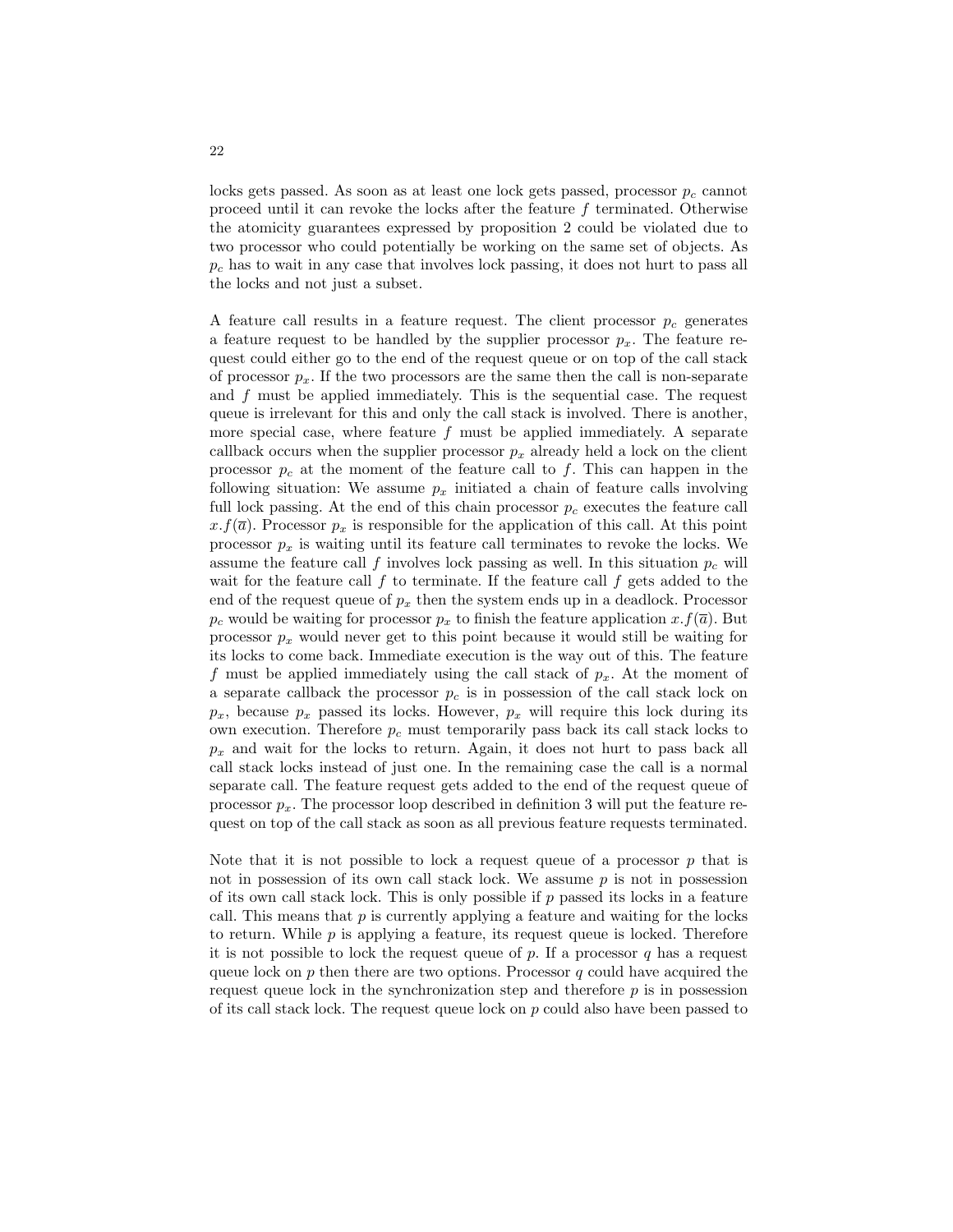q. This means that some processor must have acquired the request queue lock on  $p$ . The only way how  $p$  could have lost its call stack lock is a chain of lock passing operation where processor  $p$  is involved. In this case  $p$  would have passed on its call stack lock to processor q.

Wait by necessity Next to lock passing, there is another situation where  $p_c$ has to wait for  $p_x$  to finish its feature application of f. If f is a query then the subsequent statements after the call to  $f$  potentially depend on the result of the query. Thus processor  $p_c$  needs to wait for the query to terminate before it can proceed. This scheme is called wait by necessity.

#### 5.3 Lock revocation

After the feature f terminated, the locks of  $p_x$  and  $p_c$  must be restored to the state before lock passing happened.

Valid assumptions after a feature call Processor  $p_c$  can be assured that every future feature call on a target mentioned in the postcondition of f will be applied after all the feature requests resulting from the application of  $f$ . This includes the feature requests resulting from a postcondition evaluation. This is ensured by the synchronization step in the application of f.

Example 6 (Feature calls and feature applications). Consider the feature sell book in listing 1.5.

|  |  |  |  | Listing 1.5. seller class |  |
|--|--|--|--|---------------------------|--|
|--|--|--|--|---------------------------|--|

```
class SELLER feature
2 sell book (a book: separate BOOK; a buyer: separate BUYER; a valuer:
       separate VALUER)
       −− Sell 'a book' to 'a buyer' after asking 'a valuer' for the price.
4 local
       l estimated price: INTEGER
6 do
       a book.clean
8 l estimated price := a\_value restimate (a\_book)a_buyer.buy (a_book, l_eestimated\_price)
10 end
  end
12
  class VALUER feature
14 estimate (a book: separate BOOK): INTEGER
       −− The estimated price of 'a book'.
16 do
```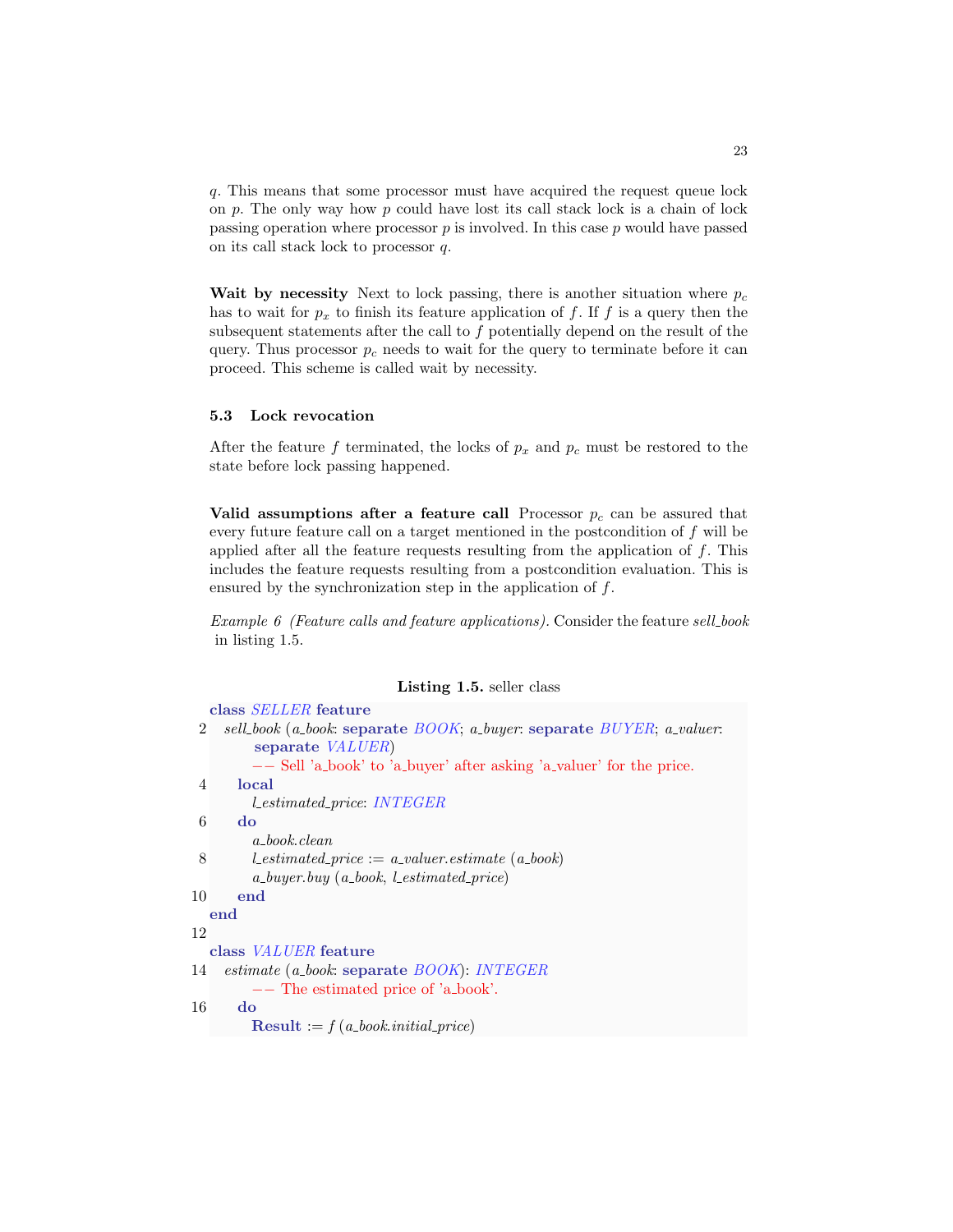### 18 end end

We use the following notation to describe a processor  $p$  with a request queue  $rq$ , request queue locks rql, and call stack locks csl: p :: rq, rql, csl. We start from a point where the request queue of the current processor  $p_c$  contains the feature sell book.

 $p_c$  :: (Current.sell\_book (a\_book, a\_buyer, a\_valuer)), (),  $(p_c)$  $p_{book} :: (), (), (p_{book})$  $p_{valuer}$  :: (), (), ( $p_{valuer}$ )

As a first step,  $p_c$  removes the feature sell-book from its request queue and puts it on its call stack as described in definition 3. Next  $p_c$  starts with the feature application according to definition 17. As there is no precondition, processor  $p_c$ asks the scheduler to get the request queue locks on the handlers  $p_{book}$ ,  $p_{lower}$ , and  $p_{valuer}$ . We assume that each of these handlers are different from each other. Eventually these locks are available and  $p_c$  can execute the body of sell book. Note that *sell* book is now on the call stack and not in the request queue anymore.

 $p_c$  :: (), ( $p_{book}, p_{buyer}, p_{valuer}$ ), ( $p_c$ )  $p_{book} :: (), (), (p_{book})$  $p_{valuer}$  :: (), (), ( $p_{valuer}$ )

The body has three feature calls. Their semantics is described in definition 22. The treatment of a *book.clean* is easy. There are no arguments to be passed. The feature request step results in the following situation:

 $p_c$ :: (), ( $p_{book}$ ,  $p_{buser}$ ,  $p_{valuer}$ ), ( $p_c$ )  $p_{book} :: (a\_book.clean), (), (p_{book})$  $p_{valuer}::(),(),(p_{valuer})$ 

The remaining two steps of a feature call do not apply here. The treatment of  $a\_valler. estimate (a\_book)$  is more complex as it involves lock passing. According to definition 18 the expression a book is controlled in the feature sell book. The expression is used as an actual argument of reference type in the call. The corresponding formal argument is attached. We just encountered a situation where the caller has a request queue lock which is necessary in the execution of the supplier. Lock passing and the addition of a feature request result in the following situation:

 $p_c :: () , () , ()$  $p_{book} :: (a\_book.clean), (), (p_{book})$  $p_{valuer}$  :: (a\_valuer.estimate (a\_book)), ( $p_{book}$ ,  $p_{buyer}$ ,  $p_{valuer}$ ), ( $p_{valuer}$ ,  $p_c$ )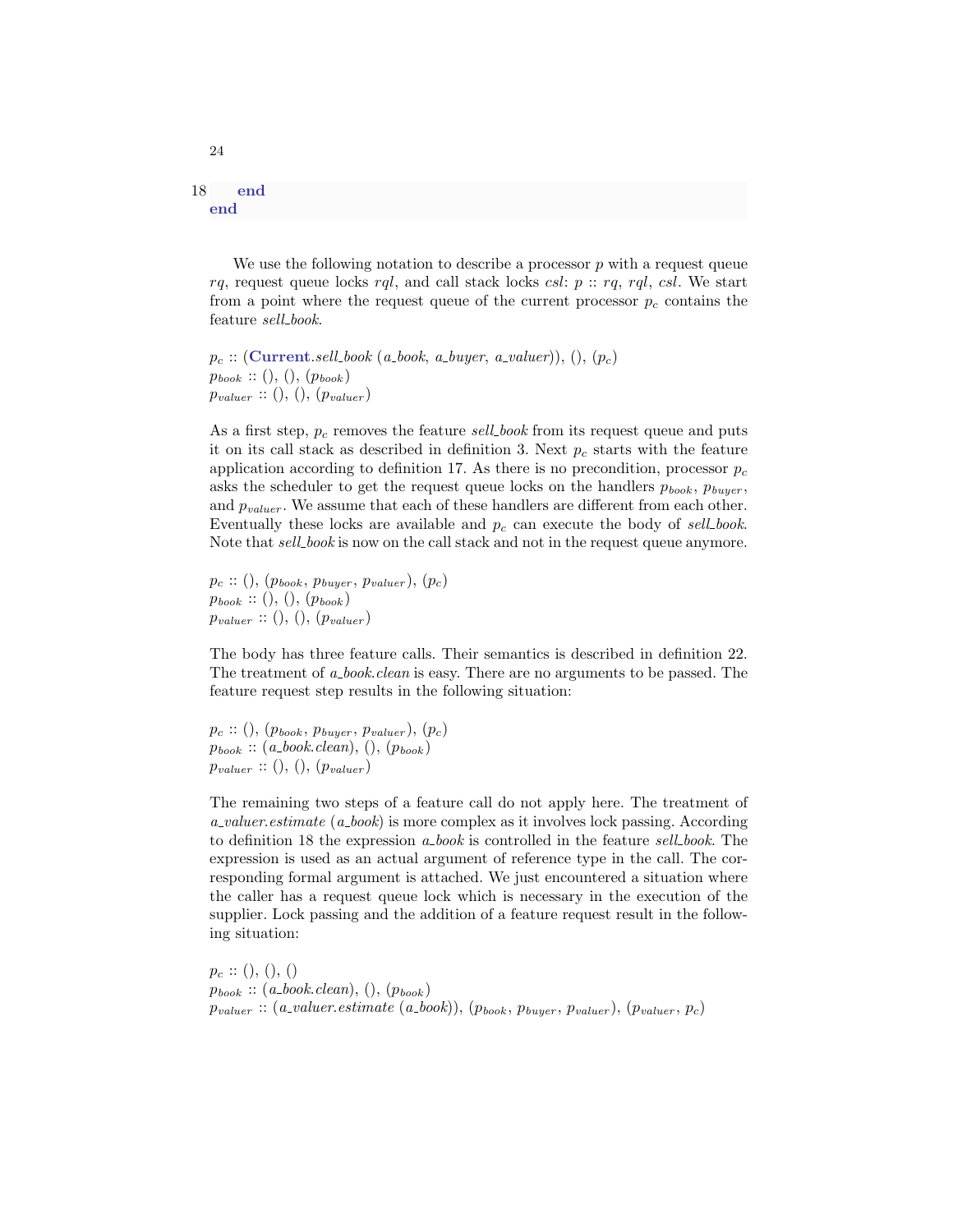Note that the call stack lock of  $p_c$  gets passed to give  $p_{value}$  a chance to handle a separate callback. In the current example we do not make use of this. At this point processor  $p_c$  has to wait until the locks can be revoked. While  $p_c$  is waiting, processors  $p_{book}$  and  $p_{valuer}$  proceed in parallel. They can dequeue a feature from the beginning of their request queues, put it on their call stacks, and apply the features.

 $p_c :: ()$ , (), ()  $p_{book} :: (), (), (p_{book})$  $p_{valuer} :: (), (p_{book}, p_{buyer}, p_{valuer}), (p_{valuer}, p_c)$ 

At this point  $p_c$  can retrieve the result, revoke the locks and do the assignment.

 $p_c$  :: (), ( $p_{book}$ ,  $p_{buyer}$ ,  $p_{valuer}$ ), ( $p_c$ )  $p_{book} :: (), (), (p_{book})$  $p_{valuer} :: (), (), (p_{valuer})$ 

The last instruction a buyer buy (a book, l estimated price) triggers another passing of locks. Here, processor  $p_c$  will have to wait due to the passed locks, even though the instruction itself does not impose wait by necessity. Last but not least,  $p_c$  will add unlock operations to the end of the request queues of  $p_{book}$ ,  $p_{buyer}$ , and  $p_{valuer}$ .

# 6 Object creation

Constructing objects is more complicated in SCOOP than in Eiffel because an object needs to be created on a processor. Definition 23 refines the definitions in section 8.20 of the Eiffel ECMA standard [4].

**Definition 23 (Object creation).** A creation call  $x$ .cp( $\overline{a}$ ) on the target x of type  $(d, p, C)$  and with the creation procedure cp results in the following sequence of actions performed by the client processor  $p_c$ :

- 1. Processor creation
	- If x is separate, i.e.  $p = \top$ , then create a new processor  $p_x$ .
	- If x has an explicit processor specification, i.e.  $p = \alpha$ , then
		- if the processor denoted by p already exists then take  $p_x = p_p$ .
		- if the processor denoted by p does not exist yet then create a new processor px.

– If x is non-separate, i.e.  $p = \bullet$ , then take  $p_x = p_c$ .

- 2. Locking: If  $p_x \neq p_c$  and  $p_c$  does not have a request queue lock on  $p_x$  yet then lock the request queue of  $p_x$ .
- 3. Object creation: Ask  $p_x$  to create a fresh instance of C using the creation procedure cp. Attach the newly created object to x.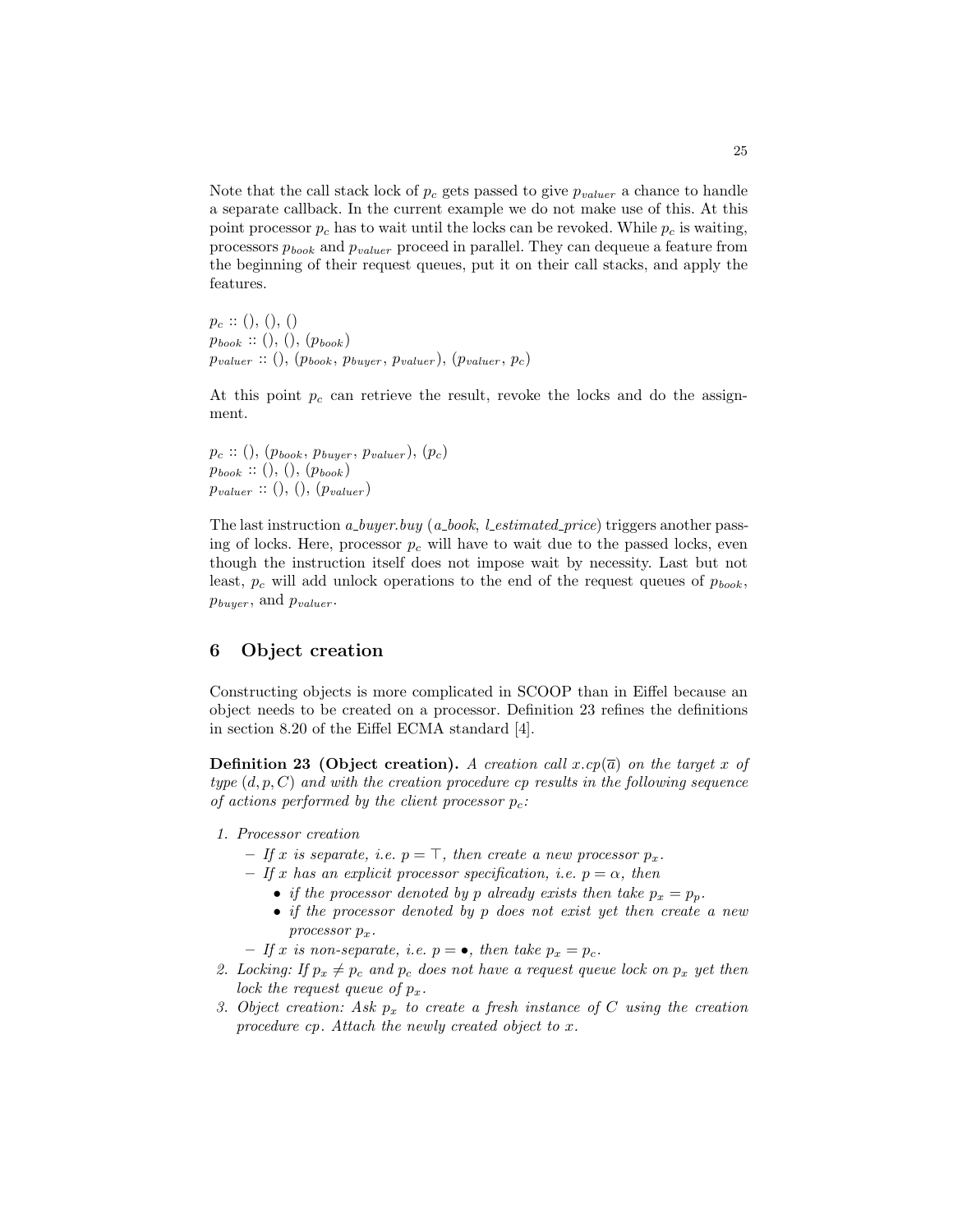4. Lock releasing: Add an unlock operation to the request queue of  $p_x$  if a lock has been obtained earlier.

The type of an entity specifies the locality of the attached object. When an entity is used as the target of a creation routine then the new object must be handled by a compatible processor. In some cases such a processor might already exist in other cases a compatible processor must be created. If  $p = \bullet$  then the new object must be created on the current processor. If  $p = \top$  then any processor could be taken. To exploit parallelism, a new processor gets created. An explicit processor specification specifies a particular processor. If the explicit processor specification is qualified then the specified processor exist already because there is an attached entity whose object is handled by this processor. For an unqualified explicit processor specification it might be necessary to create a new processor if this did not happen already.

After the new object got created there needs to be a call to the creation routine. This call is handled like a feature call as described in definition 22. If the call to the creation routine is separate and  $p_c$  does not have the request queue lock on  $p_x$  then it is necessary to acquire a request queue lock on  $p_x$  before the call. The lock must be released after the call. The new object gets attached to the entity  $x$  as soon as the object is created but without waiting for the creation procedure to be applied. This means that  $x$  points to a potentially inconsistent object until the creation procedure terminates. However, this is not harmful because new feature requests will be added after the feature request for the creation routine.

Example 7 (Object creation). Feature initialize in listing 1.6 shows four creation instructions for four different books. In this example we will go through this list and explain what will happen at runtime.

### Listing 1.6. book collection class

|               | class BOOK_COLLECTION feature                                     |
|---------------|-------------------------------------------------------------------|
| $\mathcal{D}$ | $hamlet: HAMLET -- Hamlet.$                                       |
|               | <i>robinson</i> : separate $ROBINSON$ — Robinson.                 |
| 4             | cinderella: separate $\langle p \rangle$ CINDERELLA - Cinderella. |
|               | <i>tarzan</i> : separate $\langle p \rangle$ TARZAN -- Tarzan.    |
| 6             |                                                                   |
|               | <i>p</i> : <i>PROCESSOR</i>                                       |
| 8             |                                                                   |
|               | initialize                                                        |
| 10            | $--$ Initialize this book collection.                             |
|               | $d\mathbf{o}$                                                     |
| 12            | create <i>hamlet</i>                                              |
|               | create robinson                                                   |
| 14            | create <i>cinderella</i>                                          |
|               | create <i>tarzan</i>                                              |
| 16            | end                                                               |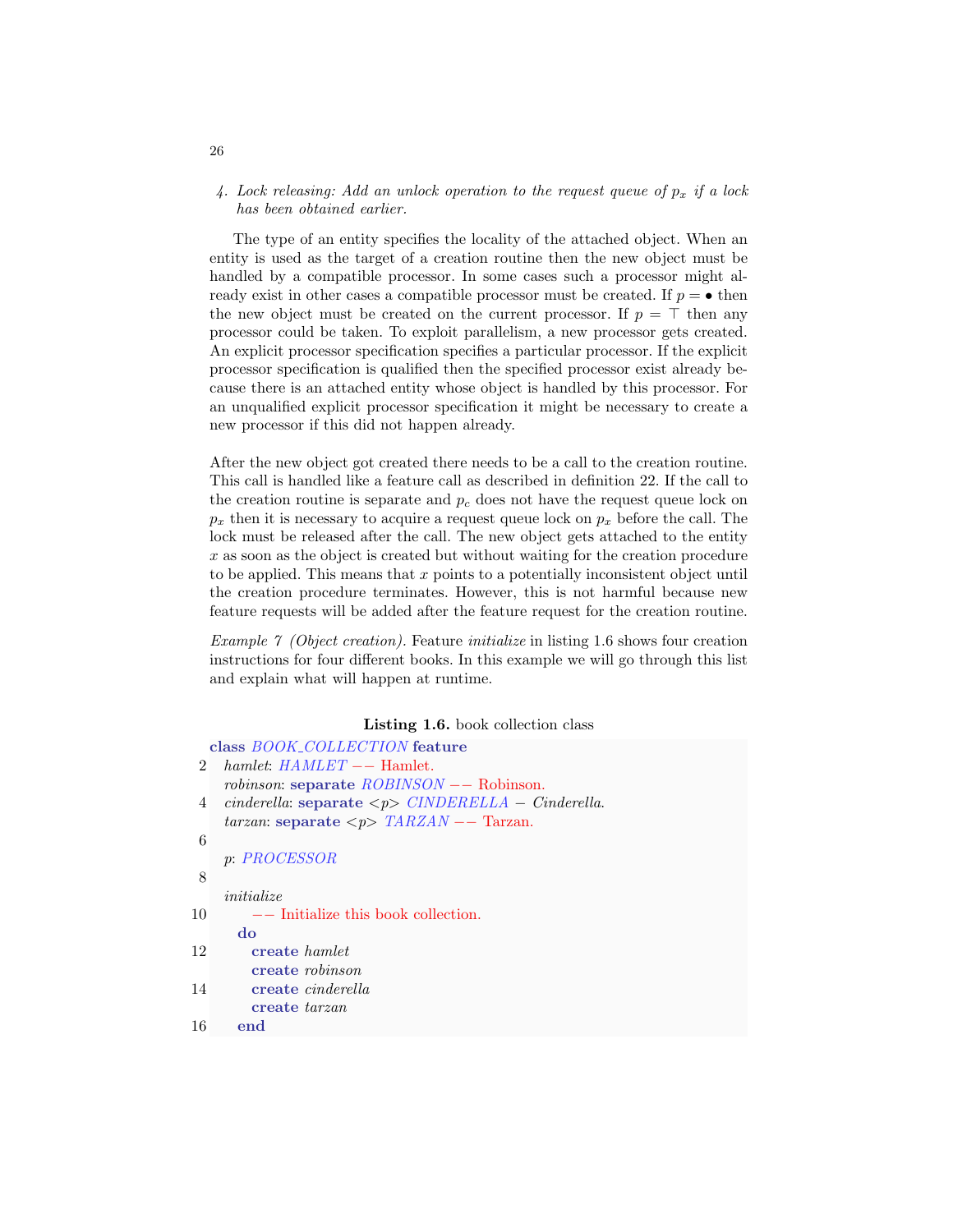class HAMLET inherit BOOK end 20 class ROBINSON inherit BOOK end class CINDERELLA inherit BOOK end 22 class TARZAN inherit BOOK end

The first instruction creates a book and stores it in hamlet. The type of this entity is non-separate. Thus Hamlet will be created on the current processor. The second instruction creates the book called Robinson. The type of the entity is separate and thus a new processor must be created and used as the handler of the new book. The third instruction creates another classic called Cinderella. The type separate  $\langle p \rangle$  CINDERELLA has an unqualified explicit processor specification. We assume that the specified processor has not been created before. Under this assumption, the processor must be created and used as the handler of the new book. In the last instruction the book called Tarzan gets created. The type of the target separate  $\langle p \rangle$  TARZAN has an unqualified explicit processor specification that specifies the same processor as the entity *cinderella*. Based on the previous instruction it is clear that this processor already exists. Thus there is no need to create a new processor. The books Cinderella and Tarzan are handled by the same processor.

# 7 Contracts

end 18

> Design by Contract [8] introduces a new paradigm in object-oriented programming. The use of contracts imposes a crucial reduction of complexities in objectoriented development, in particular when it comes to correctness reasoning. By enriching class interfaces with contracts each class implementation can be verified and proven correct separately. Contracts typically consist of preconditions and postconditions for features and invariants on a class level. These contracts result in mutual obligations of clients and suppliers. In the context of classes enriched with contracts, the principle called separation of concerns gains in importance because the client can rely on the interface of the supplier without the need to know its implementation details. Eiffel supports contracts in the form of assertions being checked at runtime. Sections 7.5 and 8.9 from the Eiffel standard [4] provide more details on contracts in Eiffel.

> Unfortunately the traditional interpretation of contracts breaks down in the context of concurrency. In concurrent programs a client calling a feature of a class generally cannot establish the precondition of the feature any more. The reason is that in general feature calls are asynchronous and the point in time of the feature call and the moment of the actual execution of the feature body do not coincide, as it is the case in a sequential program. Thus the objects involved in the precondition may be changed in between by feature calls from other clients. This results in the situation where the precondition that was satis-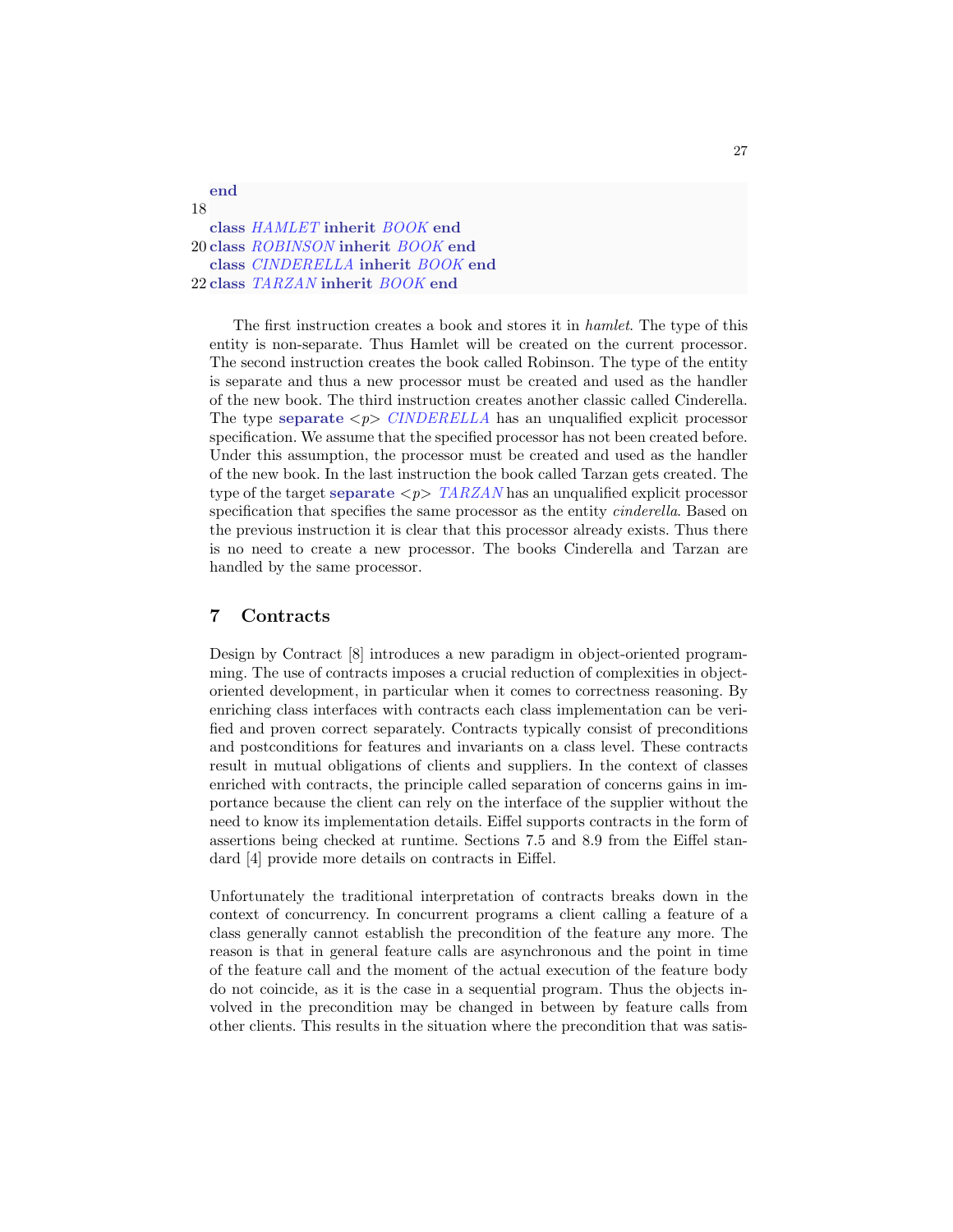fied at the moment of the call is violated at the moment of execution. Similarly, postconditions cannot be interpreted as full guarantees any more.

SCOOP introduces a new approach to a uniform and clear semantics of contracts in a concurrent context. Thus SCOOP generalizes the principles of Design by Contract, and additionally fosters the use of modular proof techniques. The advantage of the proposed semantics of contracts is that it applies equally well in concurrent and sequential contexts. Following the idea of Eiffel, contracts in SCOOP are formulated as assertions directly written into the code and evaluated during runtime. If an assertion is evaluated and it is not satisfied, then an exception is raised. For preconditions this rule must be carefully revisited due to the observation made above that it may happen that a caller (from a different handler than the target object's handler) cannot be held responsible for establishing the whole assertion of the feature. These considerations result in a refined rule saying that a violated precondition clause that is not under the control of the caller does not lead to an exception - instead the feature call is queued for a later application. Similarly, the semantics of postconditions are adapted to the concurrent context.

### 7.1 Controlled and uncontrolled assertion clauses

Following the new generalized semantics of contracts proposed by [11], the handling of a feature call strongly depends on the controllability of the involved assertion clauses. The notion of controlled and uncontrolled assertion clauses introduced in the following essentially captures the idea of controlled expressions (definition 18): An assertion clause is called controlled with respect to the current context if all involved objects are under the control and cannot be modified by other processors. Otherwise the assertion clause is called uncontrolled.

Definition 24 (Controlled assertion clause). For a client performing the call  $x.f(\overline{a})$  in the context of a routine r, a precondition clause or a postcondition clause of f is controlled if and only if, after the substitution of the actual arguments  $\bar{a}$  for the formal arguments, it only involves calls on entities that are controlled in the context of r. Otherwise, it is uncontrolled.

Example 8 (Controlled and uncontrolled precondition clauses). We illustrate the difference between controlled and uncontrolled precondition clauses by the example shown in listing 1.7.

#### Listing 1.7. cleaner class

class CLEANER feature

- 2 *manual: BOOK* −− The cleaning manual.
- 4 clean (a book: separate BOOK) −− Clean 'a book'.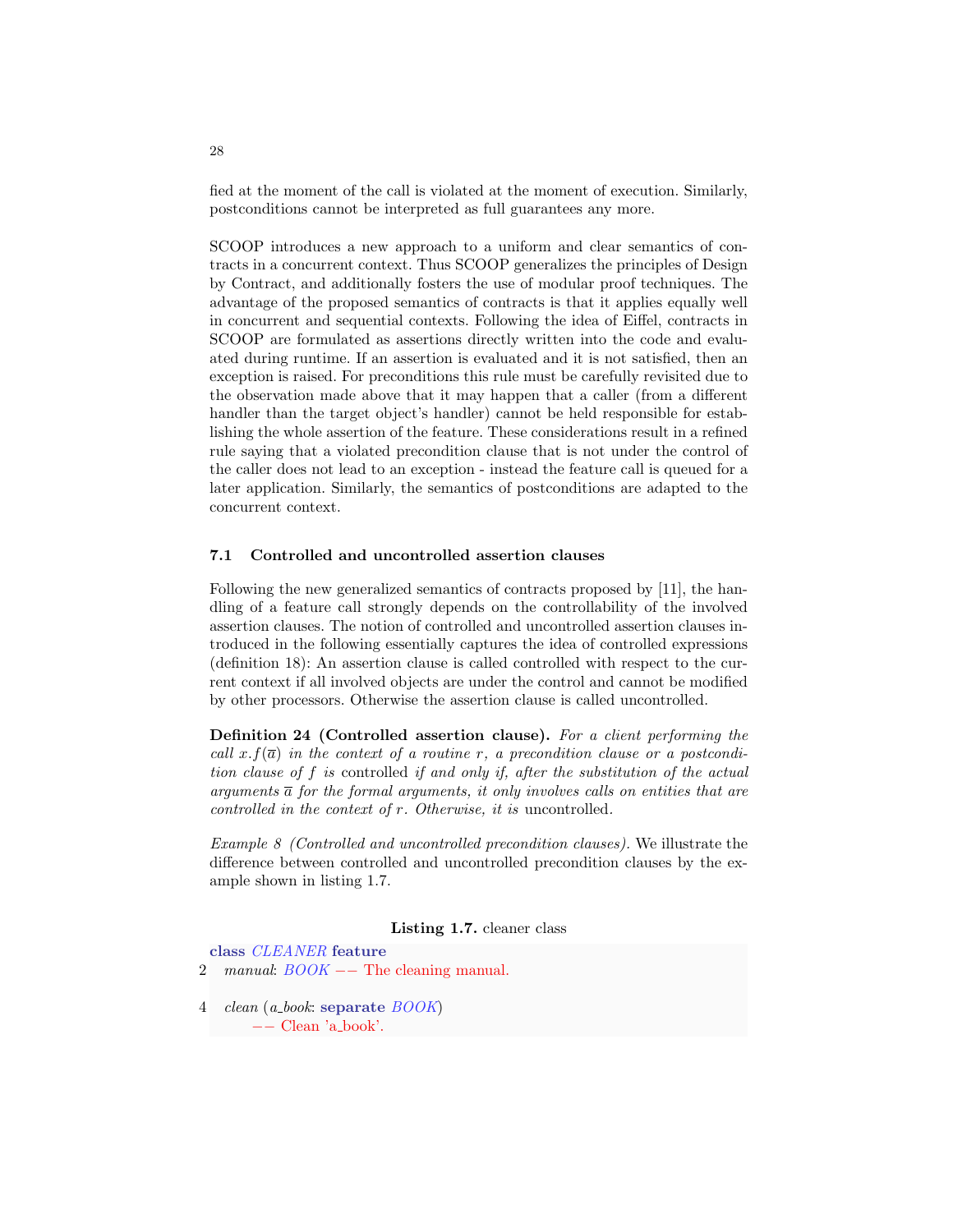```
6 require
        a book is not clean: not a book.is clean
 8 do
        a book.clean
10 end
  end
12
  class CLEAN BOOK COLLECTION inherit BOOK COLLECTION feature
14 clean all (a cleaner: separate CLEANER; a extra book: separate BOOK)
        −− Clean all available books.
16 require
        ...
18 do
        −− Clean all books in the collection.
20 a cleaner.clean (robinson) −− a book is not clean uncontrolled
        a cleaner.clean (hamlet) −− a book is not clean controlled
22 ...
        −− Clean additional books.
24 a cleaner.clean (a extra book) −− a book is not clean controlled
        a cleaner.clean (a cleaner.manual) −− a book is not clean controlled
26 end
  end
```
We consider a client calling the feature *clean all*. In the body of *clean all*, the precondition a book is not clean of the feature call a cleaner clean (robinson) is uncontrolled since robinson is not controlled in the context of clean all; robinson is declared as a potentially separate object whose processor's request queue is not locked in *clean\_all*. On the other hand, *a\_book\_is\_not\_clean* is controlled in the three remaining calls to clean because the targets of the call to is clean in the precondition are controlled in clean all. The expression hamlet is non-separate hence controlled. The expression *a extra book* is separate but it is a formal argument of clean all. Therefore it also controlled. Finally, a cleaner.manual is separate in the context of *clean all*, but it is non-separate from *a cleaner* and a cleaner is controlled hence a cleaner.manual is controlled too.

Remark 1. The notion of an assertion clause originates in section 8.9 of the Eiffel ECMA standard [4].

#### 7.2 Semantics of contracts

In the following we will precisely describe how contracts given by invariants, preconditions and postconditions are interpreted during runtime of a SCOOP program.

Semantics of preconditions In concurrent programs the usual correctness semantics of preconditions does not fit anymore because in general the client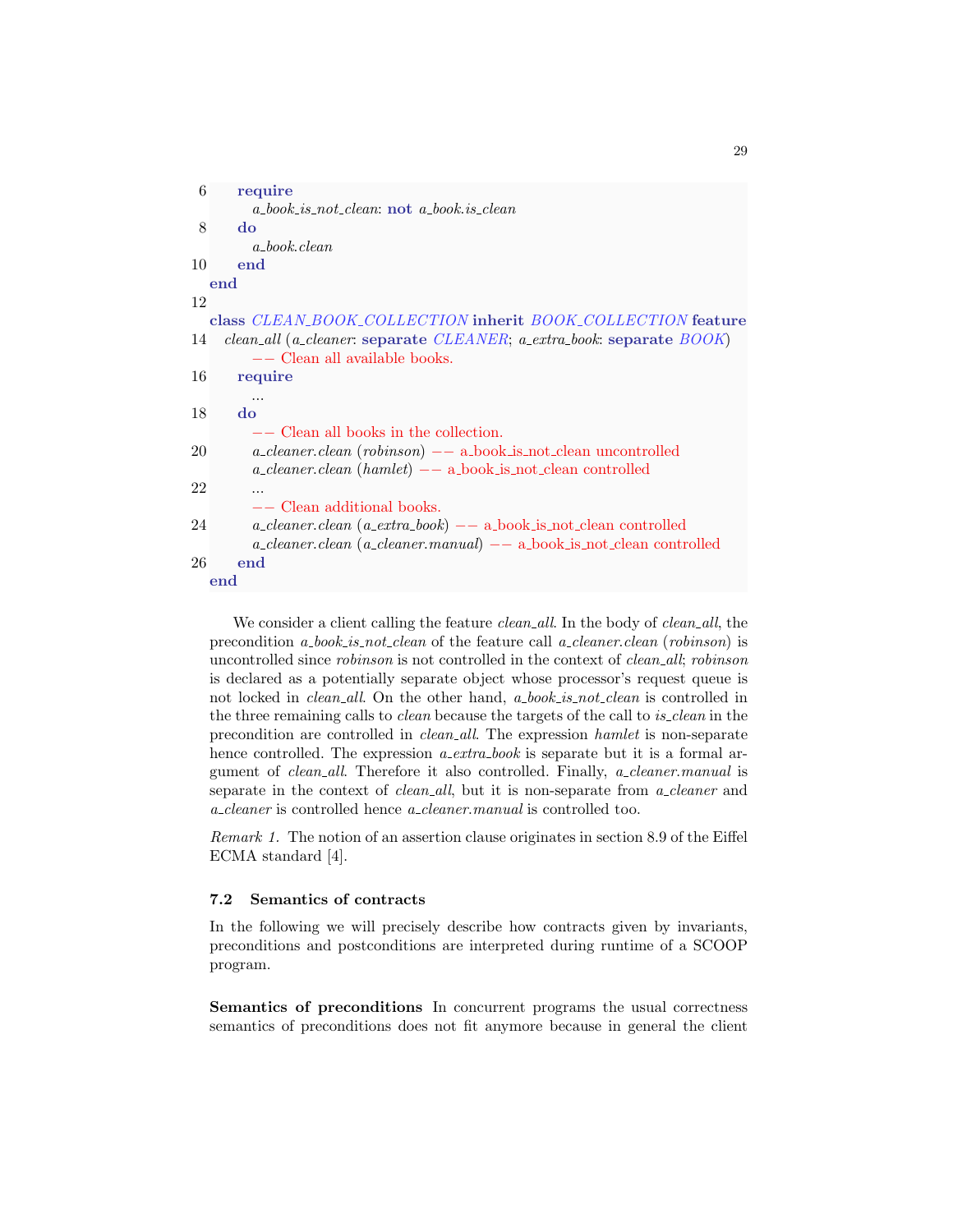cannot guarantee that the precondition will hold at the moment of the feature application. This inconsistency in the standard interpretation of preconditions in the concurrent context is called separate precondition paradox in [11]. This suggests the wait semantics for preconditions involving separate clauses. If the precondition is violated only due to violated uncontrolled precondition clauses, the feature application has to be delayed until the precondition clauses holds. On the other hand, a violated controlled precondition clause has to be blamed on the client because no other processor than the client's processor could have accessed the objects occurring in a controlled precondition clause. For such a case an exception needs to be raised in the client. Asynchronous Exceptions raise some problems; this is discussed in section 14.

Example 9 (Precondition semantics). We consider class READING LIST in listing 1.8. It used a bounded buffer to maintain books to be read.

#### Listing 1.8. reading list class

```
class READING LIST inherit BOOK COLLECTION feature
2 bestsellers: separate BUFFER[separate BOOK] -- The bestsellers.
    favorites: BUFFER[separate~BOOK] \nightharpoonup The favorites.
4
    store (a book list: separate BUFFER[separate BOOK]; a book: BOOK)
6 −− Store 'a book' in 'a book list'.
      require
8 a book list is not full: not a book list.is full
        a book is clean: a book.is clean
10 do
        a\_book\_list.put(a\_book)12 ensure
        a book list is not empty: not a book list.is empty
14 end
16 get (a book list: separate BUFFER[separate BOOK]): separate BOOK
        −− Remove a book from 'a book list'.
18 require
        a book list is not empty: not a book list.is empty
20 do
        Result := a\_book\_list.get22 end
24 add_hamlet_to_all (a_extra_book_list: separate BUFFER[separate BOOK])
        −− Add Hamlet to all book lists including 'a extra book list'.
26 require
        ...
28 do
        store (a_extra_book_list, hamlet)
```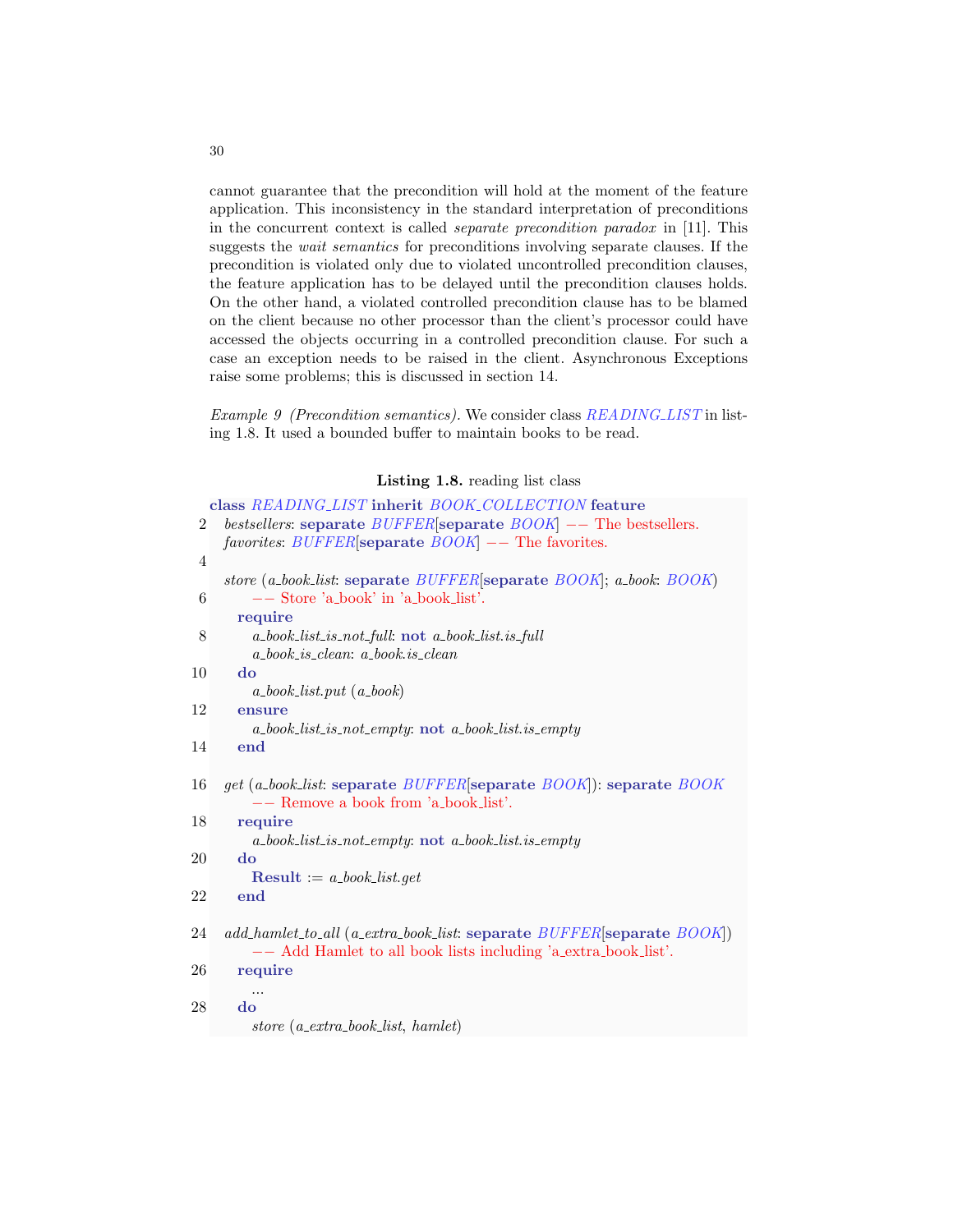30 store (bestsellers, hamlet) store (favorites, hamlet) 32 end end

The feature *store* has as formal arguments a book list and a book; when applied it puts the book into the book list. The precondition of that feature requires that the book list is not full and moreover, that the book is clean. The latter is always a correctness condition since waiting is meaningless if the book is not clean. However, the semantics of the former precondition depends on the locality of the actual arguments. This is illustrated by the feature *add\_hamlet\_to\_all*, where there are three feature calls to *store*. For the first call the precondition  $a_{\text{-}}book\_list\_is_{\text{-}}not_{\text{-}}full$  is a correctness condition since  $a_{\text{-}}extra_{\text{-}}book\_list$  is controlled and hence the precondition clause is controlled. For the second call the precondition is a waiting condition since bestsellers is uncontrolled. Finally, for the third call the precondition is a correctness condition since favorites is a nonseparate attribute of the class and hence a book list is not full is controlled as well.

Definition 25 (Precondition semantics). A precondition expresses the necessary requirements for a correct application of the feature. The execution of the feature's body is delayed until the uncontrolled precondition clauses are satisfied. A violated controlled precondition clause immediately marks the precondition as violated.

The generalized semantics proposed in [11, 12] comprises both interpretations of precondition clauses. As seen in the example, they can be correctness conditions or wait conditions. Correctness conditions only apply to those clauses that are controlled by the client: the client can ensure that the precondition clause hold at the moment of the feature application. The uncontrolled precondition clauses cannot be established by the client, i.e., the client cannot take the responsibility for satisfying them at the moment of the feature application. For this reason wait semantics are applied in this case. Note that waiting always happens at the supplier side. Wait conditions can be used to synchronize processors with each other. A supplier processor only proceeds when the wait condition is established.

Semantics of postconditions Similar to the previously mentioned separate precondition paradox, we can constitute a separate postcondition paradox for postconditions. On return from a separate call, the client cannot be sure that the postcondition still holds. After the termination of the call and before returning from the call another object may have modified the state of an object occurring in an uncontrolled postcondition clause. However, the client knows that the postcondition was fulfilled on termination of the call. Thus after returning from the call the client can only assume the controlled postcondition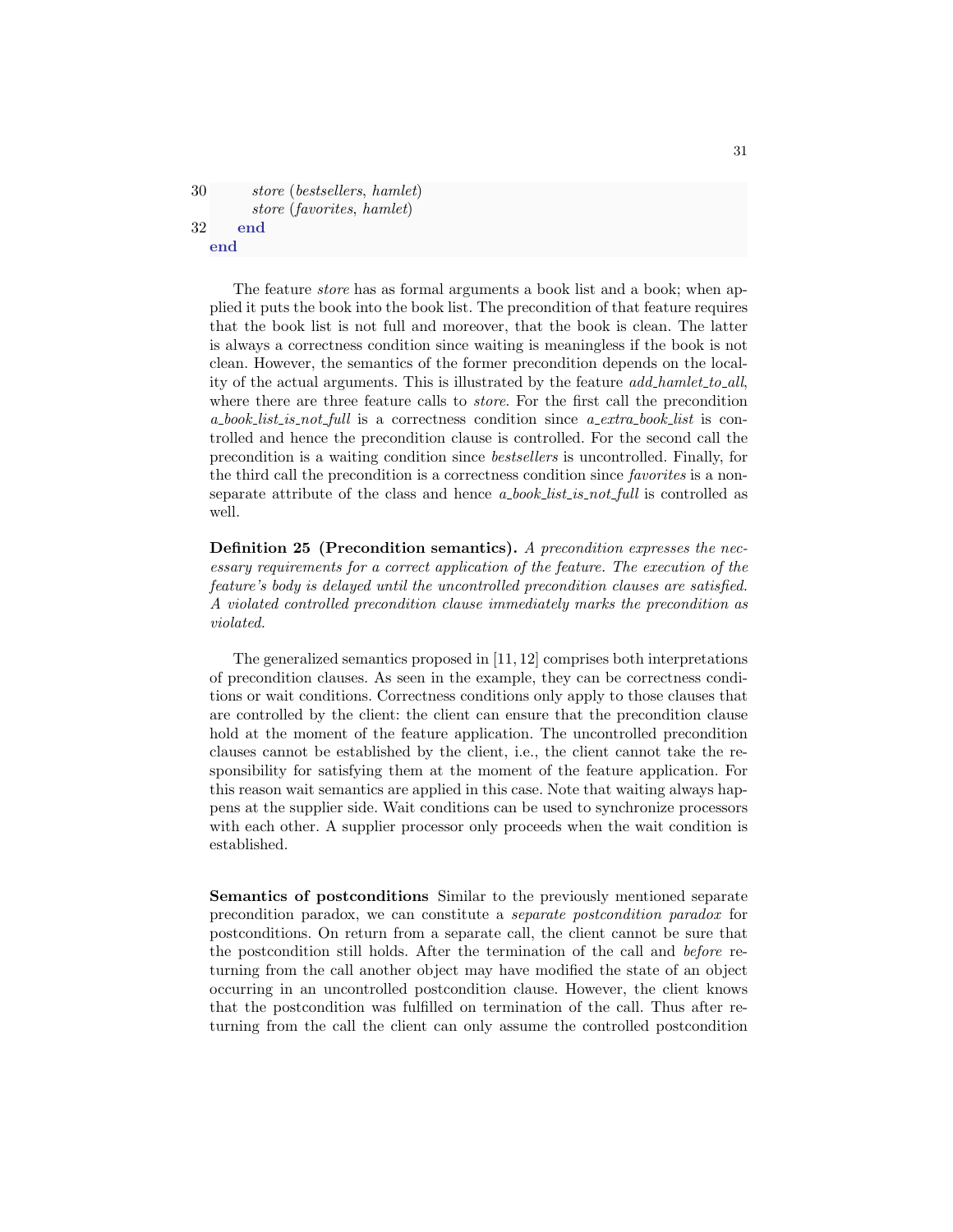clauses since no other client can invalidate these. The interpretation of postconditions is symmetric to the treatment of preconditions. Controlled postcondition clauses are a guarantee given to the client and an obligation on the supplier.

In order to avoid blocking semantics of postconditions and to increase parallelism, postconditions are evaluated individually and asynchronously by the object's handler. This means that the client can continue its own activity after returning from a feature call without waiting for the evaluation of a postcondition. The client gets the guarantee that the postcondition will hold eventually.

Example 10 (Postcondition semantics). Listing 1.9 shows a testable version of class READING\_LIST.

### Listing 1.9. reading list test class

class TESTABLE READING LIST inherit READING LIST feature 2 test (a\_extra\_book\_list: separate  $BUFFER$ [separate  $BOOK$ ]) −− Run a test on all book lists including 'a extra book list'. 4 require ... 6 local l book: separate BOOK 8 do store (a\_extra\_book\_list, hamlet) 10 store (bestsellers, hamlet) store (favorites, hamlet) 12  $l\_book := get (a\_extra\_book\_list)$ 14  $l\_book := get (bestself)$  $l\_book := get$  (favorites) 16 end end

The feature call *store* (*a\_extra\_book\_list, hamlet*) in feature test has a controlled postcondition. The postcondition involves an asynchronous call to the separate entity  $a_{\text{-}extra\_book\_list}$ . However, the postcondition can be assumed immediately, because it will hold eventually. The second (again asynchronous) call store (bestsellers, hamlet) ensures the uncontrolled postcondition. The caller gets the guarantee that the postcondition holds after termination but the postcondition cannot be assumed at a later point in time since the current processor does not have a request queue lock on *bestsellers*. For the call get  $(a\_extra\_book\_list)$ , the precondition is controlled, hence it is a correctness condition and it holds since the postcondition of *store* (*a\_extra\_book\_list, hamlet*) can be assumed. For the second call get (bestsellers), the precondition is uncontrolled, hence it is a waiting condition. The postcondition of *store* (bestsellers, hamlet) can be as-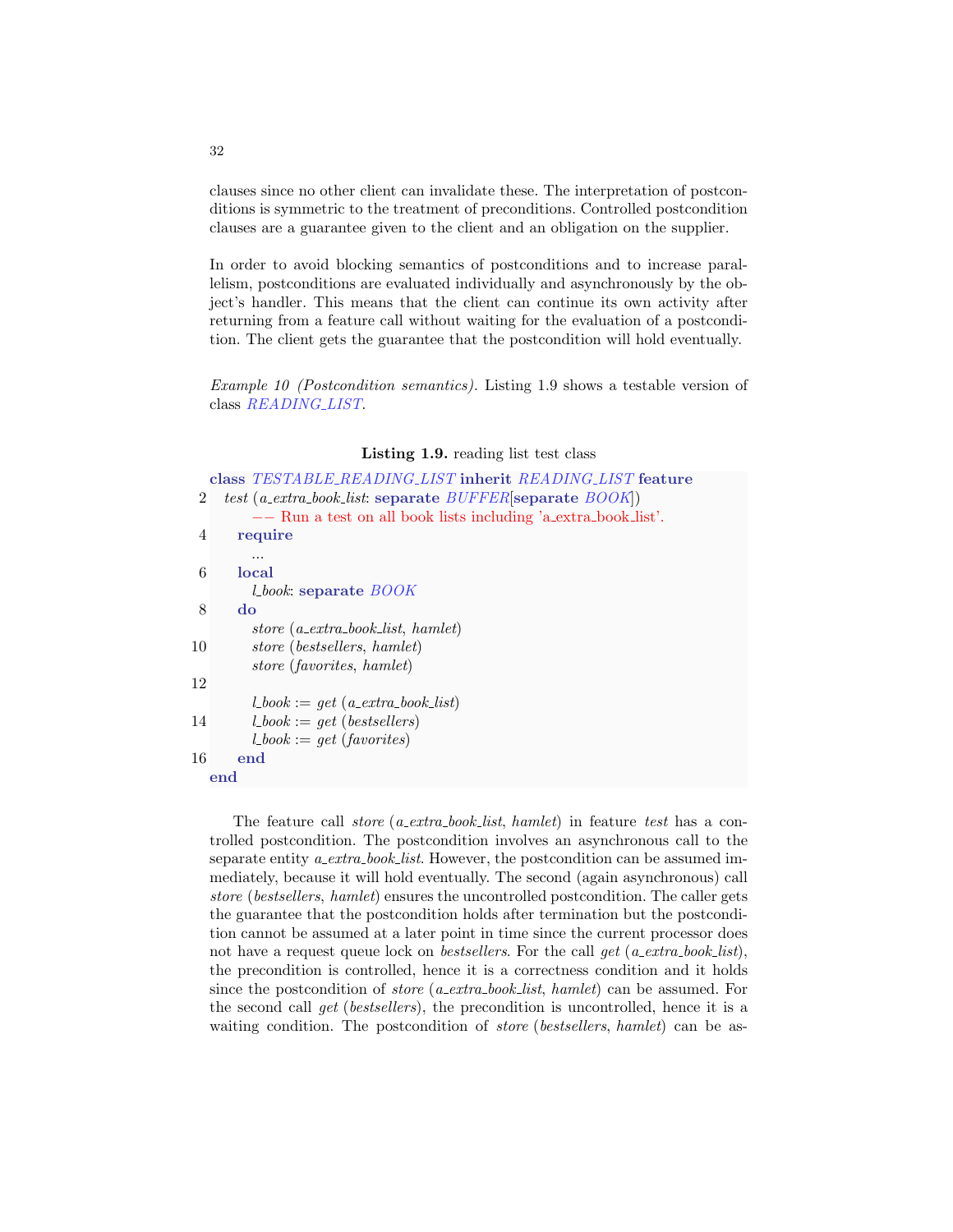sumed to hold on termination of that feature, but not at the time of the call get (bestsellers).

Definition 26 (Postcondition semantics). A postcondition describes the result of a feature's application. Postconditions are evaluated asynchronously; wait by necessity (i.e. the need to wait for a result of the feature application) does not apply. Postcondition clauses that do not involve calls on objects handled by the same processors are evaluated independently.

A violation of a postcondition clause raises an exception in the processor that has evaluated this clause.

Semantics of invariants Invariants express class level consistency conditions on objects that must be satisfied in every observable state (see sections 7.5 and 8.9.16 of the ECMA standard [4]). This means that invariants must be satisfied before and after every generally or selectively exported routine that is not used as a creation procedure. In case of a routine used as a creation procedure the invariant must be satisfied after the execution. On the evaluation side invariants get evaluated on both start and termination of a qualified call to a routine that is not used as a creation procedure. It is also evaluated after every call to a creation procedure (see 8.9.26 of the ECMA standard [4]). Invariants are allowed to have non-separate calls only - separate calls are prohibited. This is a direct consequence of the target validity rule 19. Therefore they can be evaluated without the acquisition of further locks. Note that a feature used in an invariant can have separate formal arguments.

Semantics of loop assertions and check instructions There are further types of assertions namely loop variants, loop invariants, and check instructions. Similar to the semantics of postconditions they are evaluated asynchronously, hence wait by necessity does not apply here. Because the assertions cannot be split up in individual clauses (see remark above) the assertion is evaluated at once. Formal reasoning is again not affected since they can (like postconditions) be assumed immediately. Notice that all such assertions are controlled since all call targets must be controlled. If a loop assertion or a check fails, an exception is raised in the supplier.

#### 7.3 Proof rule

The new generalized semantics of contracts in a concurrent context suggest the following mutual obligations between clients and suppliers. The supplier may assume all the controlled and uncontrolled precondition clauses and must ensure - after the execution of the routine's body - all controlled and uncontrolled postcondition clauses. These obligations are exactly the same as in a sequential context, thus from the contract point of view, the same implementation is suitable for both sequential and concurrent contexts. However, in the concurrent context the obligations and the guarantees of the client differ. The client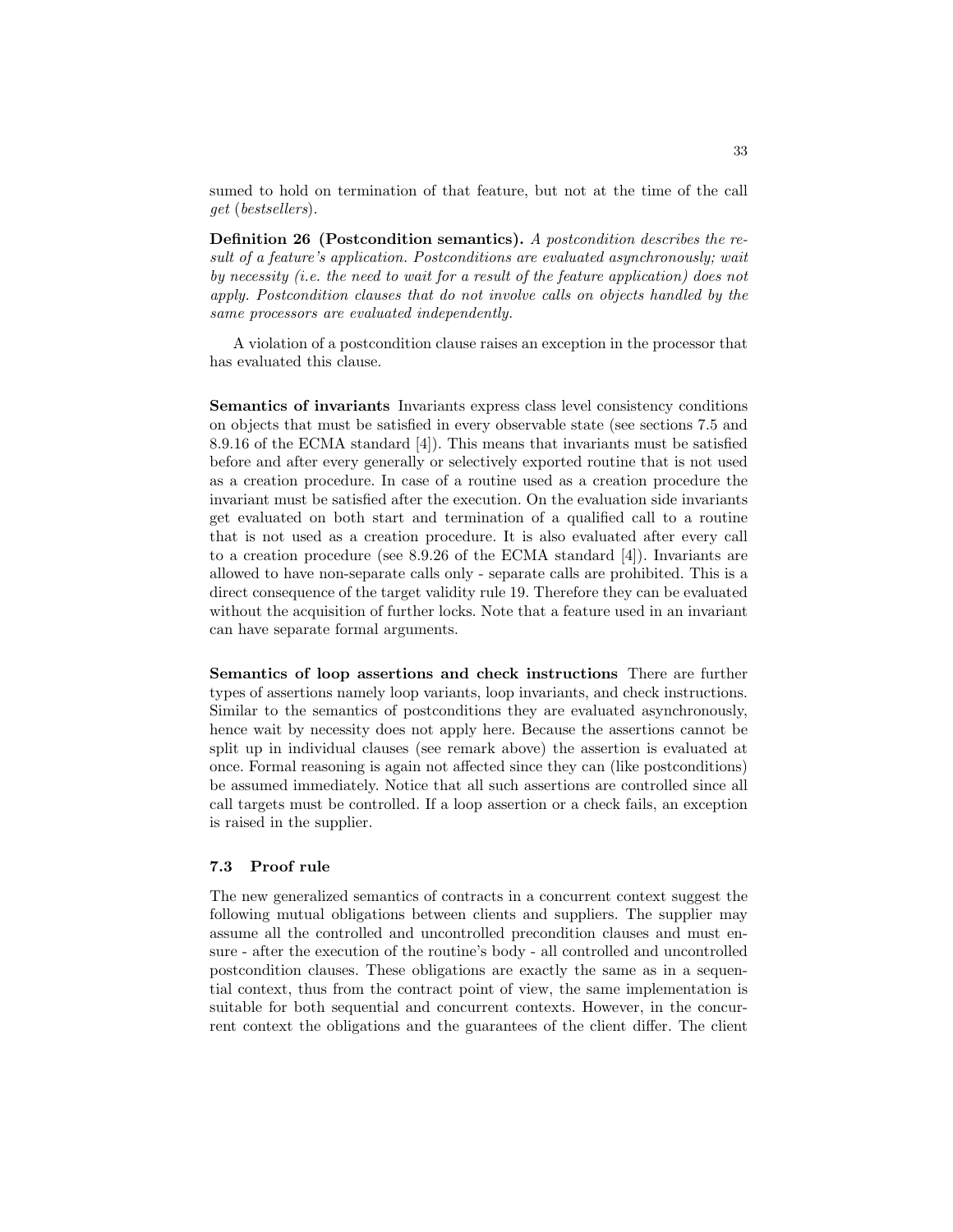must establish all controlled precondition clauses. The uncontrolled precondition clauses will possibly delay the execution of the feature due to the wait semantics, but nevertheless they will hold when the execution of the feature's body takes place. Conversely, the client can only assume the controlled postcondition clauses, because - even though the supplier must establish all postcondition clauses - in the meantime uncontrolled objects involved in an uncontrolled postcondition clause may have changed. Hence the client has fewer obligations but it gets fewer guarantees. This is expressed in the following proof rule.

$$
\frac{\{INV \wedge Pre_r\} body_r\{INV \wedge Post_r\}}{\{Pre_r^{ctr}[\overline{a}/\overline{f}]\} x.r(\overline{a})\{Post_r^{ctr}[\overline{a}/\overline{f}]\}}
$$
\n
$$
(1)
$$

 $Pre^{ctr}_{r}[\overline{a}/\overline{f}]$  denotes the controlled clauses of the precondition of the routine r with the formal arguments  $\bar{f}$  substituted simultaneously by  $\bar{a}$ , similarly for  $Post_r^{ctr}[\overline{a}/\overline{f}]$ . With this proof rule we can prove partial correctness of routines. Given that under the assumption  $INV \wedge Pre_r$  the executing of  $body_r$  results in a state where  $INV \wedge Post_r$  holds, we can deduce that in a given context the call  $x.r(\overline{a})$  in a state where  $Pre_r^{ctr}[\overline{a}/\overline{f}]$  is satisfied leads to a state where  $Post_r^{ctr}[\overline{a}/\overline{f}]$ holds. This proof rule is parametrized by the context. The resulting precondition and postcondition clauses depend on the context, which is expressed in the conclusion by adding *ctr* to the precondition and postcondition.

With the new proof rule we cannot prove total correctness, what we can prove however is partial correctness. Uncontrolled preconditions and postconditions can lead to deadlocks and infinite waiting on non-satisfied preconditions. In its current state the programming model of SCOOP cannot rule out deadlocks completely. However, the likelihood of a deadlock is decreased significantly by introducing selective locking and lock passing. See the outlook section 14 for future work and work that has been done to improve that fact. As pointed out in [11], a fully modular proof system for SCOOP would require much more expressive contracts.

The new proof rule looks very similar to the sequential Hoare rule [6]. The difference between the Hoare rule and the new proof rule resides in the conclusion. The new proof rule limits the assertion clauses to controlled assertion clauses. There is however a case where the Hoare rule becomes a special case of the new proof rule. In a sequential program every assertion clause that involves only attached entities is controlled. Therefore if all assertion clauses only involve attached entities then every assertion clause becomes controlled, i.e.  $Pre_r[\overline{a}/\overline{f}] = Pre_r^{ctr}[\overline{a}/\overline{f}]$ and  $Post_r[\overline{a}/\overline{f}] = Post_r^{ctr}[\overline{a}/\overline{f}].$ 

### 8 Type combiners

An entity e declared as non-separate is seen as such by the current object o. However, separate clients of  $o$  should see  $e$  as separate because from their point of view the object attached to  $e$  is handled by a different processor. Following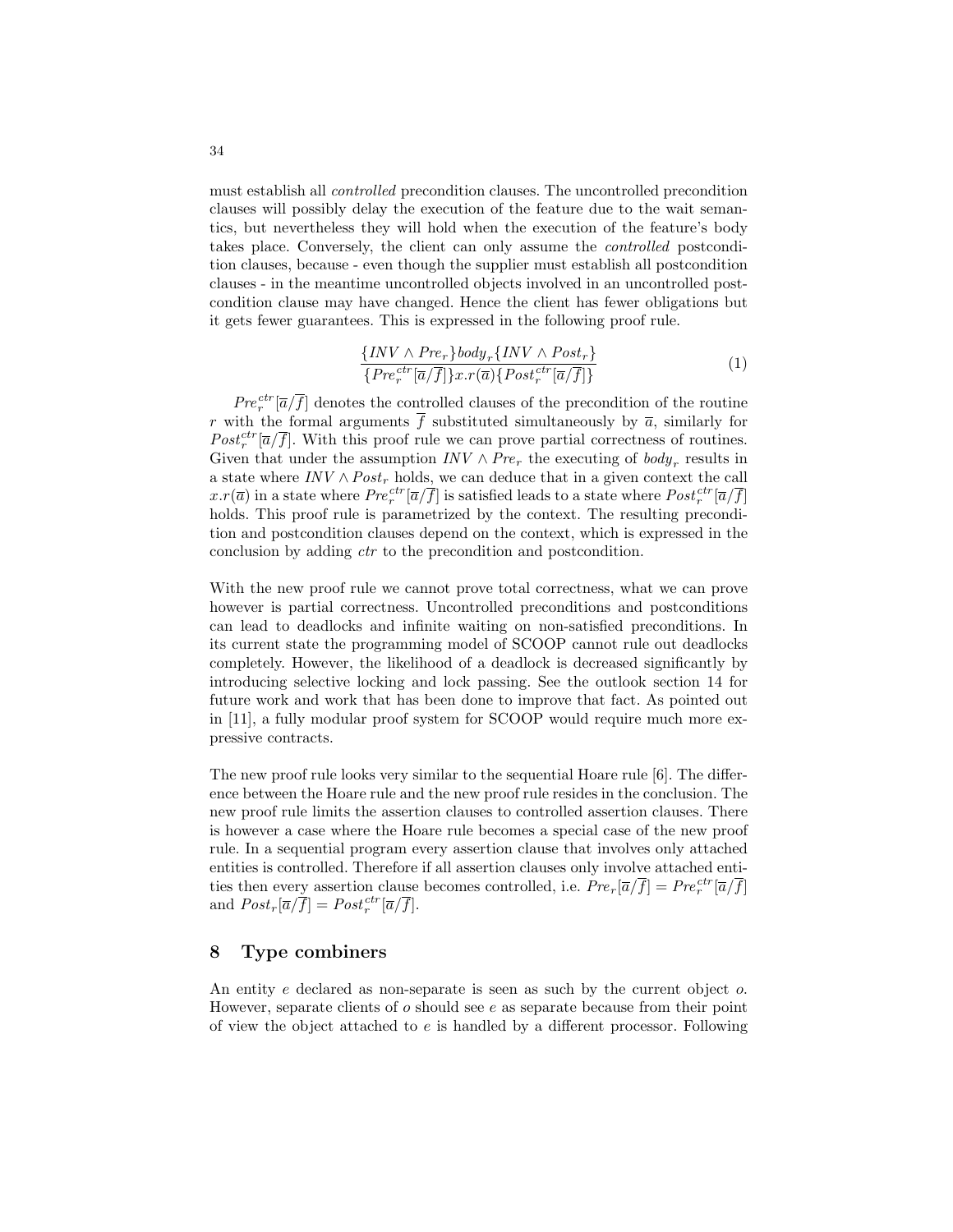this thought, there is a need to determine how a particular type is perceived from the point of view of an object different than the current object. Type combiners are the answer to this question.

#### 8.1 Result type combiner

The result type combiner shown in definition 27 determines the type  $T_e$  of a query call x.f based on the type  $T_{target}$  of x and the type  $T_{result}$  of f. The result type combiner gives the result type of a query from the perspective of the client. The type  $T_{result}$  is relative to the target x and the result type combiner determines how this type should be seen by the client.

Definition 27 (Result type combiner).  $* : Type \times Type \rightarrow Type$ 

$$
(d_1, p_1, C_1) * (d_2, p_2, C_2) = \begin{cases} (!, \bullet, C_2) & \text{if isExpanded}(C_2) \\ (d_2, p_1, C_2) & \text{if } \neg \text{isExpanded}(C_2) \land p_2 = \bullet \\ (d_2, \top, C_2) & \text{otherwise} \end{cases}
$$

The result type combiner is a function of two arguments. The first argument is the type of the target  $T_{target}$  and the second argument is the type of the result  $T_{result}.$ 

The first case handles the situation where the result class type is expanded. Results of expanded types are passed back to the client using the import operation described in definition 20. Doing so the result becomes non-separate from the perspective of the client. Thus the result type combiner yields non-separateness as the combined type. The result stays expanded and thus the combined type must be attached. The remaining cases handle the situations where the class of the return type is not expanded.

If the result type is non-separate with respect to the target, i.e.  $p_2 = \bullet$ , then we conclude that the result must be handled by the same processor as the target. Therefore the combined type has the processor tag of the target type. This situation is handled by the second case.

If the result type is separate with respect to the target, i.e.  $p_2 = \top$ , then the result can be considered separate from the point of view of the client. This works because  $p = \top$  means potentially separate. Thus the combined type can be separate as well. This is reflected in case number three.

If the result type explicitly denotes a processor, i.e.  $p_2 = \alpha$ , then one could think that the processor tag of the combined type must be  $p_2$  because it is an exact specification of a processor. This is not true. The explicit processor tag  $p_2$ only makes sense in the context of class  $C_2$  for the target x. A processor tag is not a global identification. However, the client can conclude that the result will be potentially separate. This is shown in the third case.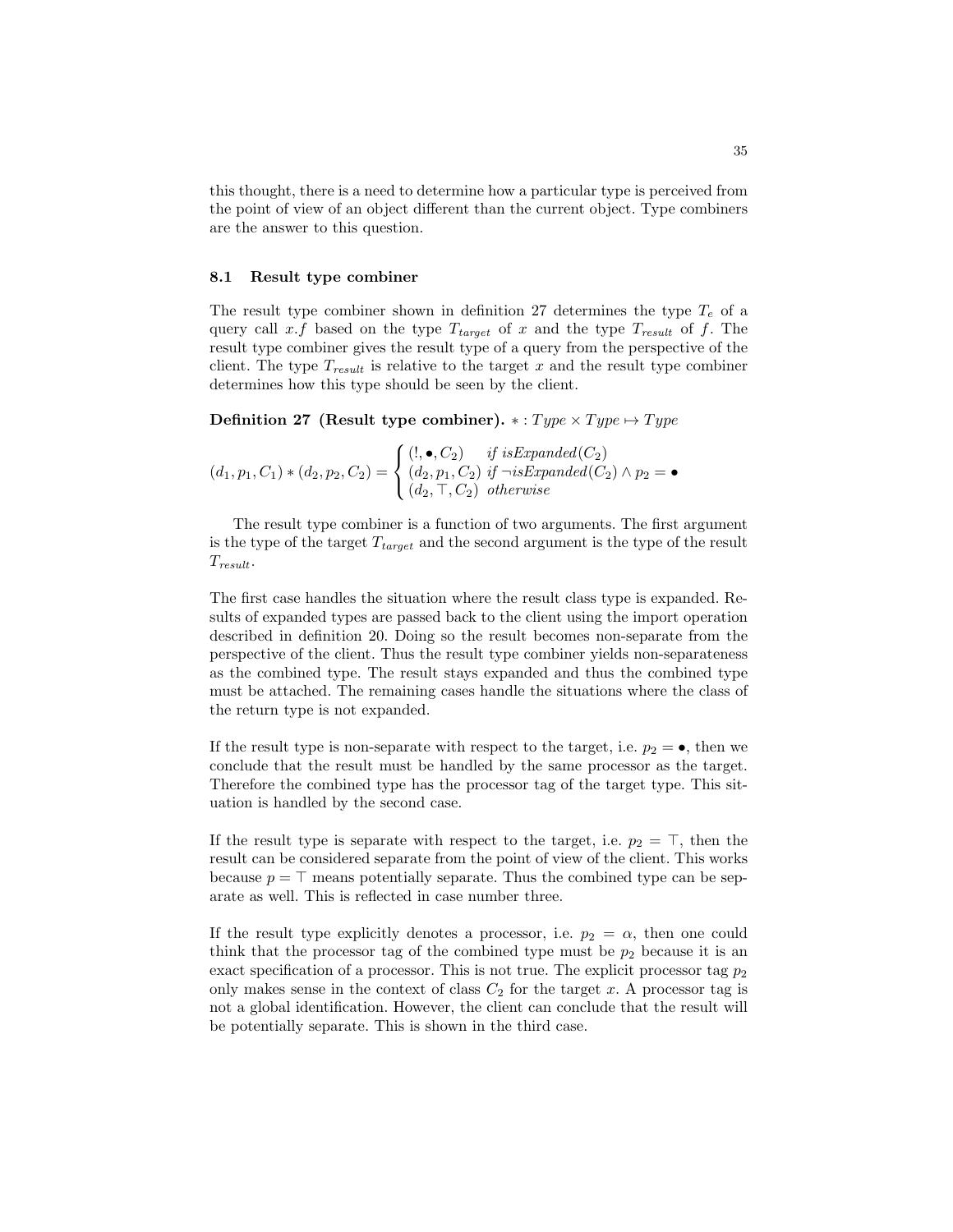Example 11 (Basic usage of the result type combiner). In combination with genericity the result type combiner can get complicated. Consider listing 1.10.

#### Listing 1.10. simple library class

```
class LIST[G \rightarrow separate \; ANY] feature
 2 last: G
        −− The last element of the list.
 4
    put (a_element: G)
 6 \quad --\text{Add 'a-element' to the list.}do
 8 ...
      end
10 end
12 class SIMPLE LIBRARY feature
    books: LIST separate BOOK -- The books.
```

```
14 end
```
The class SIMPLE\_LIBRARY declares a feature books of type LIST separate  $BOOK$ . The actual generic parameter separate  $BOOK$  is relative to the object attached to books. The result type combiner determines the type of books.last from the perspective of the library. The type of the target books is given by  $(!, \bullet, LIST[(!, \top, BOOK)]).$  The result type of *last* is  $(!, \top, BOOK).$  As a result one gets  $(!, \bullet, LIST[(!, \top, BOOK)]) * (!, \top, BOOK) = (!, \top, BOOK).$ 

Example 12 (Iterative usage of the result type combiner). The result type combiner can be applied iteratively to multi-dot expressions. Consider listing 1.11.

Listing 1.11. stacked library class

```
class STACK[G] feature
2 top: G -- The top element.
 end
4
 class STACKED LIBRARY feature
6 books: LIST[STACK[separate BOOK]] −− The books.
 end
```
The class  $STACKED$ \_LIBRARY defines a feature books of type LIST[STACK [separate BOOK]]. In this example we will determine the combined type of books.last.top from the perspective of an instance of STACKED LIBRARY. The result type combiner must be applied from left to right because the targets are determined from left to right. The target type of books together with the result type of last result in the first combined type. This first combined type is the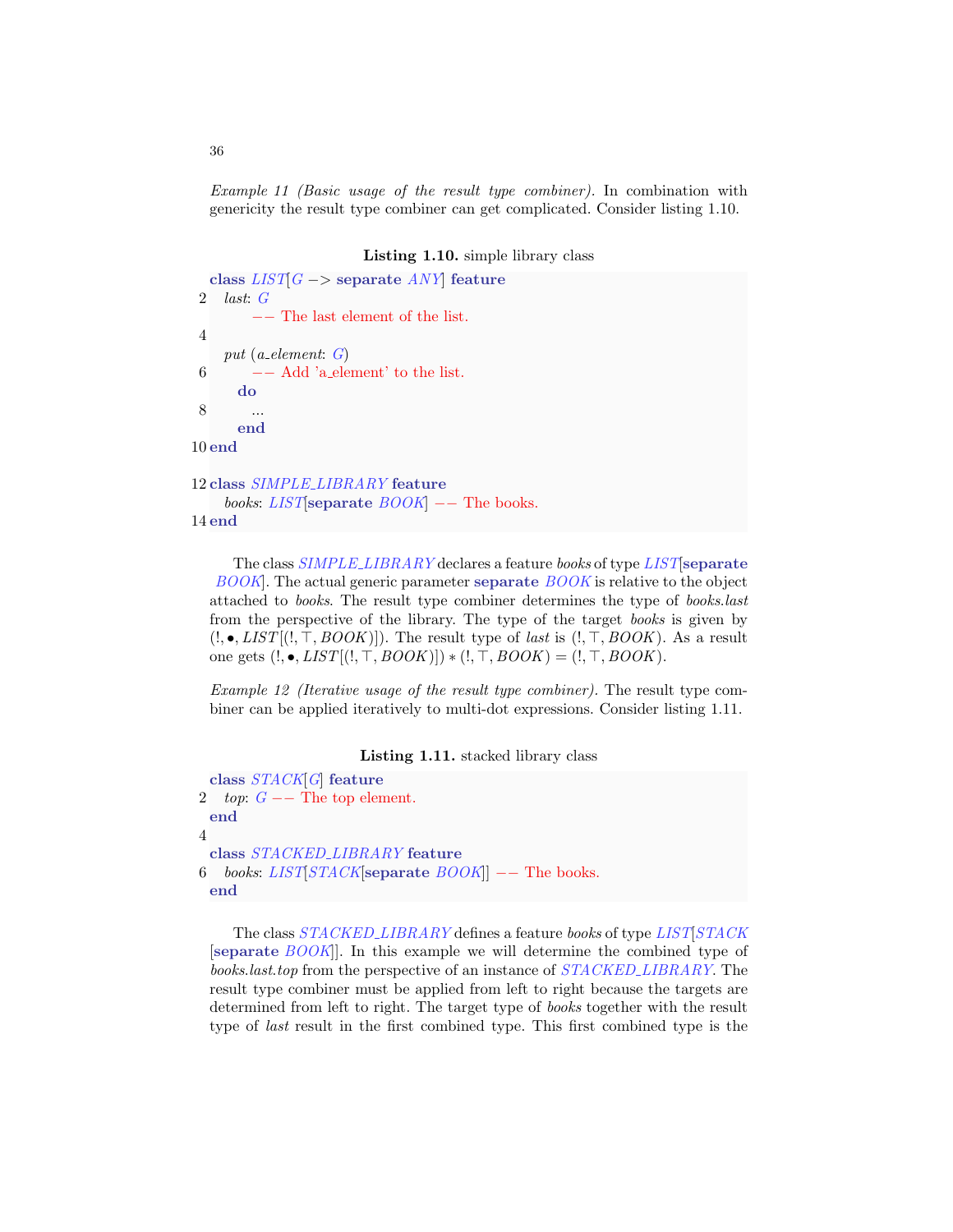target type for the call to top. This target type and the result type of top result in the final combined type.

$$
(\mathbf{l}, \bullet, LIST[B]) * \overbrace{(\mathbf{l}, \bullet, STACK[A])}^{B} * \overbrace{(\mathbf{l}, \top, BOOK)}^{A} = (\mathbf{l}, \bullet, STACK[A]) * \overbrace{(\mathbf{l}, \top, BOOK)}^{A} = (\mathbf{l}, \top, BOOK)
$$

#### 8.2 Argument type combiner

The argument type combiner determines the admissible type  $T_{actual}$  of an actual argument a in a call  $x.f(a)$ . It is based on the target type  $T_{target}$  and the type  $T_{formal}$  of the formal argument. In other words the argument type combiner determines how the client perceives the type of an argument.

Definition 28 (Argument type combiner).  $\otimes$  : Type  $\times$  Type  $\mapsto$  Type

$$
(d_1, p_1, C_1) \otimes (d_2, p_2, C_2) = \begin{cases} (!, \bullet, C_2) & \text{if isExpanded}(C_2) \\ (d_2, p_1, C_2) & \text{if } \neg \text{isExpanded}(C_2) \land p_1 \neq \top \land p_2 = \bullet \\ (d_2, \top, C_2) & \text{if } \neg \text{isExpanded}(C_2) \land p_2 = \top \\ (d_2, \bot, C_2) & \text{otherwise} \end{cases}
$$

The argument type combiner is a function of two arguments. The first argument  $T_{target}$  is the type of the target and the second argument  $T_{formal}$  is the type of the formal argument.

The first case handles formal arguments of expanded type. Actual arguments of expanded types are passed to the supplier using the import operation described in definition 20. Doing so, the actual argument becomes non-separate from the perspective of the supplier. The client can assume the argument is nonseparate. Therefore the argument type combiner yields non-separateness as the combined type. The actual argument is expanded and thus the combined type needs to be attached. The remaining cases handle the situations where the class of the actual argument type is not expanded.

If the formal argument type is non-separate with respect to the target, i.e.  $p_2 = \bullet$ , then we know that the actual argument must be handled by the same processor as the target. This processor is specified by the target type. If the target type is separate, i.e.  $p_1 = \top$ , then there is no chance of knowing which processor it is. In the remaining cases we know with certainty which processor to use for the actual argument: when the target type explicitly denotes a processor, i.e.  $p_1 = \alpha$ , when the target type is non-separate, i.e.  $p_1 = \bullet$ , or when  $p_1 = \bot$ . The situation where  $p_1 = \perp$  cannot occur because this processor tag is only used to type the void reference. In conclusion, we can only know which processor is expected if  $p_1 \neq \top$ . If this condition is satisfied then the combined type can have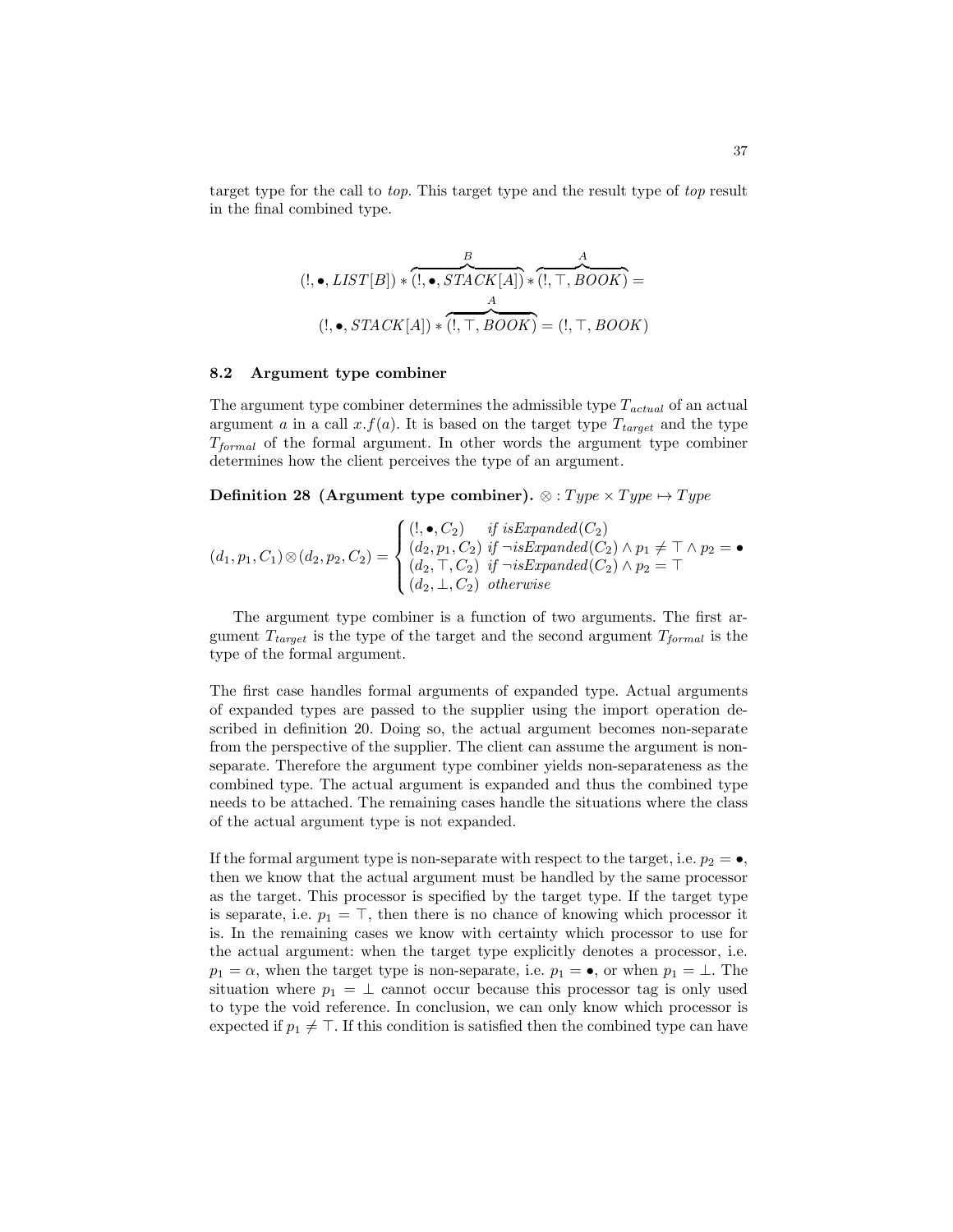the processor tag of the target type. This scenario is described in the second case.

If the formal argument type is separate relative to the target, i.e.  $p_2 = \top$  then the client can provide an actual argument on any processor. Therefore the actual argument can be considered as potentially separate from the perspective of the client. This scenario is handled by the third case.

If the formal argument type explicitly names a processor, i.e.  $p_2 = \alpha$ , then one could think that the processor tag of the combined type must be the processor tag of the formal argument type because we can exactly determine the processor of the actual argument. This is not true. The processor tag is not a global identification. It only makes sense in the context of class  $C_2$  for the target x. In this situation we know that  $f$  is expecting an actual argument on a particular processor, but we do not know which one. Therefore this situation is illegal. This is indicated in the forth case where the processor tag of the combined type is set to ⊥. The forth case also handles the situation where the formal argument is non-separate with respect to the target, i.e.  $p_2 = \bullet$  but the target type is separate, i.e.  $p_1 = \top$ . As explained earlier this situation is illegal as well.

# 9 Type conformance

In this section we will refine the existing type conformance rules described in sections 8.14.6 and 8.14.8 of the Eiffel ECMA standard [4] for the new type system to ensure soundness. We define the conformance of one type to another type over the conformance of the type components. Definition 29 states this more clearly. We use the symbol  $\subseteq$  for class type conformance and we use the symbol  $\preceq$  for type conformance. The typing environment  $\Gamma$  contains the class hierarchy of the program enriched with ANY and NONE along with the type declaration for all features, local variables, and formal arguments as defined by Nienaltowski [11].

#### Definition 29 (Type conformance).

$$
\Gamma \vdash E_1 \sqsubseteq E_2
$$
\n
$$
\Gamma \vdash \forall j \in \{1, ..., m\}, (d_t, p_t, C_t) = relatedActualGenerator(b_j) : (d_t, p_t, C_t) \preceq (d_{b_j}, p_{b_j}, C_{b_j}) \land \n((d_t = d_{b_j} = ?) \lor (d_t = d_{b_j} \land p_t = p_{b_j} \land C_t = C_{b_j}))
$$
\n
$$
\frac{\cdot}{\Gamma \vdash E_1[a_1, ..., a_n] \sqsubseteq E_2[b_1, ..., b_m = (d_{b_m}, p_{b_m}, C_{b_m})]} \tag{2}
$$

The related actual generic parameter of an actual generic parameter  $b_i$  is the actual generic parameter  $a_i$  whose formal generic parameter is used in the inheritance declaration of  $E_1$  as an actual generic parameter for the formal generic parameter of  $b_j$ , provided such an  $a_i$  exists. Otherwise it is the actual generic parameter for the formal generic parameter of  $b_j$  as defined in the inheritance declaration of  $E_1$  or one of its ancestors.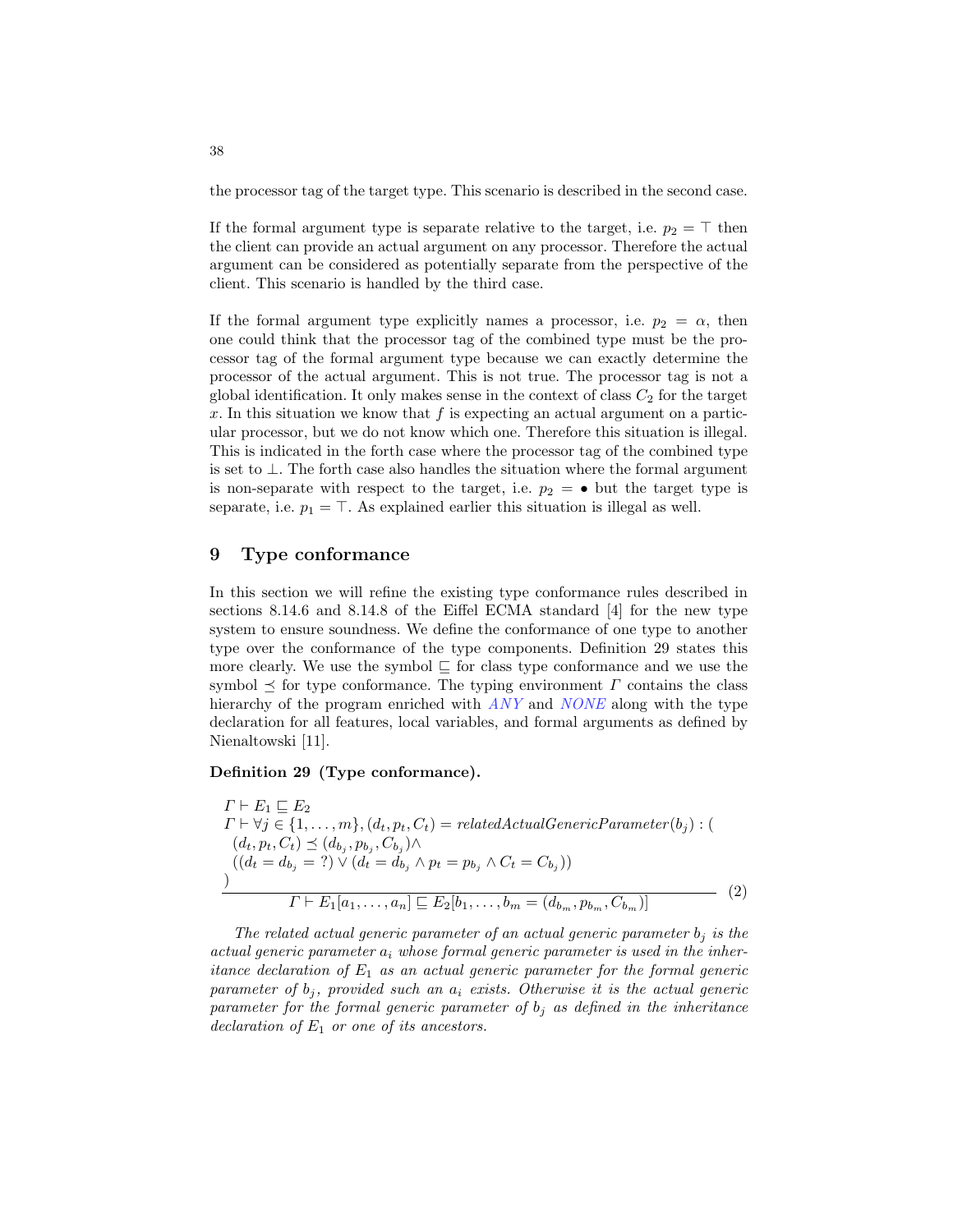$$
\frac{\Gamma \vdash C_1 \sqsubseteq C_2}{\Gamma \vdash isExpanded(C_2) \to (C_1 = C_2)}
$$
\n
$$
\frac{\Gamma \vdash (d, p, C_1) \preceq (d, p, C_2)}{\Gamma \vdash (d, p, C_1) \preceq (d, p, C_2)}
$$
\n
$$
(3)
$$

$$
\frac{\Gamma \vdash (d, p, C_1) \preceq (d, p, C_2)}{\Gamma \vdash (d, p_1, C_1) \preceq (d, \top, C_2)} \qquad \frac{\Gamma \vdash (d, p, C_1) \preceq (d, p, C_2)}{\Gamma \vdash (d, \bot, C_1) \preceq (d, p_2, C_2)} \tag{4}
$$

$$
\frac{\Gamma \vdash (d, p_1, C_1) \preceq (d, p_2, C_2)}{\Gamma \vdash (l, p_1, C_1) \preceq (?, p_2, C_2)}\tag{5}
$$

Example 13 (Related actual generic parameters). Listing 1.12 shows the class ARRAY, which inherits from class INDEXABLE.

### Listing 1.12. array and indexable classes

class  $ARRAY|F|$  inherit  $INDEXABLE|INTER, F|$  ... end 2 class  $INDEXABLE[G, H]$  ... end

We use  $E_1$  to identify the type ARRAY [separate BOOK] and we use  $E_2$ to identify the type INDEXABLE INTEGER, separate  $BOOK$ . We use  $a_1$  for the single actual generic parameter in  $E_1$  and we use  $b_1$  and  $b_2$  to denote the first and the second actual generic parameters in  $E_2$ . The goal of this example is to find the related actual generic parameters of  $b_1$  and  $b_2$ . The formal generic parameter of  $a_1$  is F. In the inheritance declaration of class  $ARRAY$  the formal generic parameter  $\overline{F}$  is used as an actual generic parameter for the formal generic parameter H of class INDEXABLE. As  $b_2$  belongs to H,  $a_1$  is the related actual generic parameter of  $b_2$ . For  $b_1$  there are no more actual generic parameter in  $E_1$ that could serve as the related actual generic parameter. However, class ARRAY uses  $(l, \bullet, INTEGR)$  as the actual generic parameter for the formal generic parameter G of class INDEXABLE. As  $b_1$  belongs to G,  $(l, \bullet, INTEGR)$  is the related actual generic parameter of  $b_1$ .

Equations 2 and 3 deal with class type conformance. Equation 2 deals with generically derived class types and equation 3 handles class types that are not generically derived. In principle, equation 2 is the covariant Eiffel rule with a restriction that prevents traitors as a special form of cat calls. Such a cat call is shown in example 14. To prevent catcalls, the definition requires equality between two related actual generic parameters. This requirement can only be ignored if the actual generic parameter in the sub type is detachable. This implies that the corresponding formal generic parameter has a detachable constraint. As a consequence, every feature that has a formal argument of a type equal to such a detachable formal generic parameter must ensure that the formal argument is non-void prior to a safe call. The object test is a mechanism to test whether an expression is non-void. In addition, an object test ensures that the attached object has a certain dynamic type. Note that the dynamic type includes the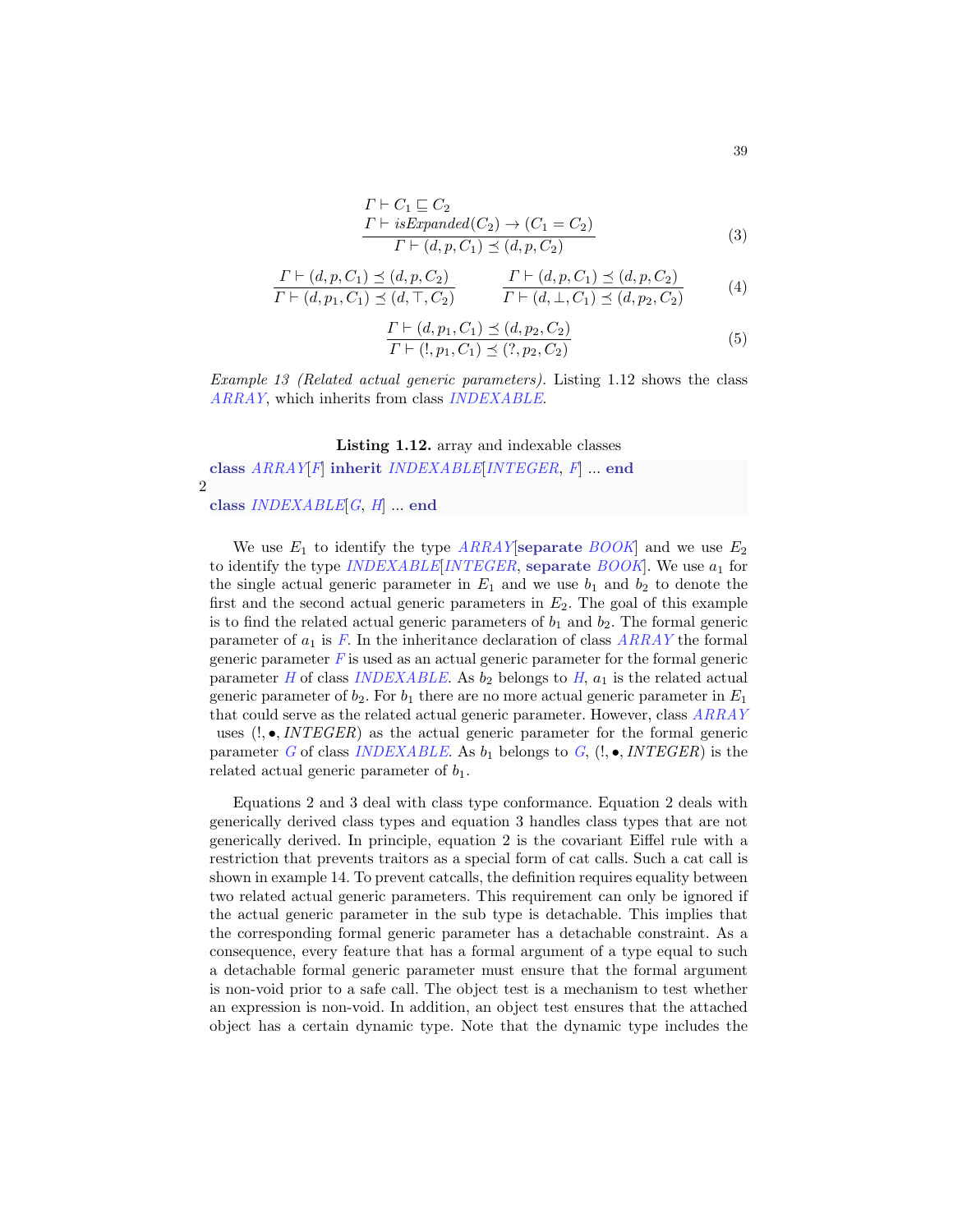processor tag. In conclusion, a detachable actual generic parameter implies the necessity of a check of the processor tag. A detachable actual generic parameter in the sub type implies a detachable actual generic parameter in the super type because the sub type must conform to the super type. More information on object tests can be taken from the Eiffel ECMA standard [4]. Equation 3 shows that expanded classes cannot serve as ancestors and thus a class type conforms to an expanded class type only if the two class types are actually the same.

The processor tag conformance rule in equation 4 states that every processor tag conforms to the  $\top$  processor tag. Furthermore it defines that the  $\bot$  processor tag conforms to every other processor tag. As a result, processor tags can be arranged in a lattice with the  $\top$  processor tag on the top and the  $\bot$  processor tag at the bottom. Every other processor tag is in the middle, conforming to the top element. The bottom element conforms directly to the middle elements and indirectly to the top element. The  $\top$  processor tag denotes a potentially separate processor. An object on any processor can be attached to an entity of such a type. Therefore the explicit processor tag and the non-separate processor tag conform to the  $\top$  processor tag. The  $\bot$  processor tag symbolizes no processor and it is used to type the void reference. A void reference can be assigned to any writable entity of detachable type, regardless of the processor tag of the entity. As a consequence, the ⊥ processor tag conforms to any other processor tag. Note that the explicit processor tag does not conform to the non-separate processor tag, even though one can denote the current processor with the explicit processor tag.

An entity of detachable type potentially has an object attached to it. Equation 5 states that the ! detachable tag conforms to the ? detachable tag. The reverse argument is not true. An entity of attached type cannot store a void reference. Note that this definition is compatible with the self-initialization rule for generic parameters as described in section 8.12.6 of the Eiffel ECMA standard [4].

Example 14 (Traitor cat calls). In listing 1.13 the class ILLEGAL LIBRARY declares an attribute *books* of type *LIST* separate *BOOK*.

### Listing 1.13. illegal library class

```
class ILLEGAL LIBRARY feature
2 initialize
        −− Initialize this library.
4 do
       create {LIST[BOOK]} books
6 books.put (create {separate BOOK})
     end
8
    books: LIST separate BOOK -- The books.
10 end
```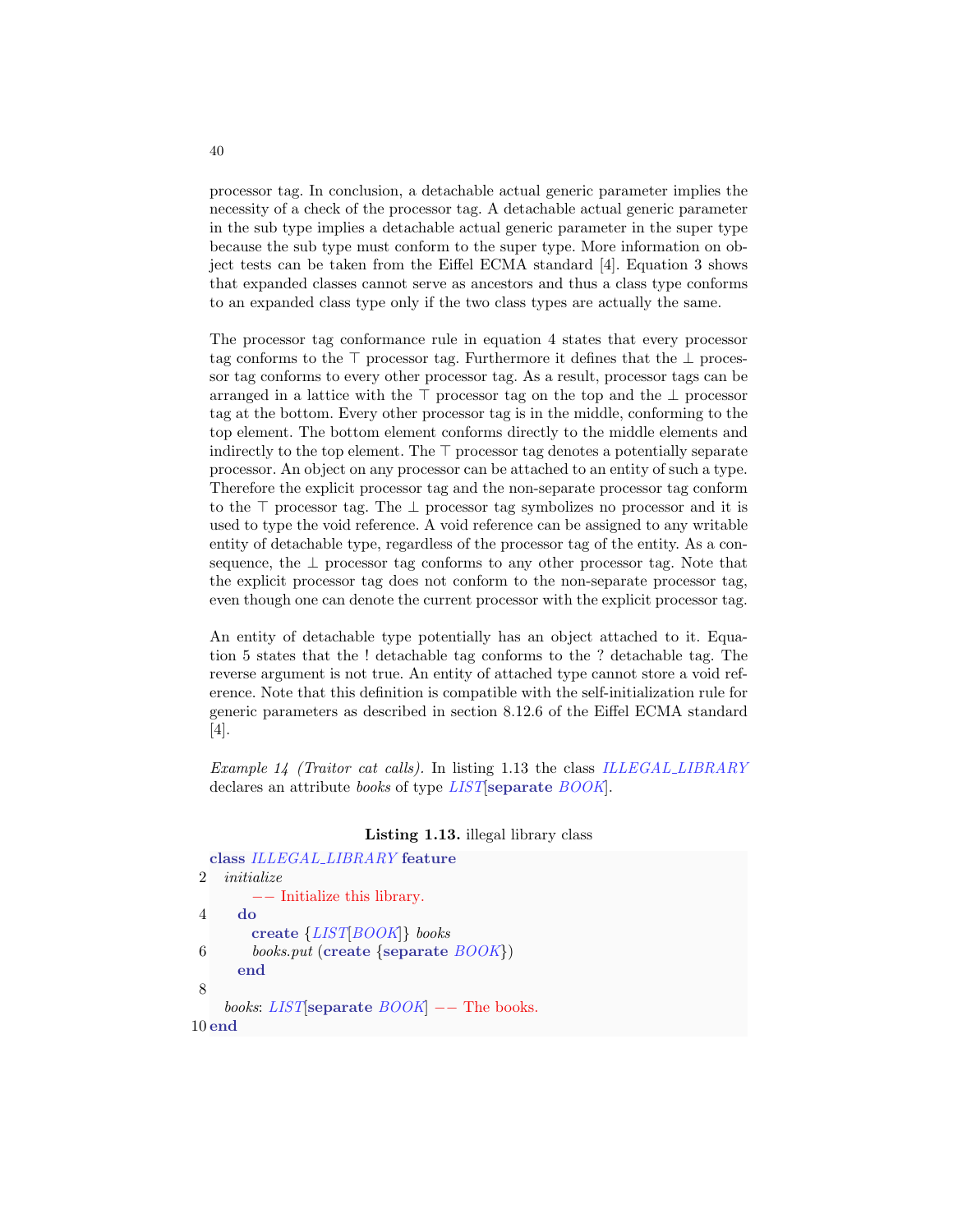The type of the formal argument in *books.put* is separate *BOOK*. Therefore the feature books.put can be called with create  $\{$  separate  $BOOK\}$  as an actual argument. If equation 2 would permit covariant actual generic parameters without restrictions then it would be possible to attach an object of type LIST BOOK] to the entity books. However, a call to the feature books.put would then result in a traitor, because the object stored in books expects a non-separate formal argument whereas the call provides a separate actual argument. For this reason definition 29 does not allow the attachment of an object of type LIST  $BOOK$ ] to an entity of type LIST separate  $BOOK$ .

Definition 29 implies that there must be a root type in the type system. Any object can be attached to an entity of this type. In the Eiffel type system, the class  $ANY$  is at the top of the type hierarchy. Thus  $ANY$  is suitable as the class type component of the root type. To be most general, the root type must be detachable and separate.

**Definition 30 (Root type).** The root type is  $(?, \top, \text{ANY})$ .

Example 15 (Valid and invalid subtypes). Listing 1.14 shows a number of entities. In this example we will explore whether these entities can be assigned to each other.

Listing 1.14. entities to demonstrate valid and invalid subtypes

```
a: HAMLET
2 b: detachable separate BOOK
  c: separate \langle p \rangle BOOK
4 d: separate \langle q \rangle BOOK
  e: ARRAY[detachable HAMLET]
 6 f: ARRAY[HAMLET]
  g: INDEXABLE[INTEGER, detachable separate BOOK]
8
  p: PROCESSOR
10 q: PROCESSOR
```
We will start with the entities  $a$  and  $b$ . We will use definition 29 to determine whether  $(l, \bullet, HAMLET)$  conforms to  $(?, \top, BOOK)$ . We omit premises that do not apply and we omit premises that are satisfied trivially.

| $\Gamma \vdash$ HAMLET $\sqsubseteq$ BOOK                    |
|--------------------------------------------------------------|
| $\Gamma \vdash (d, p, HAMLET) \preceq (d, p, BOOK)$          |
| $\Gamma \vdash (d, \bullet, HAMLET) \preceq (d, \top, BOOK)$ |
| $\Gamma \vdash (!, \bullet, HAMLET) \preceq (?, \top, BOOK)$ |

We read the derivation bottom-up. In the first step we use the detachable tag conformance rule from equation 5. In the second step we use the processor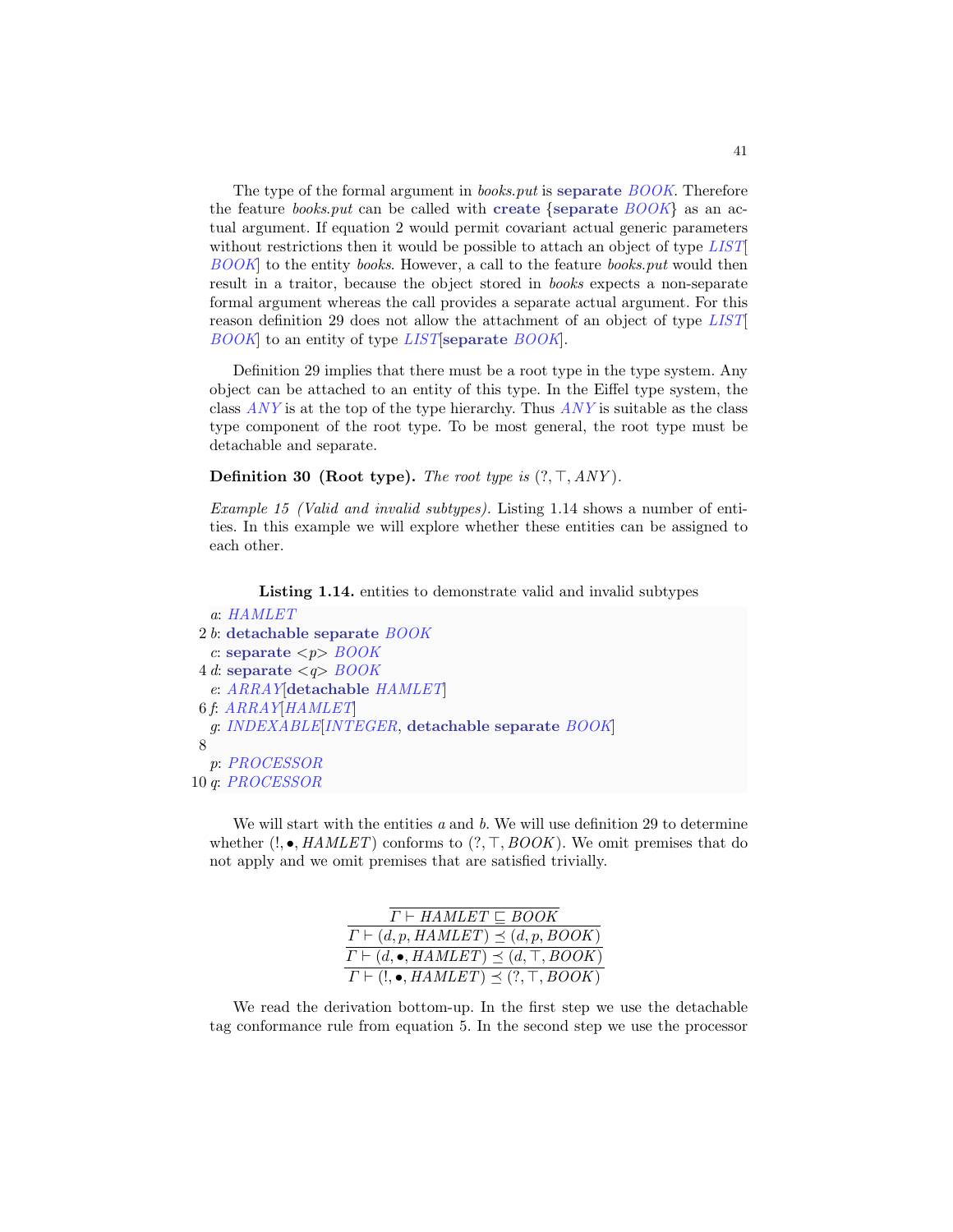tag conformance rule from equation 4. The class type conformance rule from equation 3 leads us to the last premise, which can be derived from the typing environment. The details on the typing environments can be taken from section 6.11.4 in Nienaltowski's dissertation [11]. The derivation shows that  $a$  can be assigned to  $b$ . In a similar way, one can derive that  $c$  and  $d$  can be assigned to b. It is however not possible to do any other assignments among  $a, b, c,$  and d. In particular, c cannot be assigned to d because the types specify different processors.

So far we only looked at types that are not generically derived. In a next step we will take a look at generically derived types to see whether  $e$  can be assigned to g. We use the class type conformance rule for generically derived class types from equation 2.

| $\Gamma \vdash$ HAMLET $\sqsubseteq$ BOOK                                                               |
|---------------------------------------------------------------------------------------------------------|
| $\Gamma \vdash (d, p, HAMLET) \preceq (d, p, BOOK)$                                                     |
| $\Gamma \vdash ARRAY \sqsubseteq INDEXABLE \Gamma \vdash (?, \bullet, HAMLET) \preceq (?, \top, BOOK)$  |
| $\Gamma \vdash ARRAY[(?, \bullet, HAMET)] \sqsubseteq INDEXABLE[(., \bullet, INTEGR], (?, \top, BOOK)]$ |

We do not show the premise  $(l, \bullet, INTEGR) \preceq (l, \bullet, INTEGR)$ , because it is satisfied trivially. In the same spirit we do not show the premise  $(d_t =$  $d_{b_j} = ?$ )  $\vee (d_t = d_{b_j} \wedge p_t = p_{b_j} \wedge C_t = C_{b_j})$ . The derivation shows that indeed  $e$  can be assigned to  $g$ . The entity  $f$  cannot be assigned to  $g$ . This is due to the attached actual generic parameter of  $f$ , which is not compatible with the detachable generic parameter in g.

### 10 Feature redeclaration

A child class inherits features from a parent class. An inherited feature can either be reused, undefined, or redeclared. In a redeclaration, the child class provides a new implementation. The redeclaration can have a weaker precondition and it can have a stronger postcondition. Any feature redeclaration must ensure that the redeclared version of the feature can be called whenever the parent feature can be called. In particular, the contracts and the signatures must be compatible. Sections 8.10.26, 8.14.4, and 8.14.5 of the Eiffel ECMA standard [4] define rules to take care of this for Eiffel. In this section we will refine these rules for SCOOP. Definition 31 defines valid result type redeclarations and definition 32 does the same for formal arguments.

Definition 31 (Valid result type redeclaration). The result type of a feature can be redeclared from  $T_1$  to  $T_2$  if and only if  $T_2$  conforms to  $T_1$ , i.e.  $T_2 \preceq T_1$ .

Just like in Eiffel, the result type can be redeclared covariantly. For all three components of a SCOOP type it is always possible to return something more specific than what the client of a feature expects.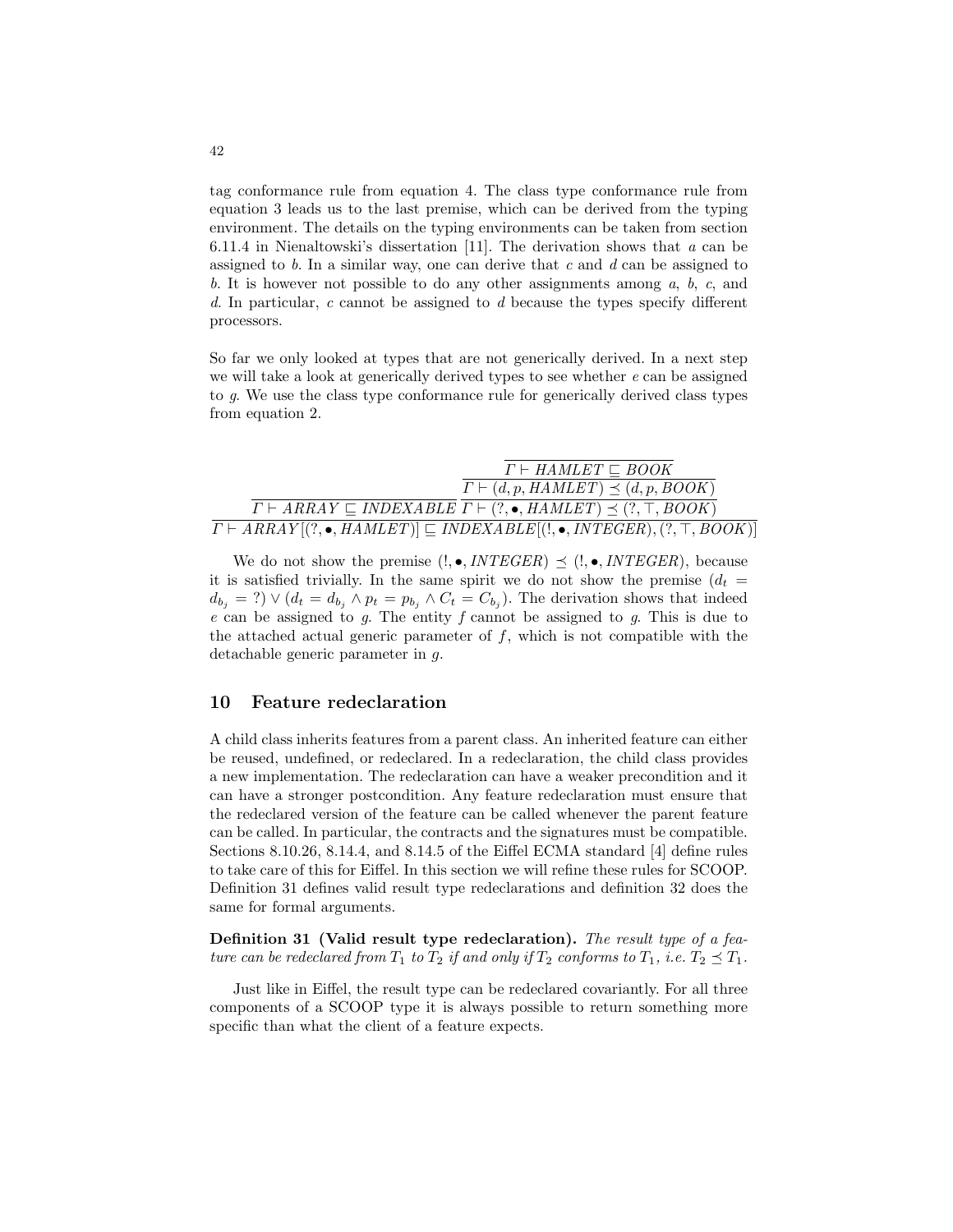Definition 32 (Valid formal argument redeclaration). The type of a formal argument x can be redeclared from  $T_1 = (d_1, p_1, C_1)$  to  $T_2 = (d_2, p_2, C_2)$  if and only if all of the following conditions are true:

- If  $T_1$  is detachable then  $T_2$  is detachable, i.e.  $d_1 = ? \rightarrow d_2 = ?$ .  $T_2$  can only be detachable if x is not a target in the inherited postcondition.
- Types  $T_2$  and  $T_1$  have identical processor tags, i.e.  $p_2 = p_1$ , or  $T_2$  is separate, i.e.  $p_2 = \top$ .
- Class type  $C_2$  conforms to  $C_1$ , i.e.  $C_2 \sqsubseteq C_1$ . If  $C_2$  and  $C_1$  are not the same then  $T_2$  is detachable, i.e.  $C_2 \neq C_1 \rightarrow d_2 = ?$ .

In Eiffel, formal arguments can be redeclared in a covariant way. However, if the class type changes then the redeclared formal argument must be detachable. A detachable formal argument can contain the void reference. This forces the redeclared feature to use an object test to ensure that the formal argument is non-void. Next to the non-void check the object test ensures that the formal argument has a certain dynamic type. Therefore the redeclared feature is required to check the dynamic type of the formal argument. This makes it possible for the redeclared feature to receive an actual argument whose type is a super type of the redeclared formal argument type, as it is possible in a covariant redeclaration. Definition 32 goes along this line for the class type. A class type of a formal argument can be redeclared covariantly as long as the redeclared formal argument becomes detachable. The processor tag of a formal argument can be redeclared contravariantly. The covariant redeclaration is not allowed for processor tags because it would lead to traitors. If the processor tag of a formal argument can be redeclared covariantly then it would be possible to redeclare a separate formal argument to non-separate. The contravariant redeclaration is not a problem because the redeclared feature can always use a more general processor tag.

Detachable tags encode selective locking. Assuming a formal argument could be redeclared covariantly from detachable to attached then the application of the redeclared feature would lock the request queue of the formal argument. However, the parent feature specifies a non-locking formal argument. The redeclared feature could not be called whenever the parent feature is called. On the other hand a formal argument can be redeclared contravariantly from attached to detachable because this would alleviate the locking requirements. Furthermore it is always safe to assume a detachable formal argument when the actual argument is non-void.

A redeclaration of a formal argument from attached to detachable imposes a risk on the validity of the inherited postcondition. Assuming a parent feature has a postcondition clause that contains a query on a formal argument. According to the valid target rule in definition 19 this formal argument must be attached. A redeclaration of the formal argument from attached to detachable renders the inherited postcondition clause invalid. An invalid postcondition clause is equivalent to a weaker postcondition and thus this situation is not acceptable. Therefore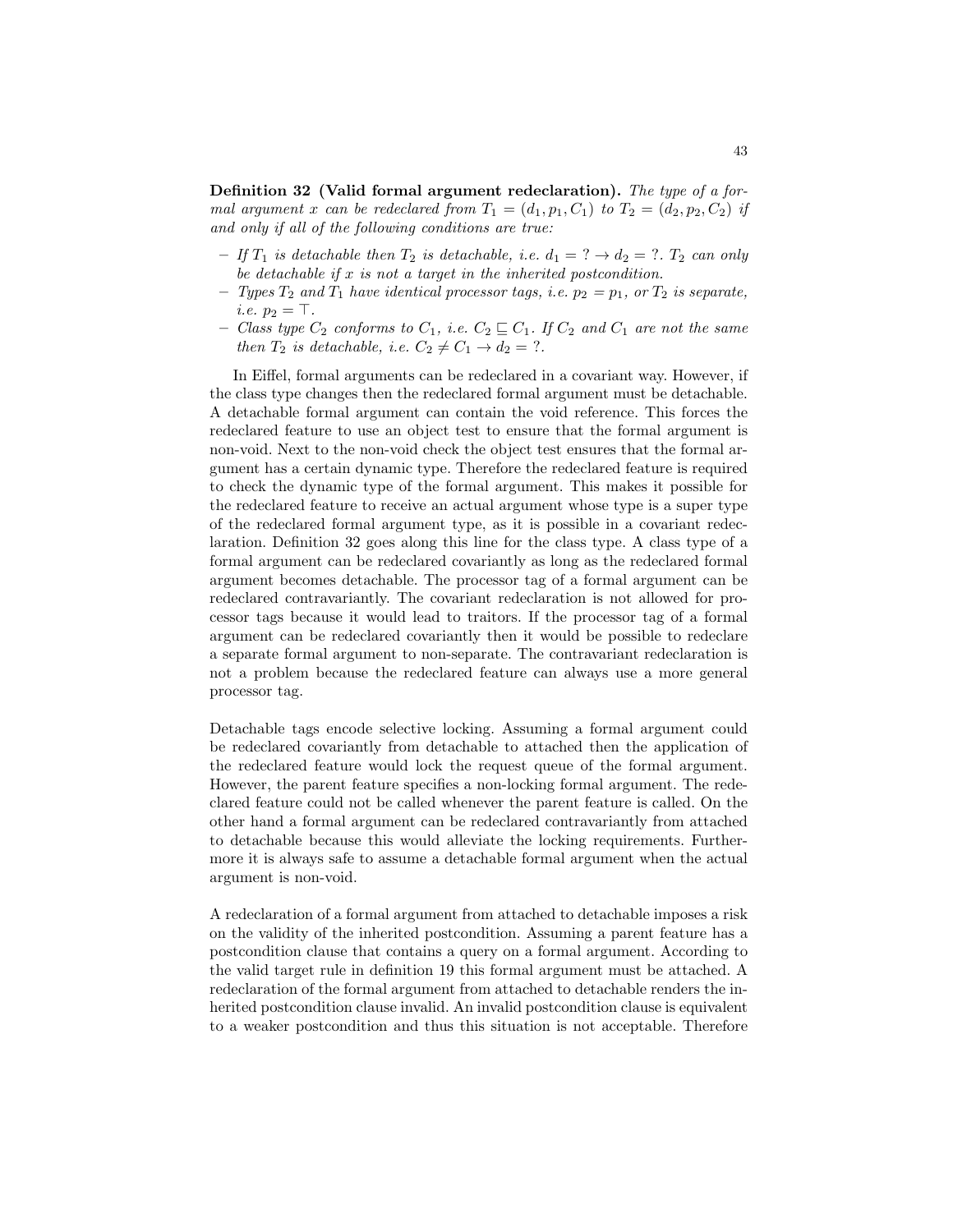a formal argument can only be redeclared from attached to detachable if the formal argument is not a target in the inherited postcondition clause.

There is a similar issue for inherited precondition clauses. A redeclaration of a formal argument from attached to detachable renders the precondition clause invalid. An invalid precondition clause is equivalent to a weaker precondition. This situation is accepted because this is only a problem for the redeclaring feature and not for the client of the feature. The redeclared feature can assume a weaker precondition as it ignores the invalid precondition clause. As a consequence, such a precondition clause can be assumed to hold vacuously. This is expressed in definition 33.

Definition 33 (Inherited precondition rule). Inherited precondition clauses with calls on a detachable formal argument hold vacuously.

Example 16 (Valid feature redeclaration). Listing 1.15 shows a valid redeclaration of the feature *cheaper\_alternative*.

#### Listing 1.15. finder class

```
class LOCAL FINDER feature
2 cheaper alternative (a book: BOOK): BOOK
         −− A cheaper alternative to 'a book'.
 4 do
       ...
 6 ensure
       Result. initial\_price < a\_book. initial\_price8 end
  end
10
  class WORLDWIDE FINDER
12
  inherit LOCAL FINDER
14 redefine
      cheaper alternative
16 end
18 feature
    cheaper alternative (a book: separate BOOK): BOOK
20 −− A cheaper alternative to 'a book'.
     do
22 ...
      end
24 end
```
The formal argument gets redeclared from  $FT_1 = (!, \bullet, BOOK)$  to  $FT_2 =$  $(!, \top, *BOOK*)$ . This is valid according to definition 32. Note that  $FT_2$  cannot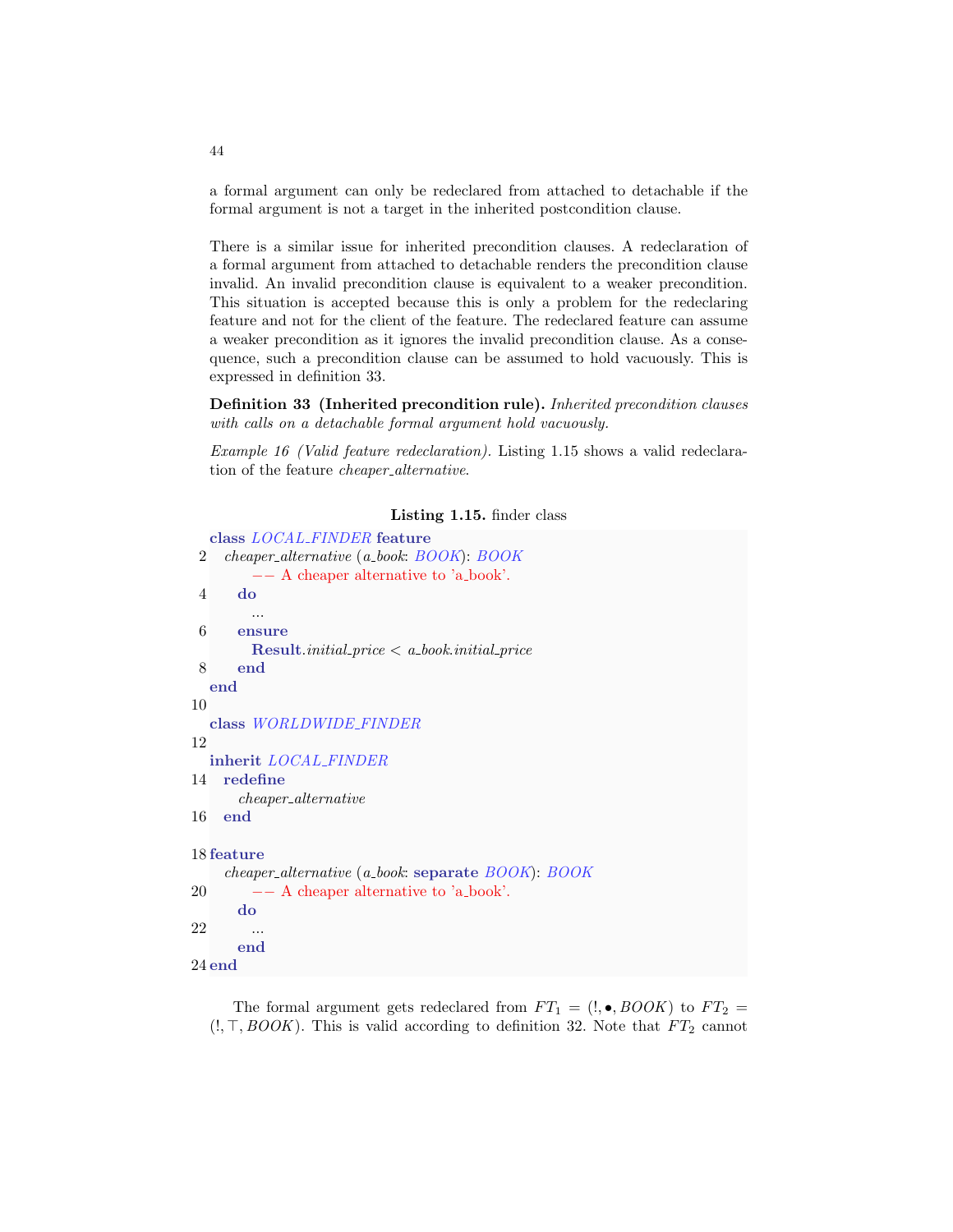be detachable because the formal argument is a target in the inherited postcondition. A detachable type would make the inherited postcondition invalid. The processor tag changes from non-separate to separate. It is allowed to accept a non-separate object in a separate entity.

# 11 False traitors

At runtime a non-separate object can get attached to a separate entity. The type system permits this. The downside of such an action is a loss of information in the type system. We know that the entity points to a non-separate object, but the type system cannot make this assumption. For example it is not possible to assign the separate entity to a non-separate entity. The type system would complain about a traitor, even though the attached object is in fact non-separate. We call such an object a false traitor.

Definition 34 (False traitor). A false traitor is a non-separate object accessible through to a separate expression.

This is not a SCOOP specific problem. The same issue occurs when an object gets attached to an entity whose static type is a proper parent of the object's dynamic type. The solution is the same as in Eiffel. An object test can be used to ensure that the dynamic type of the expression is non-separate.

# 12 Agents

Agent objects wrap feature calls. An agent can be passed around and the wrapper feature can be called at a later time. When the agent gets created any of the actual arguments can be predefined. An agent call must only provide the remaining actual arguments. These remaining actual arguments are called open and the predefined ones are called closed. Similarly, it is possible to have an open or a closed target. An open target specifies the type of the future target instead of the target itself. In this section we will discuss the location of a new agent. We consider two options. The agent could be handled by the current processor or the agent could be handled by the processor of the target.

The creation of a new agent on the current processor causes problems. Such an agent would be non-separate from the current object. Therefore the agent would always be a valid target on the current processor. If the agent encapsulates a feature call on a separate target then the current processor could call the encapsulated feature on the separate object without having acquired a request queue lock. The agent would be a non-separate object that encapsulates a separate object and we would have a traitor situation.

If the new agent is handled by the same processor as the target then this problem does not occur. This way, the agent represents its target properly in terms of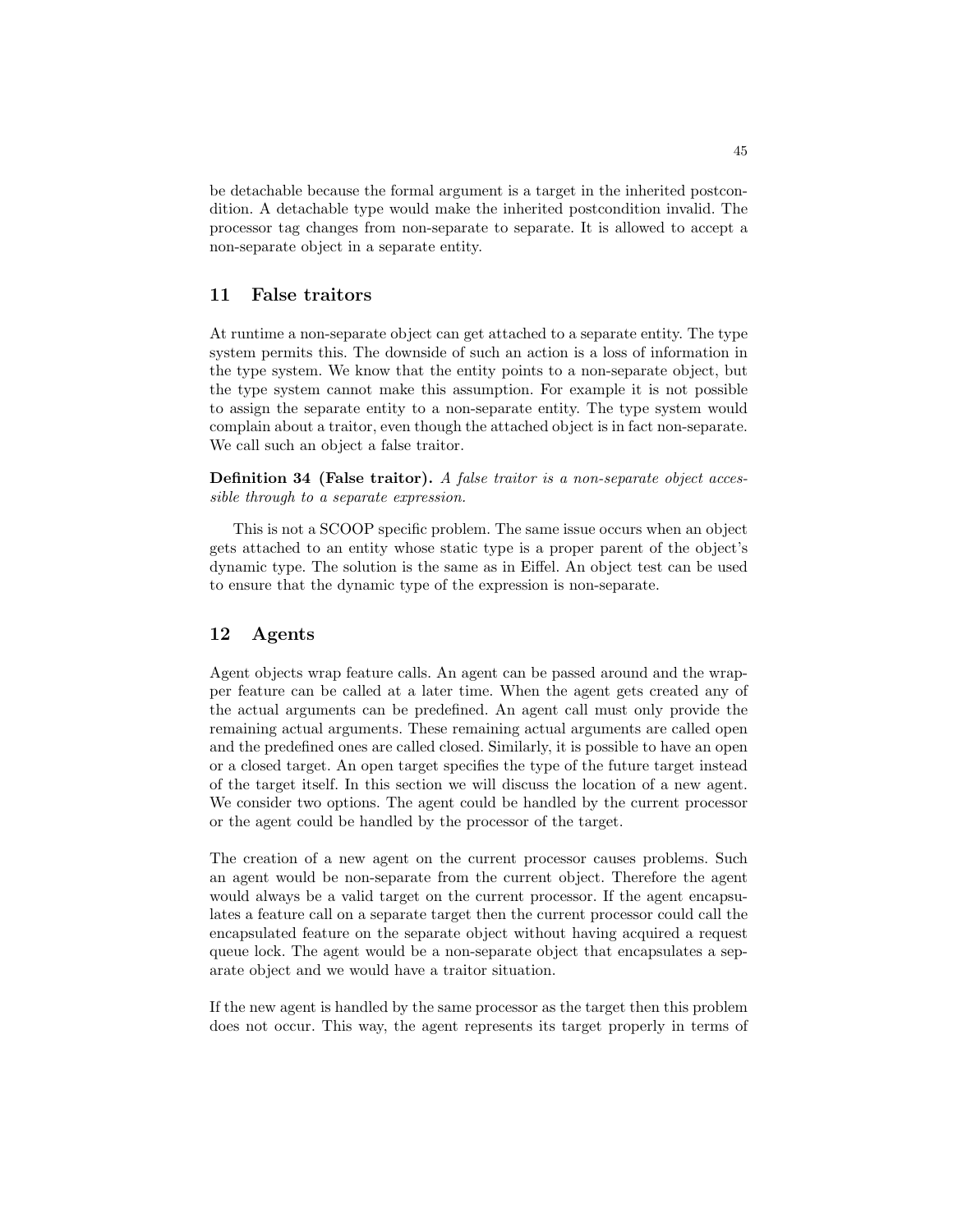location. Agent calls can be freely mixed with other feature calls. A lock on the request queue of the handler of encapsulated target is ensured through a lock on the request queue of the handler of the agent. There is however a price for this scheme with respect to open targets. At construction time, the handler of the agent must be known and it must be equal to the handler of the future target. If the target type is non-separate then this is not a problem because the exact processor is know. If the target type has an explicit processor specification then the exact processor is known at creation time. However, the explicit processor specification is only valid in the context where the agent gets created. If the agent gets called in a different context then the exact processor of the target is unknown at call time. If the target type is separate then there is no way of knowing the exact handler when the agent gets created. In conclusion, the type of an open target must be non-separate. As a further restriction, the open target type must be attached because it is not possible to invoke a method on a non existing target. Definition 35 captures these requirements.

Definition 35 (Agent creation). A new agent is handled by the same processor as its target. An open target agent must have an attached and non-separate type.

The type of an agent must show that the agent is on the same processor as the target. Definition 36 redefines section 8.27.17 of the Eiffel ECMA standard [4].

Definition 36 (Agent expression type). Consider an agent expression with target type  $T_x = (!, p, X)$  and feature f. Let  $i_1, \ldots, i_m$  be the open argument positions and let  $T_1, \ldots, T_m$  be the types of f's formal arguments at positions  $i_1,\ldots,i_m$  (taking  $T_{i_1}$  to be  $T_x$  if the target is open, e.g.  $i_1 = 0$ ). The agent expression has the following type:

- The type is  $(!, p, PROCEDURE[(!, \bullet, X), (!, \bullet, TUPLE[T_1, \ldots, T_m])])$  if f is a procedure.
- The type is  $(l, p, FUNCTION[(!, \bullet, X), (!, \bullet, TUPLE[T_1, \ldots, T_m]), T_R])$  if f is a function of result type  $T_R$  other than  $(l, \bullet, BOOLEAN)$ .
- The type is  $(l, p, PREDICATE[(!, \bullet, X), (!, \bullet, TUPLE[T_1, ..., T_m])])$  if f is a function of result type  $(!, \bullet, BOOLEAN)$ .

Example 17 (Agents). Listing 1.16 shows a class representing book traders.

#### Listing 1.16. trader class

class TRADER feature 2 option: separate PROCEDURE[SELLER, TUPLE[separate BUYER]] 4 prepare option (a seller: separate SELLER; a book: separate BOOK;  $a\_valler$ : separate  $VALUER$ do

6 option :=  $a$ gent  $a$ -seller.sell book  $(a$ -book, ?,  $a$ -valuer)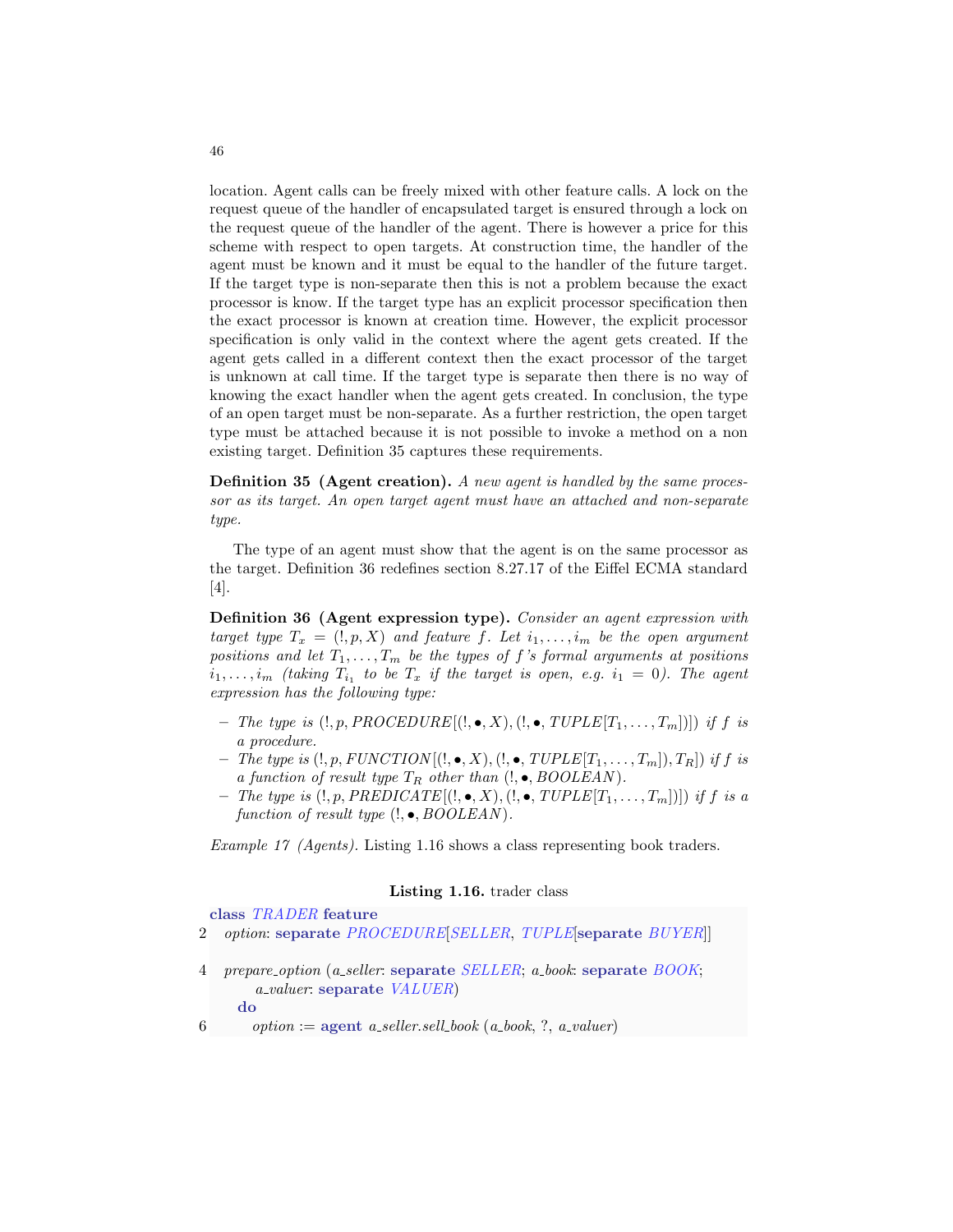#### end 8 end

The feature *prepare option* creates an option to sell a particular book through a particular seller using a particular valuer at a later time. Profit can be generated if a book has been bought at a low price through the estimate of one valuer and if the book can be sold later at a higher price through the estimate of another valuer. In this example the option is represented by an agent for the feature sell book with the seller as the target. The book and the valuer are closed arguments. The buyer is left as an open argument. The open argument is indicated with the question mark. The type of the agent is the type of the attribute option. The agent has the same processor tag as the target.

## 13 Once routines

A once routine gets executed at most once in a specified context. In Eiffel, a once routine either has a once per object, a once per thread, or a once per system semantics. If the once routine is a once function then the result gets shared within the specified context. Sections 8.23.20, 8.23.21, and 8.23.22 of the Eiffel ECMA standard [4] describe this in more details. In SCOOP, processors replace the notion of threads. In this section we will refine the existing Eiffel rules. Instead of the original options we consider a once per system or a once per processor semantics.

The result of a once function with a separate result type is supposed to be shared by different processors. Otherwise it makes no sense to declare the result as separate. Therefore such a function must have the once per system semantics. Once functions with a non-separate result type on the other hand must have a once per processor semantics. Otherwise there would be one object for multiple non-separate once functions on multiple processors. Clearly, the object can only be non-separate with respect to one processor. For all other processors the object would be a traitor. Once procedures do not come with these complications as they do not have a result. We assign a once per processor semantics to once procedures to give each processor the chance to make a fresh call to the procedure.

Definition 37 (Once routines semantics). A once routine either has a once per system or a once per processor semantics.

- Once functions with a separate result type have the once per system semantics.
- Once functions with a non-separate result type have the once per processor semantics.
- Once procedures have the once per processor semantics.

Example 18 (Once functions). Listing 1.17 shows a class representing phone directories of a country.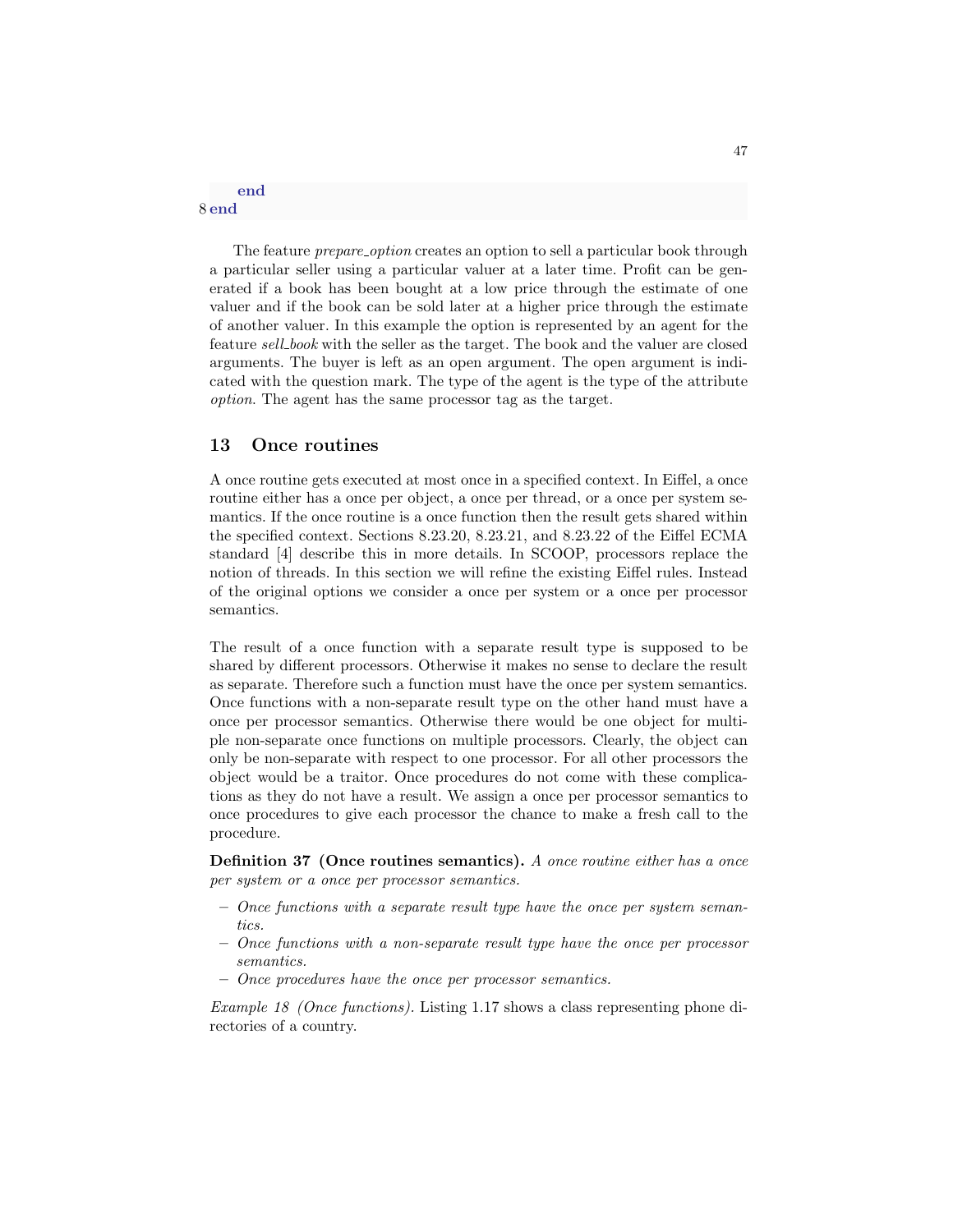#### Listing 1.17. phone directory class

```
class PHONE DIRECTORY feature
 2 national_directory: separate BOOK
     once
 4 ...
     end
6
    local directory: BOOK
8 once
       ...
10 end
  end
```
The country is divided into several states. Each state has a set of phone numbers. In addition there are some national phone numbers that are valid in every state. The phone directory takes this into account with two once functions: national directory is a book containing all the national numbers and local directory is a book with the local numbers. We imagine that each state is handled by a different processor and that the phone directory is on yet another processor. The feature national directory is a separate once function. It has a once per system semantics. This takes into account that there is one directory for the whole nation. The feature *local directory* is a non-separate once function and thus it has a once per processor semantics. This reflects the fact that there is one local directory per state.

# 14 Limitations and future work

At the beginning of this article we emphasized SCOOP's simplicity in comparison to semaphore based concurrent programming models. There are some threats to the validity of this claim. Our claim is not supported by any systematic study. Furthermore there has been progress on other concurrent programming models that make it easier to write correct and reusable concurrent programs. In particular there exist powerful concurrency libraries that can be used by developers, e.g. the concurrency libraries of Java (see e.g. [5]). A full support of our claim requires a study that compares SCOOP to the state-of-the art of concurrent programming models.

We do not claim that SCOOP programs run faster than other concurrent programs. However, performance is a key objective in any concurrent program. Performance of SCOOP programs is negatively affected if a centralized scheduling algorithm is used. A decentralized scheduling algorithm solves this issue and makes the system scalable. Performance can also be negatively influenced if the program under execution applies locking too coarsely. The differentiation between read- and write locks could improve the situation together with other refinements of the model. One refinement concerns wait by necessity. The SCOOP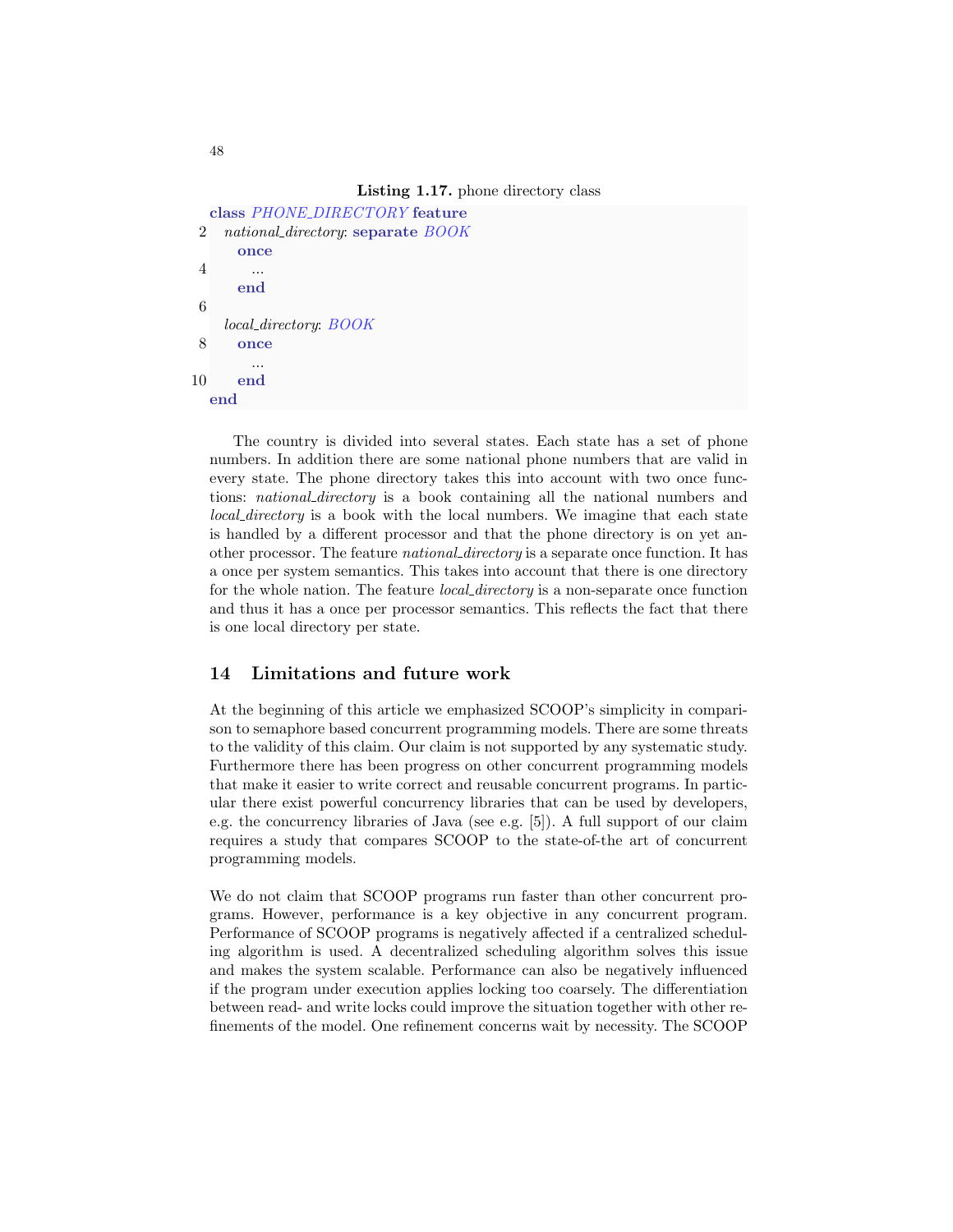model can be optimized by only waiting when the result of the query is about to be accessed. As long as the result is not being accessed, it does not need to be available. A profiler for SCOOP specific metrics could help to find bottlenecks in SCOOP programs.

Currently SCOOP does not solve the asynchronous exception problem. Consider a situation where the execution of a procedure on a separate object results in an exception. It is possible that the client processor left the context of the feature call. In such a case the client processor is no longer able to handle the exception. The problem is tackled by Arslan and Meyer [1] as well as Brooke and Paige [2]. Arslan and Meyer define the guilty processor as the one who called the feature that triggered the exception. In their approach the target processor is considered busy by non-guilty processors. Only the guilty processor can resolve the situation by handling the exception as soon as the guilty processor locks the request queue of the busy processor once again. Brooke and Paige propose another mechanism to handle asynchronous exceptions. Their approach includes the notion of failed or dead objects.

Deadlocks are still an open problem in SCOOP. The selective locking mechanism is a useful technique to reduce the potential for deadlocks. However, this is not a method for ensure absence of deadlocks. It is necessary to conduct a comprehensive study on how deadlocks can occur in SCOOP programs. Such a study would facilitate an approach to avoid deadlocks in SCOOP programs. One approach in this direction is presented by Ostroff et al. [13]. They describe a virtual machine for SCOOP. The goal is to use model-checking and theorem proving methods to check global temporal logic properties of SCOOP programs.

The operational semantics used by Ostroff et al. may be extended to cover more of SCOOP. A complete definition could serve as a precise description of the model. At the moment SCOOP's complexity and the intrinsic details are hidden behind informal descriptions. The formalization could be the basis for formal proofs of properties promised by the model as well as for formal proofs of SCOOP programs. Interesting properties of the model include the absence of data races and the soundness of the type system.

Even though SCOOP naturally embraces distribution right from its start there are still open issues to be solved. In particular, it is unclear how distributed scheduling or mapping of processors to resources should be devised and implemented. Furthermore there is a fixed association of one object to a particular processor. It unclear whether this processor must be constant over time. Object migration would be especially beneficial for distribution because the latency of separate feature calls becomes significant in distributed programs.

The execution of a concurrent program can be different from one execution to the other. Hence, some bugs only show in some scheduling scenarios. This